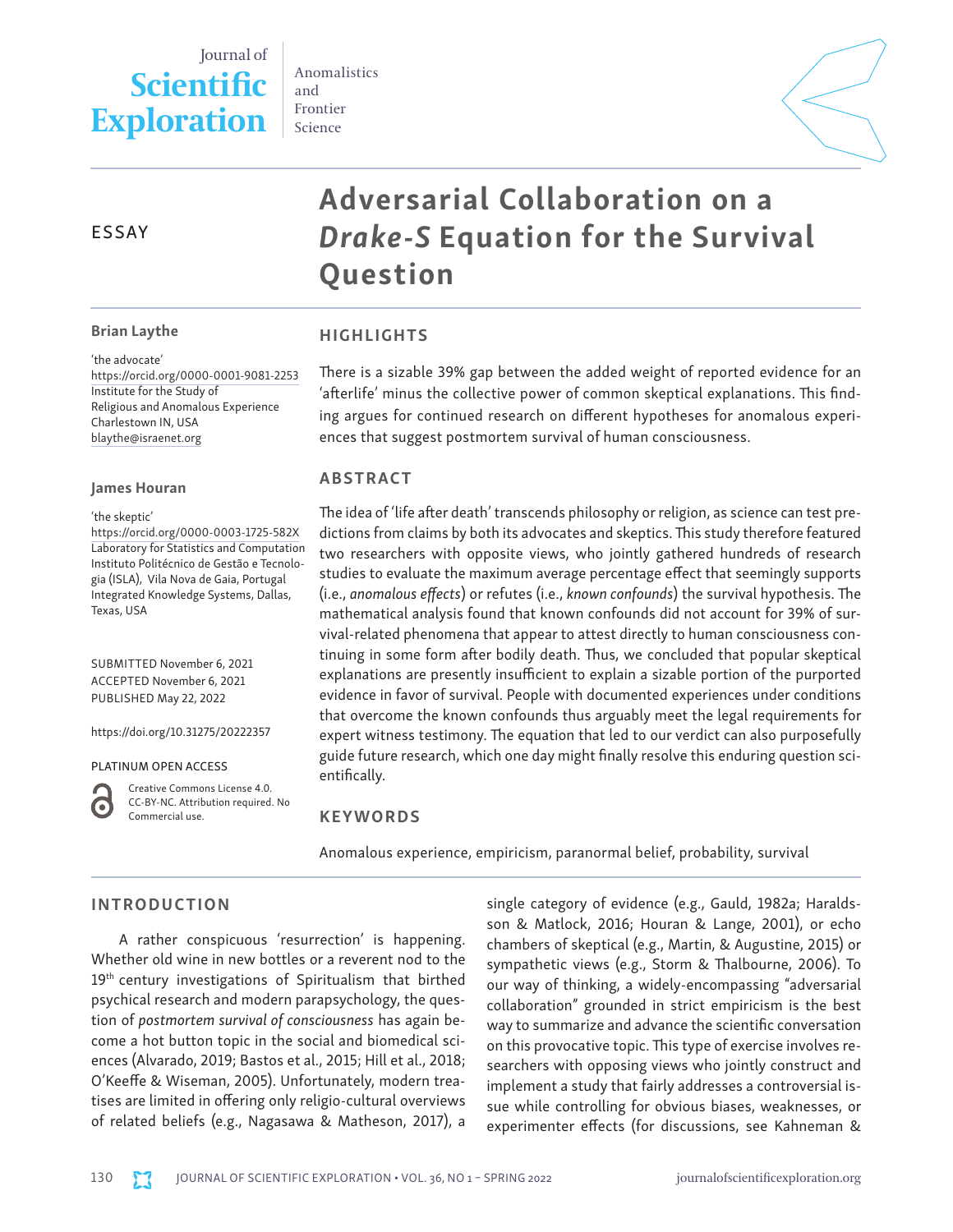Klein, 2009; Sheldrake, 1998; Wagenmakers et al., 2011).

No scientific consensus on survival currently exists as consensus itself is fictitious. Novelist Michael Crichton (2003) underscored this point when he noted that, "In science, consensus is irrelevant. What is relevant is reproducible results. The greatest scientists in history are great precisely because they broke with the consensus. There is no such thing as consensus science . . . period" (para. 31-32). Likewise, survival is a thorny and fuzzy proposition because the nature and limits of "consciousness" remain highly debatable (e.g., Cardeña & Winkelman, 2011; Chalmers, 1995; Parnia et al., 2014), while the apparent evidence for survival is weakened by serious confounds (e.g., Houran et al., 2017; O'Keeffe & Wiseman, 2005; Martin & Augustine, 2015). This circumstance often reduces the question to a rhetorical battle of ideologies, i.e., passionate interpretations of certain anomalies contrasted with viable counterclaims that bolster orthodox explanations for these same touted outcomes. Accordingly, this essay offers a constructive "meeting of the minds" by computing an estimated probability of postmortem survival based on information commonly cited by parapsychologists and skeptics for their respective positions. What the famous "Drake Equation" did to scientifically frame the likelihood of intelligent extraterrestrial life within the Milky Way galaxy (Burchell, 2006; Drake, 2014; Glade et al., 2012), we hope to achieve with a first approximation of a *Drake-Survival (S)* Equation for the question of life after death.

We recognize that some academics regard *all* parapsychological claims as invalid (e.g., Reber & Alcock, 2020), while others label certain witness reports as self-evident and indisputable evidence of the paranormal (e.g., Stokes, 2017). Our exercise rejects these dogmatic views in favor of a mutual decision to take survival claims seriously but not automatically at face value. Further, and akin to the myth of consensus, we stress that science is only an approach to knowledge versus a set of 'verified truths' or 'conclusive evidence' (Jevning et al., 1994; Lilienfeld et al., 2015; Psillos, 1999). Therefore, no single study, collection of findings, or forceful philosophical argument ever conclusively proves survival. Rather, the 'best case' in this context represents only a current estimation based on reduced errors in inference and thus a more accurate understanding of reality. In short, scientific conclusions deal with probabilities and not possibilities. Note, too, that we strongly agree with Orzel's (2017) position that "dealing honestly with probability and uncertainty requires *quantitative* engagement" (para. 16, emphasis added). For this reason, our exercise relies exclusively on empirical research data to formulate a conservative probability model that is practical and pertinent to accepted rules of evidence in the field of law.

## The *Drake-S* Equation and *Daubert* Standard of Evidence

Trial judges use the *Daubert* standard to assess whether scientific testimony from an expert witness is based on valid reasoning that can properly be applied to the facts at issue (Bernstein, 1993; Doyle, 1984; Fisher, 1994), including clinical cases (Woody, 2016; Shuman & Sales, 1999). Under this standard, the factors that may be considered in assessing the validity of a method driving an expert conclusion are: (a) whether the theory or technique in question can be and has been tested; (b) whether it has been subjected to peer review and publication; (c) its known or potential error rate; (d) the existence and maintenance of standards controlling its operation; and (e) whether it has attracted widespread acceptance within a relevant scientific community.

Due diligence is, therefore, critical to ensure that the core facts and opinions of expert witnesses or scientific evidence maintain their probative value in the face of attempted disqualification by an opposing counsel. In a case for postmortem survival, the credibility of the witness to the Daubert standard of '*as likely as not*' or preferably '*more likely than not*' represents both (a) the sum of the witness' veracity and expertise and (b) the resistance of the testimony to cross-examination. Here, overcoming common skeptical explanations for survival-related phenomena is the prime concern. Secondarily, we must consider the specific details of the witness testimony, i.e., a 'veridical' (or accurate) nature that reasonably supports an interpretation of postmortem survival. In other words, any case must firmly address the key counter-arguments to determine the weight of favorable testimony.

Following this process of legal reasoning, we will first quantify skeptical explanations for survival-related phenomena using simplified mathematics on a probabilistic population-level. This arguably provides first-of-its-kind empirical estimates for these common counter-arguments. We next show that these estimates cannot, in a very conservative total, account for the variety of survival-related phenomena reported by witnesses at the population-level. Particularly, we demonstrate that witnesses who satisfy these skeptical criteria would meet the Daubert standard of evidence. Such vetted testimony would, in fact, present a daunting challenge for anyone seeking its disqualification using empirical evidence versus ideological rhetoric.

However, we will proceed to show that the amount of variance within skeptical explanations (i.e., the percent of another variable accounted for a statistical analysis) that actually explains survival-related phenomena is considerably short of accounting for the entire population of reported witnesses (or experients). Ergo, we contend that experients vetted for these skeptical factors would repre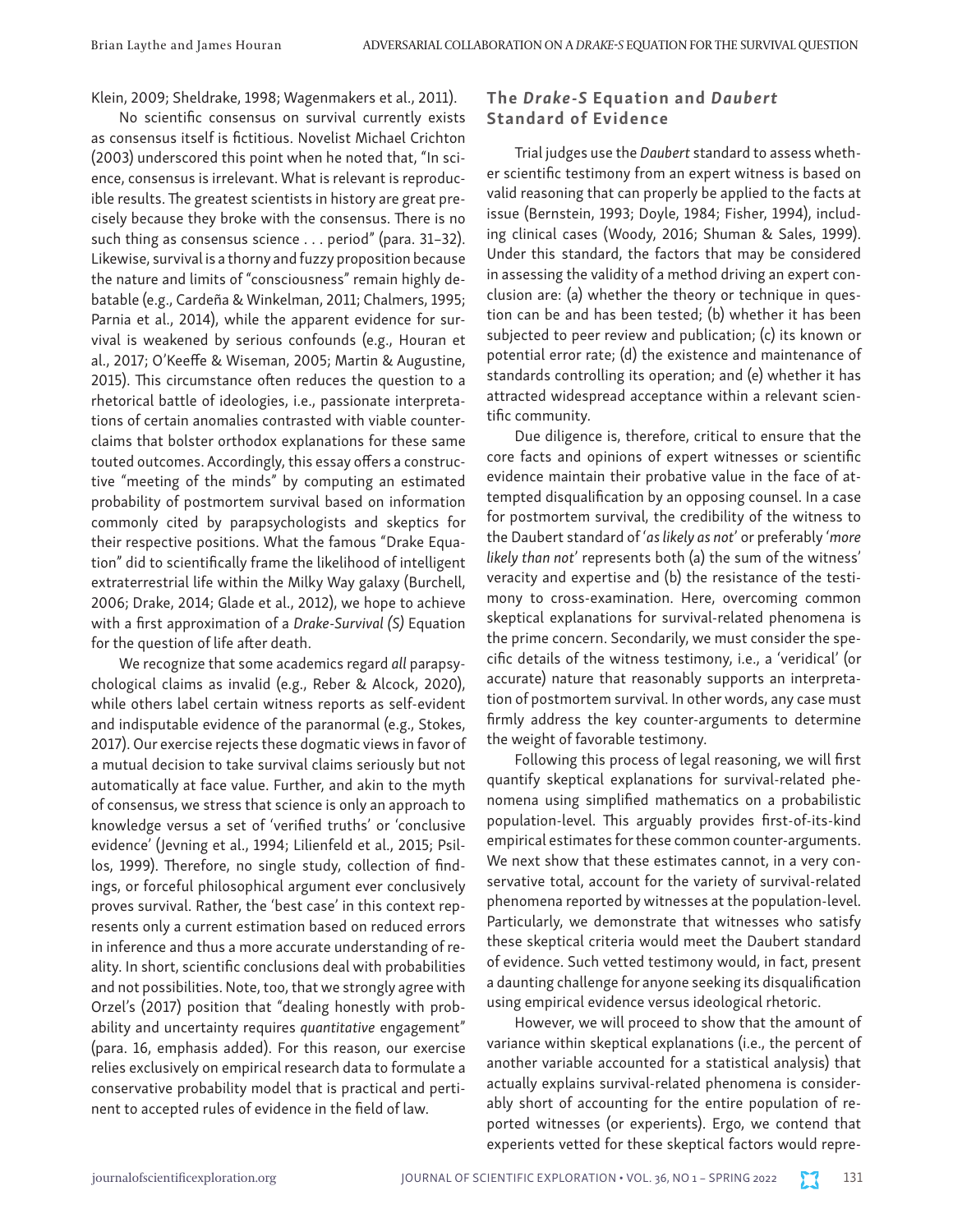sent *prima facie* testimony of postmortem survival, which would require new and probabilistically-likely alternative explanations to successfully disqualify.

## Primary Assumptions and Approaches to the *Drake-S* Equation

Our exercise is rooted in three mutually-agreed assumptions. Similar to the growing trend of pre-registered research studies, it is important to set ground rules in advance to control for undisclosed flexibility that can lead to revisionist or false discoveries or rejections (Nosek et al., 2018). Thus, we each committed to accepting the results of a probabilistic exercise that conformed to the following fundamentals and parameters.

## *Working Assumption 1: The Meaning of 'Survival'*

*Consciousness* is defined by many online dictionaries simply as "sentience or awareness of internal and external existence." The *Oxford Dictionary of Psychology* (Colman, 2015) expands this basic premise to describe it as "the normal mental condition of the waking state of humans, characterized by the experience of perceptions, thoughts, feelings, awareness of the external world, and often in humans (but not necessarily in other animals), self-awareness." We adopted a simple, four-facet depiction of consciousness for our exercise, i.e., a state of personal existence that collectively encompasses: (a) *Identity* (personality), (b) *Perception*  (awareness of stimuli), (c) *Sentience* (awareness of feelings/ sensations), and (d) *Cognition* (an understanding of perceptual, sensorial, or emotional stimuli). Accordingly, any testimony in favor of survival must include these features.

The survival hypothesis posits that human consciousness can persist somehow after biological death, as opposed to the extinction (or materialist) hypothesis that assumes biological death brings a permanent end to consciousness. Martin and Augustine's (2015) anthology gives well-informed and thorough descriptions of the presumed materialistic workings of consciousness and its implications for survival. Their text becomes quite technical, but McCormick (2015, p. 54) clarified the skeptical perspective with a simple argument:

1. Human cognitive abilities, memories, personalities, thoughts, emotions, conscious awareness, and selfawareness (in short, the features that we attribute to the personal soul) are dependent upon the brain to occur/exist.

2. The brain does not survive the death of the body.

3. Therefore, the personal soul does not survive the death of the body.

However, not all authorities in consciousness studies

are certain of these tenets. Some researchers have pursued a comprehensive theory of consciousness that explains the traditional mind/body conundrum or what is now popularly called the "hard problem of consciousness." This refers to the vexing challenge of understanding how matter (i.e., the human brain or any biological system) is capable of subjective experience (i.e., phenomenal consciousness, or mental states/events with phenomenal qualities or qualia) (Chalmers, 1995; Goff, 2017; Kleiner, 2020). The purely rhetorical definitions of consciousness presented above fail to resolve this mystery, which might involve the complex roles of quantum mechanics (Hameroff & Penrose, 2014; Li et al., 2019; Penrose, 1989) or resonance and phase transitions (Hunt & Schooler, 2019; John, 2002; Melloni et al., 2007; Singer, 2001; Zeman, 2001). In fact, some authorities question whether consciousness is even a brain- or biological-based property at all (e.g., Kleiner & Tull, 2021); instead, it could be an emergent phenomenon extant with the universe as in 'panpsychicism'—the idea that the cosmos is alive or at least contains the seeds of aliveness or consciousness (Jawer, 2020).

But that is only the *local* version of the 'hard problem of consciousness.' It can be argued that science must also contend with what can be described as the *non-local* version of the hard problem. Here, we mean how consciousness sometimes seems to display non-locality by becoming "entangled" with seemingly independent physical systems, inorganic and organic alike. Non-locality is a physics phenomenon that involves '(spooky) action at a distance,' i.e., the concept that an object can be affected without being physically touched by another object. In short, we may be dealing with the non-local interaction of objects that are separated in space or time (for a discussion, see Stapp, 2011). Researchers in consciousness studies have increasingly adopted Larry Dossey's term 'non-local mind' (e.g., Dossey, 2014; Laszlo, 2008; Tressoldi & Storm, 2021; Walach, 2000) when discussing apparent psi effects from experimental research or outcomes from meta-analyses of past studies. Indeed, the journal *Explore: The Journal of Science & Healing* even devoted a special issue to this concept and its implications (2015, Volume 11, Issue 2).

To clarify, meta-analysis is a statistical approach that combines the results from multiple studies to increase power (over individual studies), improve estimates of the size of empirical effects, and to resolve uncertainty when reports disagree. Several meta-analyses have been published in both niche and mainstream journals documenting potentially non-local effects related to human consciousness (e.g., Bem, 2011; Bem & Honorton, 1994; Honorton et al., 1992; Mossbridge et al., 2012; Mossbridge & Radin, 2018; Sarraf et al., 2020; Schmidt, 2012; Storm & Tressoldi, 2017; Tressoldi & Storm, 2021). However, this litera-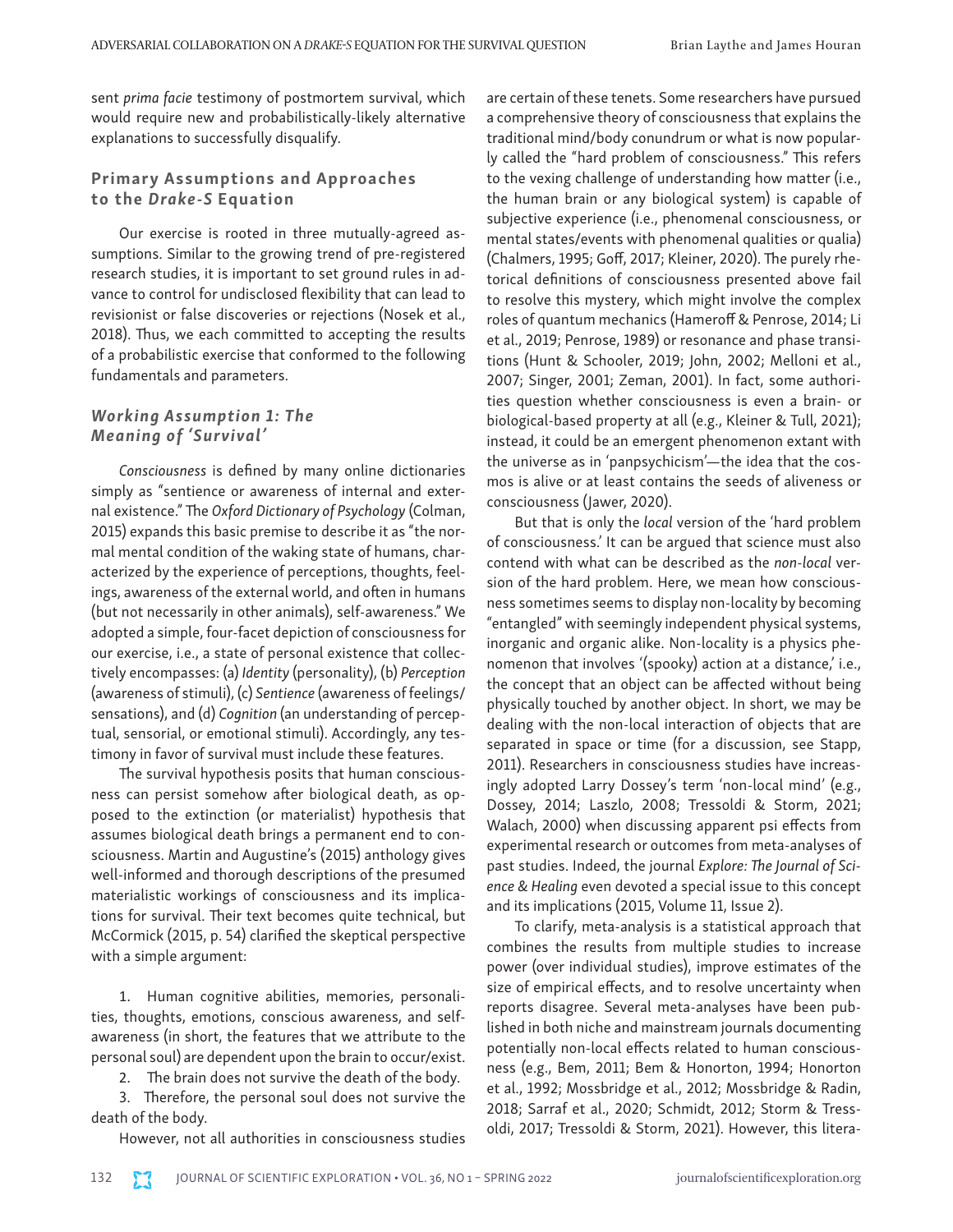ture is criticized on methodological and statistical grounds (e.g., Houran et al., 2018; Hyman, 1994; Rabeyron, 2020; Ritchie et al., 2012; Wagenmakers et al., 2011), as well as on conceptual grounds in the absence of empirical explanations that square the proposed phenomena against wellestablished scientific models (Houran et al., 2017, 2018). That said, some researchers are diligently striving to close this apparent gap (e.g., Marwaha & May, 2019; Sheehan & Cyrus, 2018; von Lucadou, 2011).

## *Working Assumption 2: Human Observation Is Reasonably Reliable*

Our interpretation of the *Drake-S* Equation must conform to logical and empirical assumptions that are standard in the scientific community. The first of these is the textbook premise that human observation, though subject to error, is reasonably reliable (Morris & Maisto, 2005). By this, we mean that regardless of the object or event being observed, the process of perceiving and interpreting the event is relatively fixed (Chakravartty, 2017; Psillos, 1999; Votsis, 2015). To assert otherwise would cast the entire body of scientific knowledge into doubt, nullify people's everyday experience of reality, and trap humans within an extreme philosophy of existential relativism. This ar-gument likewise includes paranormal experiences, which are merely one kind of stimulus available for observation. However, mainstream scientists tend not to equate para-normal experiences phenomenologically with other types of witnessed events. An obvious example of this prejudice is the trite phrase, 'extraordinary claims require extraordi-nary evidence' (see e.g., Deming, 2016; McMahon, 2020),

Of course, 'extraordinary claims require extraordinary evidence' merely follows what is ideologically accept-able (or possible) within the belief system evaluating the claimed event (Hill et al., 2018, 2019; McClenon, 1994). To our knowledge, there are no philosophical or empirical ar-guments that human perception of, say, an 'office building' is fundamentally or factually different from the perception of an 'apparition,' with the exception of the perceptual or attributional errors that we address in this essay. And note that the *rarity* of a particular phenomenon does not negate its reality, only the likelihood of its occurrence or detection as exemplified by the study of extremely rare events or 'black swans' (e.g., Balesdent et al., 2016; Desirée O, 2020; Taleb, 2007).

People immersed within their belief systems are often unable to recognize their biases due to social forces and the acceptance of norms provided from birth. This situ-ation can lead to functional fixedness, or the inability to appreciate alternative functions, ideas, or concepts due to pre-existing embedded schemas. Worse tablished that ideological beliefs or norms can have great power regardless of their validity (Merton, 1995). 'Popular makes correct' as the saying goes, and we have addressed the cultural biases *for* and *against* the paranormal in previous works (Drinkwater et al., 2019; Hill et al., 2018, 2019; Houran et al., 2020).

Mindful of the preceding, the quantitative exercise in this essay follows simple logic. We will examine the overall percentage of evidential survival-related phenomena that remains after mathematically adjusting for major sources of error. We contend that this 'purified' percentage of observations has *prima facie* evidential value as it inherently defies—if not outright contradicts—skeptical (materialist) interpretations of the core stimuli that were initially observed or experienced.

## *Working Assumption 3: Defining Suitable Data for Analysis*

A classic issue in statistics is the 'reference class problem,' or deciding what class to use when calculating the probability applicable to particular cases. Any attempt to formulate a *Drake-S* Equation would ideally utilize the latest and most rigorous and comprehensive information, such as from meta-analyses and systematic literature reviews that retrieve, synthesize, and appraise existing knowledge on a particular topic (Moller & Myles, 2016). Of course, such a Herculean effort would require many months, if not years, to faithfully complete. We have thus chosen to develop a first approximation of a *Drake-S* Equation by sourcing data via scoping reviews of empirical studies using keyword searches of the Google Scholar, PsychInfo, and ResearchGate databases. We then visually inspected the resulting outputs for their relevance to the four-facet definition of consciousness noted earlier.

Such reviews are extremely useful for gaining broad perspectives on topics and are comparable to textbook chapters including sections on the etiology or epidemiology of subjects (Green et al., 2006). Our reviews were further guided by Baethge et al.'s (2019) standards for high-quality reviews, namely those containing explanations of (a) the importance of and aims of the review and (b) the literature search itself while (c) referencing and presenting the (d) evidence level and (e) relevant endpoint data. We thus conducted a series of scoping reviews to identify noteworthy studies on *Anomalous Effects* (AEs) that are interpreted as evidence for survival and *Known Confounds* (KCs) that might counter this data, especially targeting information on the presence and impact of the KCs in the context of the respective EAs. The idea was to source representative, peer-reviewed evidence for and against survival using literature mutually agreeable to the authors.

journal of scientific exploration.org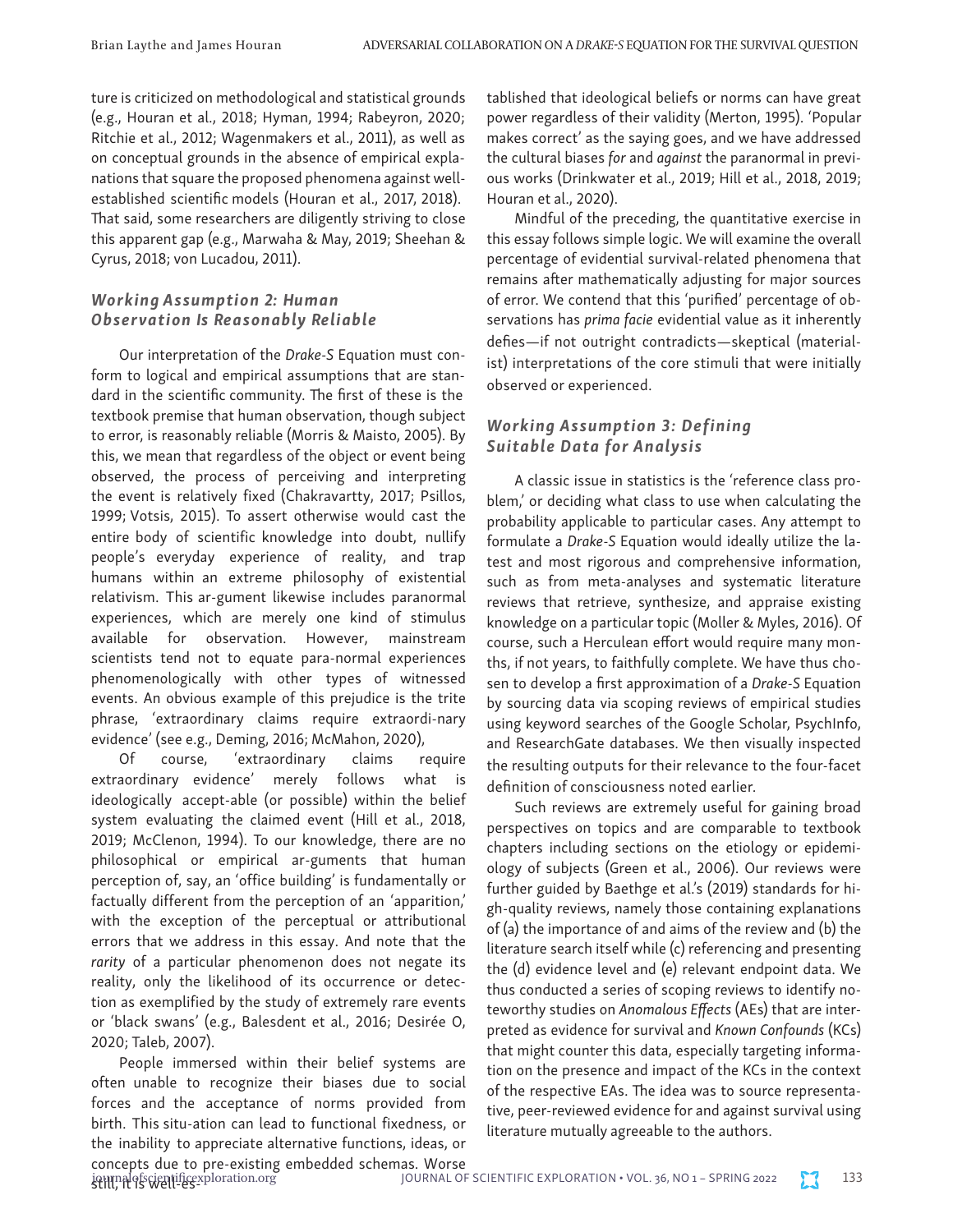## Empirical Findings Consistent with the Survival Hypothesis

## *Preliminaries*

A relevant estimate to consider first is the incidence rate of experiences in the general population that directly references either non-local mind or survival. Surveys indicate that between 36% to 65.7% of the general population has had at least one 'paranormal' experience (Castro et al., 2014; Dagnall et al., 2016; Gallup & Newport, 1991; Hay & Morisy, 1978; Irwin & Watt, 2007; Ross & Joshi, 1992; Schmied-Knittel & Schetsche, 2005). Aggregating these rates over the last several decades gives a reasonable estimate of 46.74% of people reporting these occurrences. This sizable proportion of American and UK populations unquestionably establishes paranormal experiences as *social facts* (Hill et al., 2018, 2019).

Within the large rubric of the paranormal, five categories of observations are routinely cited in support of postmortem survival of consciousness (Cardeña et al., 2014, 2015; Irwin & Watt, 2007): (a) haunt-type episodes, (b) mental and physical mediumship (including possession), (c) near-death experiences, (d) reincarnation, and (e) anomalous experiences of veridicality and independent agency. Particularly, these anomalous experiences seem to suggest the existence of discarnate "identity, perception, sentience, and cognition." We define these phenomena below, and while any of them might alone be sufficient to explore the likelihood of survival, all five categories are included here to establish the most precise probability via the collective weight of direct and conceptual replications within and across different subject areas.

## *Haunt and Poltergeist Episodes*

From a phenomenological standpoint (Houran et al., 2019a, 2019b; Houran & Lange, 2001), *poltergeists* can be described as clusters of unusual 'subjective (*S*) experiences' (e.g., apparitions, sensed presences, hearing voices, and unusual somatic or emotional occurrences) and 'objective (*O*) events' (e.g., apparent object movements, malfunctioning electrical or mechanical equipment, and inexplicable percussive sounds like raps or knocks), which seemingly coalesce around certain people (for a recent discussion, see: Ventola et al., 2019). Similar *S/O* anomalies that tend to persist at specific locations are called *hauntings* (Gauld & Cornell, 1979/2017; Roll & Persinger, 2001). Parapsychologists typically differentiate *haunts* and *poltergeists* (e.g., Gauld & Cornell, 1979/2017; Roll & Persinger, 2001) or suggest that they involve a constellation of different phenomena (Cardeña et al., 2014; Houran & Lange, 1996).

Still, a firm distinction is problematic due to their over-

lapping characteristics (Houran et al., 2019a; Ventola et al., 2019) and a shared set of *S/O* anomalies that forms a single, probabilistic hierarchy (Houran et al., 2019b). Thus, a common phenomenon or set of mechanisms likely underlies both types of anomalies. The mystery obviously centers on what it might be. Skeptics contend that many episodes are readily explained as fraud or misinterpretations of ambiguous or unexpected events (Houran & Lange, 2001), whereas many parapsychologists argue that the best cases in this category involve some form of psychic energy emanating from living individuals (Roll & Persinger, 2001) or the actions of discarnate entities (Betty, 1984; Maher, 2015; Roll, 2006; Stevenson, 1972; Storm & Tilley, 2020).

Prevalence rates for haunt-type episodes in the general population are elusive. However, Dagnall et al. (2015) reported hauntings at 14%, whereas other sources give substantially higher estimates specifically for haunts versus poltergeists. To this point, Laythe and Owen (2012) found that 60% of their survey respondents reported some type of haunting experience, and Laythe et al. (2018) similarly reported that 51% of survey participants reported haunt phenomena. More recently, in the development of the Survey of Strange Events questionnaire (Houran et al. 2019b), approximately 83% of respondents who were recruited in a quasi-random manner reported haunt experiences across varying contexts. We estimate, therefore, that haunt-type episodes are a relatively frequent occurrence, calculating an average of these sources at 52% of the population. While this rate is higher than the overall estimates for general paranormal experience, it must be noted that estimates vary widely based on the specific details or operationalizations used across the pertinent studies.

## *Mental and Physical Mediumship*

Gauld (1982a) described mental mediumship as communication with deceased persons that is experienced "through interior vision or hearing, or through the spirits taking over and controlling their bodies or parts thereof, especially . . . the parts required for speech and writing" (p. 4). Several authors advocate a parapsychological interpretation of these perceptions, since mediums sometimes seemingly provide specific or veridical information under blinded conditions (e.g., Beischel et al., 2015; Beischel & Schwartz, 2007; Jensen & Cardeña, 2009; Kelly & Arcangel, 2011; Roy & Robertson, 2004). Conversely, other researchers have noted the controversial methods and mixed results of research in this domain (Bastos et al., 2015; O'Keeffe & Wiseman, 2005), as well as the apparent dissociative nature of these particular experiences (e.g., Maraldi, 2014; Maraldi & Krippner, 2013; Ross & Joshi, 1992; Seligman, 2005; Wahbeh & Radin, 2017).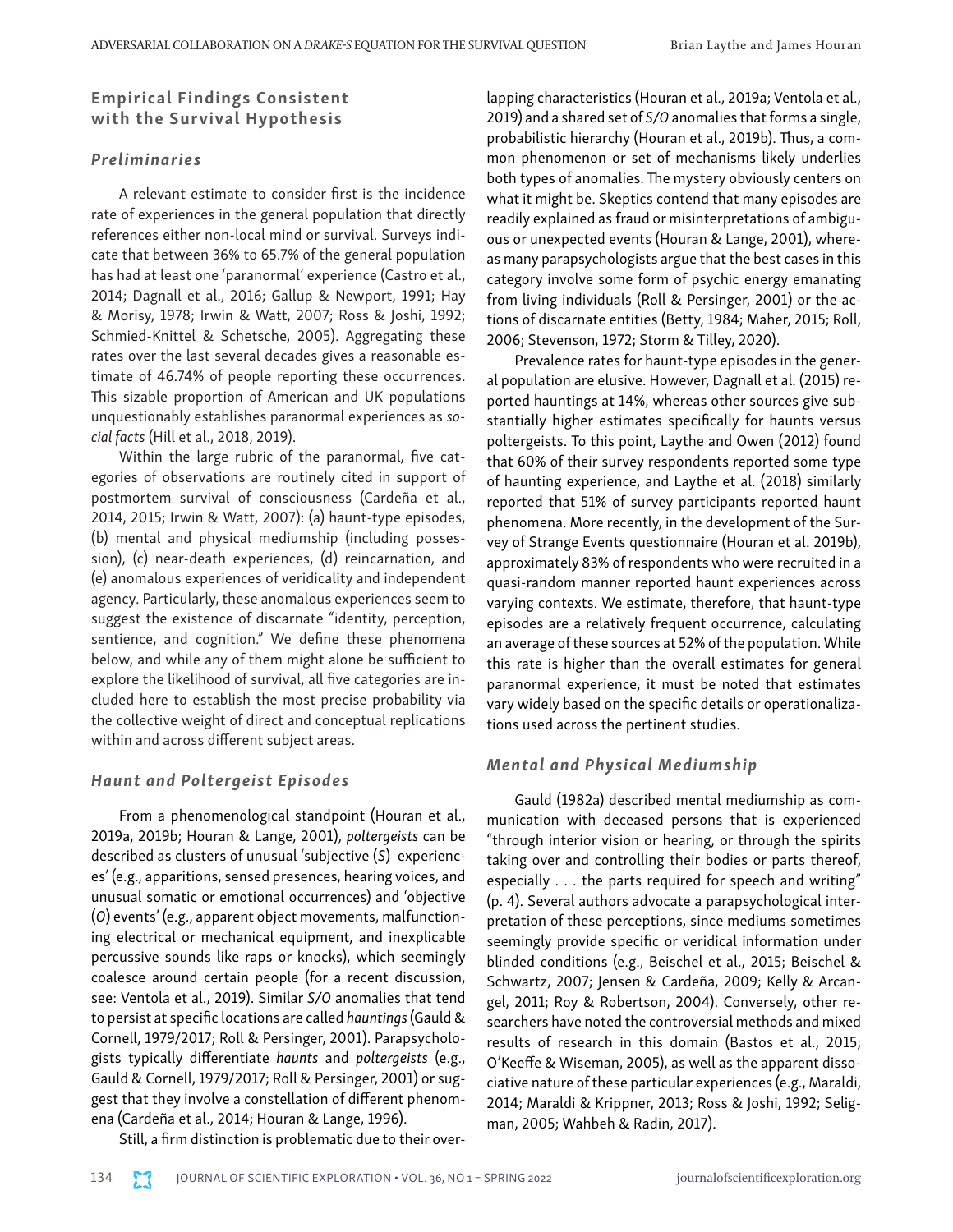Physical mediumship, on the other hand, involves "paranormal physical events in the medium's vicinity" (Gauld, 1982b, p. 4). This can include disembodied voices, raps on walls or tables, and the materialization or displacement of objects (Boccuzzi, 2017). Physical mediumship flourished in the mid-nineteenth century in the United States during the Spiritualist movement. It was supported by the belief that personal consciousness persisted after death and that gifted mediums had a direct connection to the deceased (Braude, 2014). Research into mediumship over the last century has waned due to an impasse reached by the academic community about whether the alleged phenomena are attributable to deceased agents or living agents (Cunningham, 2012; Rock, et al., 2021). While physical mediumship has been on the decline throughout the 20th century, it is still practiced and researched as seen with the popular SCOLE (Solomon & Solomon, 2006) and SORRAT (Richards, 1982) 'sitter-groups.' Web searches also reveal that there are many active physical mediums with devoted supporters.

However, physical mediumship has a reputation for being rife with fraud, as well as vulnerable to strong suggestion effects that induce people to perceive events that did not objectively happen (e.g., Wiseman et al., 2003a; Wiseman & Greening, 2005). The occurrence or circumstances of sitter-group phenomena has correspondingly been criticized (Bierman, 1981; Grattan-Guinness, 1999; Hansen & Broughton, 1991; Wiseman et al, 1992). Furthermore, most mediums avoid producing their phenomena under controlled conditions, or those that do agree to controls only perform in situations that can be easily manipulated (Braude, 2014). Murdie (2015) noted that the number of mediums willing to be subjected to rigorous controls has declined since 1945. This coincides with the availability of infrared photography that allows observers to document sittings in the dark (see e.g., Boccuzzi, 2017). This supposed need for darkness at séances immediately incriminates a medium's motives and activities. Physical mediums claim the reason for darkness during sittings is that their "spirit controls" communicate to them that it is a requirement (Keen, et al., 2011; Nahm, 2014).

There are important exceptions, though. Modern medium Kai Mugge allowed for a strip search and continuous hands-on control while phenomena were occurring at a distance. Anomalous events spanned raps and knocks, object movement, and table levitation (Braude, 2014; Nahm, 2014). Anthropologist Jack Hunter (2011) similarly documented his experiences as a sitter at séances conducted at Bristol Spirit Lodge, a center focused on the development of trance and physical mediumship. He recalled one séance where he witnessed strange lights, mists, and a change in the physical appearance of the medium. After the séance,

he listened to other sitters talking about how they saw the medium 'transform' into a bald Chinese man. This was exactly what Hunter himself experienced. Since he did not divulge his own perceptions, he pondered how the entire sitter-group witnessed this same extraordinary event (assuming fraud was not at play).

Population prevalence rates for mediumship-related experiences are severely lacking in the scientific literature. The only population-level estimate we deemed appropriate was Gallup and Newport's (1991) finding that put 'trance channeling' at 2% of the overall population.

## *Near-Death Experiences (NDEs)*

It is well-established that some adults and children suddenly faced with the prospect of death experience a distinctive state in which their consciousness is apparently unbounded by the physical body or earthly environs (e.g., Greyson, 2001; Greyson et al., 2009, Ring, 1980). Termed an NDE, this state is defined as a transcendental experience precipitated by a confrontation with death; it does not seem to be adequately explained as the phenomenology of a dying or medically-compromised body (for a review, see Greyson et al., 2009). NDEs are among the most dramatic of anomalous experiences (Holden et al., 2009), with many percipients interpreting them partly or wholly as 'mystical, spiritual or paranormal' occurrences (Greyson, 2021). To be sure, the type of brain activity necessary for complex conscious experience is assumed to be abolished during the psychophysiological conditions in which NDEs are commonly reported (Greyson et al., 2009; Parnia et al., 2014).

Other findings further underscore the anomalous character of some NDEs. Notably, Lange et al. (2004) found that for those with 'true' NDEs (versus "false-positives or false-negatives"), Greyson's (1983, 1985, 1990) NDE Scale satisfactorily conformed to a probabilistic Rasch (1960/1980) model. With increasing intensity, these NDEs reflected peace, joy, and harmony, followed by mystical or religious insight, while the most intense NDEs referenced an awareness of things occurring in a different place or time. Their perceptions were also consistent across the individuals' gender, current age, age at time of NDE, and latency and intensity of the NDE, thus characterizing NDEs as core experiences whose meaning is unaffected by external variables. 'True' NDEs are likewise quantitatively detectable within the verbal reports of witnesses (Lange et al., 2015).

However, false-positives and false-negatives are known to arise when assessing NDEs (Greyson, 1985, 1990; Lange et al., 2004). NDE-type experiences also occur in a variety of situations, ranging from cardiac arrest and brain dysfunction to extreme fear, with no physical alteration in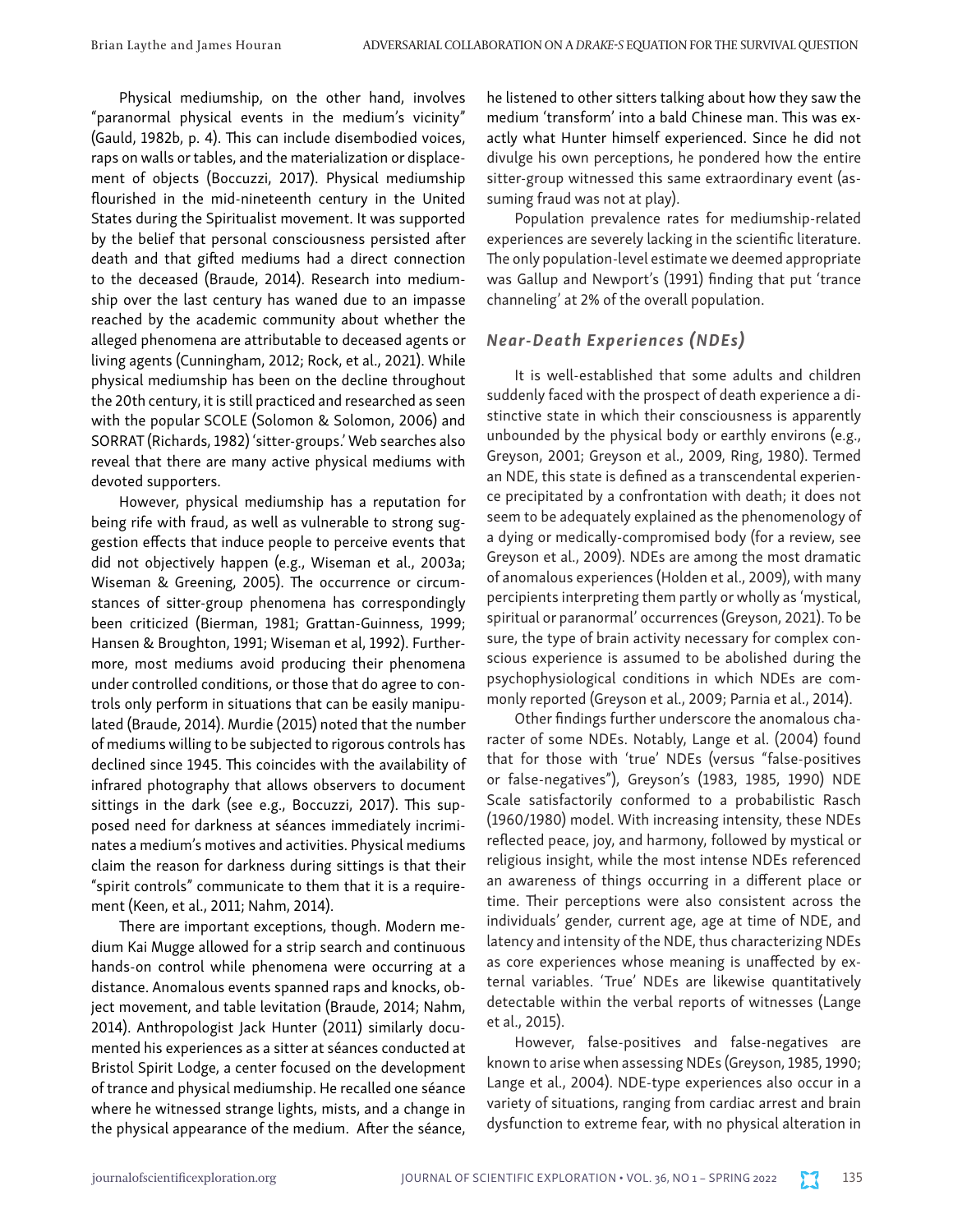brain function. Spontaneous NDEs also can occur during full consciousness and without brain pathology; such occurrences are more akin to transpersonal or mystical experiences. In other words, severe brain damage or complete loss of vital signs are *not* prerequisites for NDEs. These patterns suggest to skeptical researchers that NDEs are not paranormal perceptions indicative of postmortem survival but instead are natural events that are somehow generated by human physiology (for discussions, see: Blackmore, 2012; Facco & Agrillo, 2012; Vanhaudenhuyse et al., 2009).

The prevalence of 'true' NDEs has not been investigated using large-scale representative surveys, and the few studies that have estimated a general frequency often report different results. Ring (1980) provided a large estimate positing that one-half of all severe medical traumas would report an NDE; however, other authors provide more conservative figures. Research by Greyson (1998) and van Lommel et al. (2001) offer estimates of 10 to 15%, whereas Locke and Schontz (1983) and Parnia et al. (2001) each assessed the rate of an NDE with physical trauma patients at 6 to 7%. More recently, Dagnall et al. (2016) found that 9% of survey respondents reported an NDE within their larger sample of 42% who reported general paranormal experiences. We conservatively aggregated the percentages of NDEs by first removing Ring (1980), and thereby obtained the average rate of 9.4%.

#### *Reincarnation*

The concept of reincarnation—or rebirth of the soul is ancient, nearly universal, and ostensibly backed by a wealth of empirical research (e.g., Kelly, 2013; Matlock, 2019; Pasricha, 2008, 2019; Playfair, 2006; Shroder, 1999). This evidence often centers on recalled memories of past lives (Dunlap, 2007). Perhaps the largest body of research was conducted by Ian Stevenson and his colleagues, who studied more than 2,000 cases of children who claimed to remember past lives (for reviews and discussions, see: Stevenson, 1997, 2001, 2003). Numerous replications have supported his findings (e.g., Haraldsson, 1995; Keil, 1996; Mills, 1989; Mills & Lynn, 2000; Tucker, 2005). This work continues to be conducted by James Tucker at the University of Virginia. As of this essay, the number of aggregate cases was between 2,700 and 2,900 with the number of "solved" (i.e., verified) cases at about 1,500. A case is considered 'solved' when a child's statements, behaviors, or memories strongly match the lived experiences of the deceased person who the child claims to be. This is determined through meticulous documentation of the child's statements and determining whether they align with the facts or testimonies of those who knew or lived with the deceased person.

Stevenson and many fellow researchers (e.g., Haraldsson, 2008; Keil & Tucker, 2000, 2005; Ohkado, 2017; Olesen, 2020; Pasricha, 2019; Pasricha, et al., 2005; Stevenson, 1990, 1997; Stevenson & Haraldsson, 2003) suggest that reincarnation is a viable explanation for such cases given: (a) the large number of witnesses and the lack of apparent motivation and opportunity for fraud (due to the vetting process), make the hypothesis of fraud extremely unlikely; (b) the large amount of information possessed by the child that is unlikely to have been obtained from his/ her family (due to its being rarely if ever divulged) or from the family of the deceased person whose life is ostensibly being remembered; (c) demonstration of similar personality characteristics and skills not learned in the child's current life; and (d) the correspondence between birthmarks or birth deformities of the child and the location or shape of wounds or other marks found on the deceased person.

Nonetheless, some critics (e.g., Angel, 2015; Edwards, 1997; Wilson, 1981) have raised serious concerns about Stevenson's work and that of other reincarnation researchers. This includes charges of sloppy methodology and control procedures that allow personal biases to affect the outcomes, and too readily dismissing the possibility of fraud on the part of the children or their parents making these claims. Additionally, Wilson (1981) emphasized that inadequate information is presented in the studies about vital informants, pointing out that some of Stevenson's investigations used interviewers (including Stevenson) who did not speak the language of the interviewees. This might have led to misinterpretation that further supported personal biases. Skeptics also argue that most of Stevenson's cases occurred in cultures supportive of reincarnation, which could have affected testimony as the children and parents had a traditional cultural framework through which to interpret events (Dunlap, 2007; White, 2016).

The reincarnation hypothesis has not, to our knowledge, been assessed for overall prevalence with the exception of Barker and Pasricha (1979), who tentatively estimated out of five hundred (.002) as a general rate of occurrence.

## *Veridical Anomalous Experiences*

Two types of death-related experiences predominantly define this category, which seemingly involve discarnate (i.e., independent) agency or veridicality (i.e., an accurate or factual basis). First, survey research suggests that veridical apparitions might be more than merely hallucinations (e.g., Haraldsson, 2009) but could be related to an external event and hence meaningful to the percipient. In cases of this kind, people have a vision of someone they know, and they learn later that this person unexpectedly died at the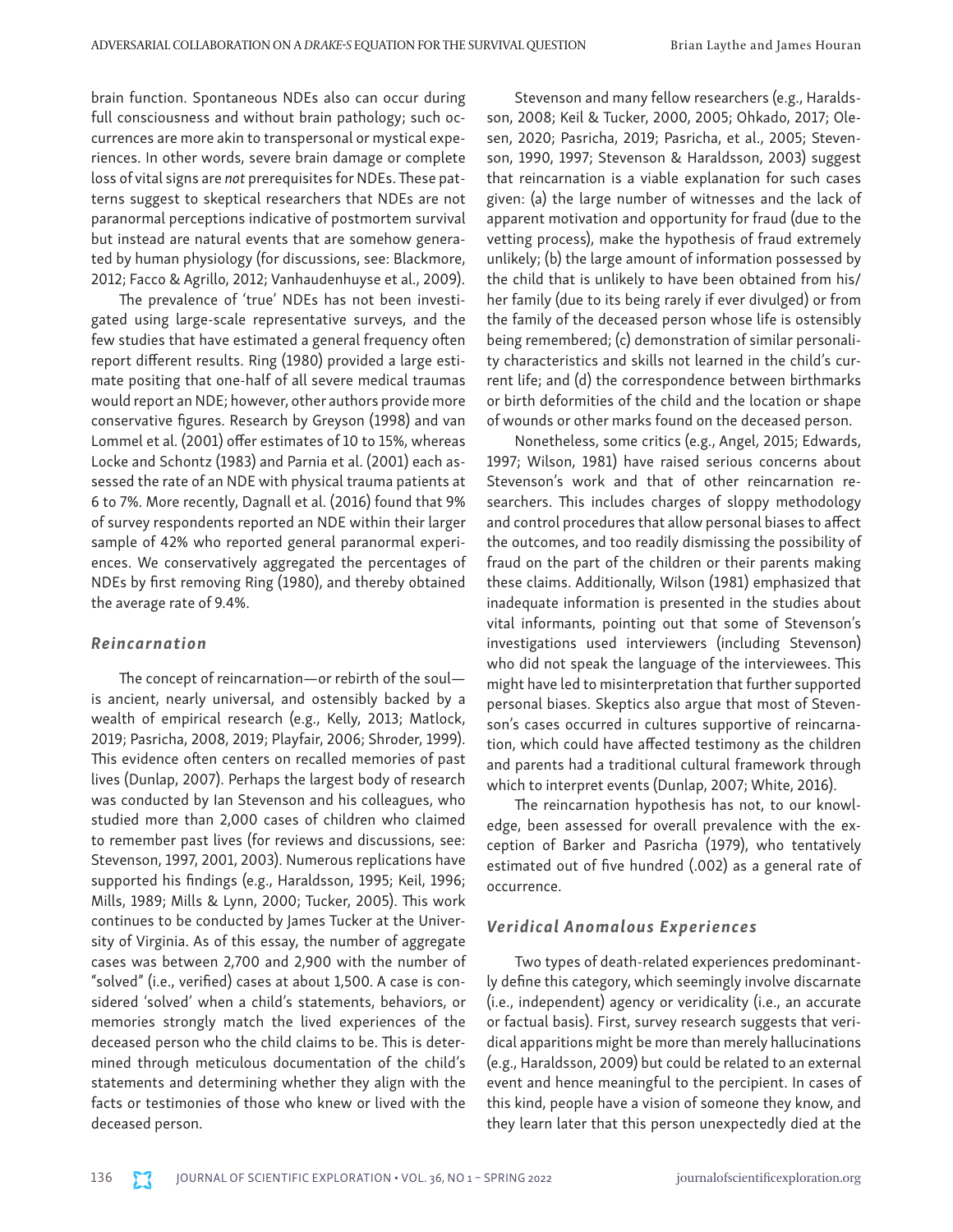time of their vision or impression. In veridical hallucinations some information unknown to the percipient is apparently gathered in an inexplicable manner. Some veridical hallucinations are even collective, that is, they are allegedly witnessed by more than one person at the same time. Second, *after-death communications* (ADCs) are spiritual experiences that occur when a living person is contacted "directly and spontaneously" by a family member or friend who has died (e.g., Kamp et al., 2020; Woollacot et al., 2021). ADCs are described as direct experiences because no psychics, mediums, therapists, rituals, or devices are needed. ADCs are also said to be spontaneous, as the deceased who seemingly control the timing and manner of their contact.

We ignored research on sleep-related anomalies when estimating effect sizes for this evidence category, as these reports often reflect experiences of sleep paralysis that are misconstrued as encounters with anomalous beings or sentient forces (Hufford, 2001; Jalal, 2016; Jalal & Ramachandran, 2017). Veridical apparitions, on the other hand, are rather well documented though somewhat scarce. Palmer (1979) found that 17% of his southern U.S. survey respondents reported apparitional experiences, while Irwin (1985) reported a 20% rate in an Australian sample. Haraldsson et al. (1977) reported a 31% rate of seeing 'the deceased' in his study of northern Europeans. Ross and Joshi (1992) placed apparitional experiences at 11.8% when combining all spectral events, but Gallup and Newport (1991) only found a 9% rate. New research shows a 44.5% average for survey respondents reporting ADCs (Woollacot et al., 2021), although previous studies present lower numbers. Specifically, Persinger's (1974) survey found that 32% of respondents acknowledged apparitional experiences, and Haraldsson (2009) reported a 27.5% averaged occurrence of "visitations of the dead." These metrics agree with Cooper's (n.d.) intriguing survey of funeral directors, which found a 32% occurrence of anomalous auditory or visual phenomena. More recent studies offer average incidence rates between 26% and 38% for the same types of perceptions (Laythe & Owen, 2012; Laythe et al., 2018). These estimates produce an overall aggregated percentage of 26.1%.

## Empirical Confounds Undermining the Survival Hypothesis

Importantly, our approach relies on the principles of probability as well as an honest application of the scientific process. An inferential statistics model dictates that an alternative explanation (i.e., a cause other than 'paranormality') is not an 'either/or' proposition. That is, a viable skeptical explanation is not necessarily a comprehensive one that *can* or *does* apply to all cases under scrutiny.

Rather, it is more accurate to say that a viable explanation can account for a varying number of paranormal reports based on its scale or scope of influence. This statement is not controversial: It reflects the standard understanding of effects and effect sizes in inferential statistics. Per the scientific process, an alternative hypothesis is not formally disproven until and unless mainstream claims can fully account for the observed phenomenon.

Along these lines, there are six basic categories of KCs (recall that this stands for 'known cofounds') levied against spontaneous experiences or academic studies pertinent to the survival hypothesis (e.g., Houran & Lange, 2001; O'Keeffe & Wiseman, 2005; Martin & Augustine, 2015): (a) expectancy-suggestion effects, (b) environmental influences, (c) fraud, (d) measurement error, (e) mental illness, and (f) susceptibility factors, i.e., psychological variables that can predispose healthy individuals to perceptual errors or misinterpretations of non-paranormal events. In other words, these issues can individually or collectively undermine the statistical reliability or validity of survival-related studies and hence obfuscate clear interpretations of their relevance or meaning. We, the authors, agreed that these KCs are often viable explanations for many witness reports when considered theoretically or on a per case basis.

In clustering and aggregating findings on these KCs, we treated all publications as one observation or outcome regardless of whether the report was a meta-analysis. However, meta-analyses are clearly indicated within the respective Tables by the presence of multiple studies. We reiterate that it is preferrable to have meta-analyses or systematic literature reviews for all KC categories, but, as we demonstrate, research in many of these domains offers insufficient data for a meta-analysis. Thus, it would be disingenuous to weight these papers by the number of studies—as opposed to the aggregates of findings *per* published study (including meta-analysis)—since the averaged weight of additional single studies covering related phenomena that we cluster within our KC categories would be consistently less than the bulk of studies within one single meta-analysis. We repeat our assertion that percentage or variance estimates derived from a meta-analysis provide an inherently better estimate than individual studies.

## *Belief/ Expectancy/ Contagion Effects*

The prevalence and impact of paranormal belief has a long history in social science research (e.g., Houran et al., 2002a; Kumar & Pekala, 2001; Lange & Houran, 2000; Laythe et al., 2018; Laythe & Owen, 2012; for a review, see Irwin, 2009), as well as in laboratory or fieldwork studies in parapsychology (Dagnall et al., 2015; Houran, 2002; Houran et al., 2002b; Irwin, 2015; Wiseman et al., 2002). A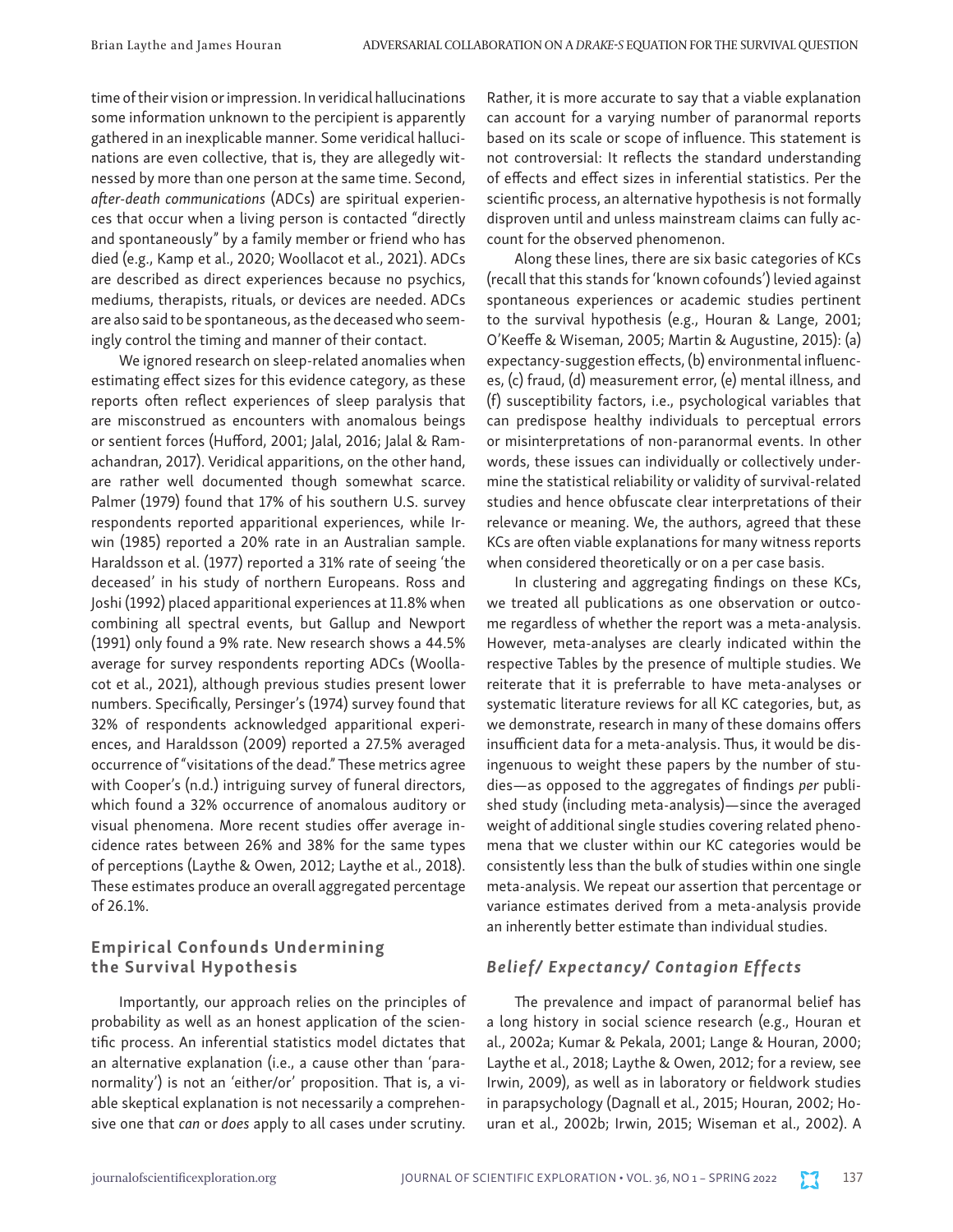wealth of studies consistently demonstrates that such beliefs preferentially influence the interpretation of certain events, sometimes even overriding people's natural physiological reactions to otherwise calm and peaceful settings (Escolà-Gascón & Houran, 2021). These social interpretation effects are generally referred to as *confirmation bias* (Hergovich et al., 2010; Klayman & Ha, 1987; Nickerson, 1998; Palmer et al., 2012) and *belief perseverance* (Ross & Anderson, 1982; Ross et al., 1975). Partiality is not limited to paranormal believers, however, as avid skeptics often incorrectly assume that confirmation bias only applies to groups with which they disagree. Instead, it is a pervasive phenomenon within the general population.

Equally important is the role of suggestion or expectancy as a result of paranormal beliefs, which can initiate of exacerbate interpretations of events as anomalous. Consistent with classic studies on conformity and peer pressure (Asch, 1956), *psychological contagion* involves the unconscious transmission of ideas, perceptions, or behaviors from person to person, from one person to a group, or from a group to a person or group of people (e.g., Freedman et al., 1980, Gump & Kulik, 1997, Lorber et al., 2007). For example, research shows that emotions often transfer across individuals (Bruder et al., 2012; Howard & Gengler, 2001; Levy, 2001; Neumann & Strack, 2000; Parkinson & Simons, 2012). Contagion can induce differing goals and produce changes in behavior (Leander & Shah 2013), including perceptions of the paranormal (Drinkwater et al., 2019; Lange & Houran, 2001). Laboratory studies have similarly demonstrated physical or somatic transference effects (Lorber et al., 2007). Although the mechanisms are poorly understood, it certainly seems that contagion can produce extreme effects as with outbreaks of mass psychogenic illness (e.g., Powell et al. 2007; Radford & Bartholomew 2001; Ryan & Morrow, 1992).

Finally, persuasion itself is relevant to this category. In fact, contagion could be redefined as either unintentional or passive marketing if viewed predominantly as an action that changes the perspectives and goals of others (Berger, 2013). The Elaboration Likelihood Model (Cacioppo & Petty, 1984; Petty & Cacioppo, 1986) has consistently shown that peripheral cues—e.g., environmental factors or other features independent of the content of a persuasive argument—can alter people's beliefs, experiences, and mood. Case in point: Laythe et al. (2017) found a statistically significant and moderately strong correlation (*r* = .61) between one person's verbal report of experiencing séance phenomena and the other group members reporting anomalous experiences within a five-second window in a well-controlled environment.

To compute an aggregate effect size for this category, we considered several meta-analyses in the contagion and

persuasion literature, as well as single studies of paranormal belief relative to paranormal experience. We made the ultra-conservative (and likely incorrect) assumption that parnormal experience is wholly explained by paranormal belief, for the sake of modeling all paranormal experiences as outcomes of bias. We combined all these studies to approximate the aggregate variance accounted by expectancy-suggestion effects as a function of the transferral of paranormal belief to others and the interpretation of environments as evidencing paranormal activity. We again note for this particular category that we make an explicit assumption in favor of skepticism with paranormal belief, i.e. that such belief leads to misinterpreting a given experience as paranormal. While this assumption may not be warranted, it serves the goal of an overall conservative estimate of survival-related phenomena.

Table 1 provides relevant details on the studies cited above; their effect sizes are shown as percentages. We correspondingly obtained an estimated incidence rate of 9.7% for the general population.

### *Environmental Factors*

Environmental psychology is an interdisciplinary field that focuses on the interplay between individuals and their surroundings. It examines the way in which natural and built environments can unwittingly shape people's perceptions, attitudes, or behaviors (Allen & MacComber, 2020; Donohoe, 2014; Goldhagen, 2017). We recently published two thorough reviews of environmental factors related to haunt and poltergeist episodes, which revealed an urgent need for additional research due to the paucity of highly relevant studies (Dagnall et al., 2020; Jawer et al., 2020). These reviews provide the first authoritative appraisal of physical factors relative to survival-related experiences such as haunts. These include 'embedded cues, lighting levels, air quality, temperature, infrasound, and electromagnetic fields.' Gestalt-type effects also can contribute, such as "affordance, atmosphere, ambiguity and threat anticipatory processes, immersion and presence, legibility, and percipient memory and associations." These latter variables help to form people's holistic impressions of natural or built environments.

Table 2 summarizes much of the available data on this KC, but out of all of the estimates in our *Drake-S* Equation this particular error factor requires new research to gain more robust estimates. The lack of usable data (due to low sample sizes) from published studies has forced us to rely on a few key studies that contain estimates judged to be generalizable. These studies—the best empirical research available at this time—give an estimated incidence rate of 7.8% for the general population.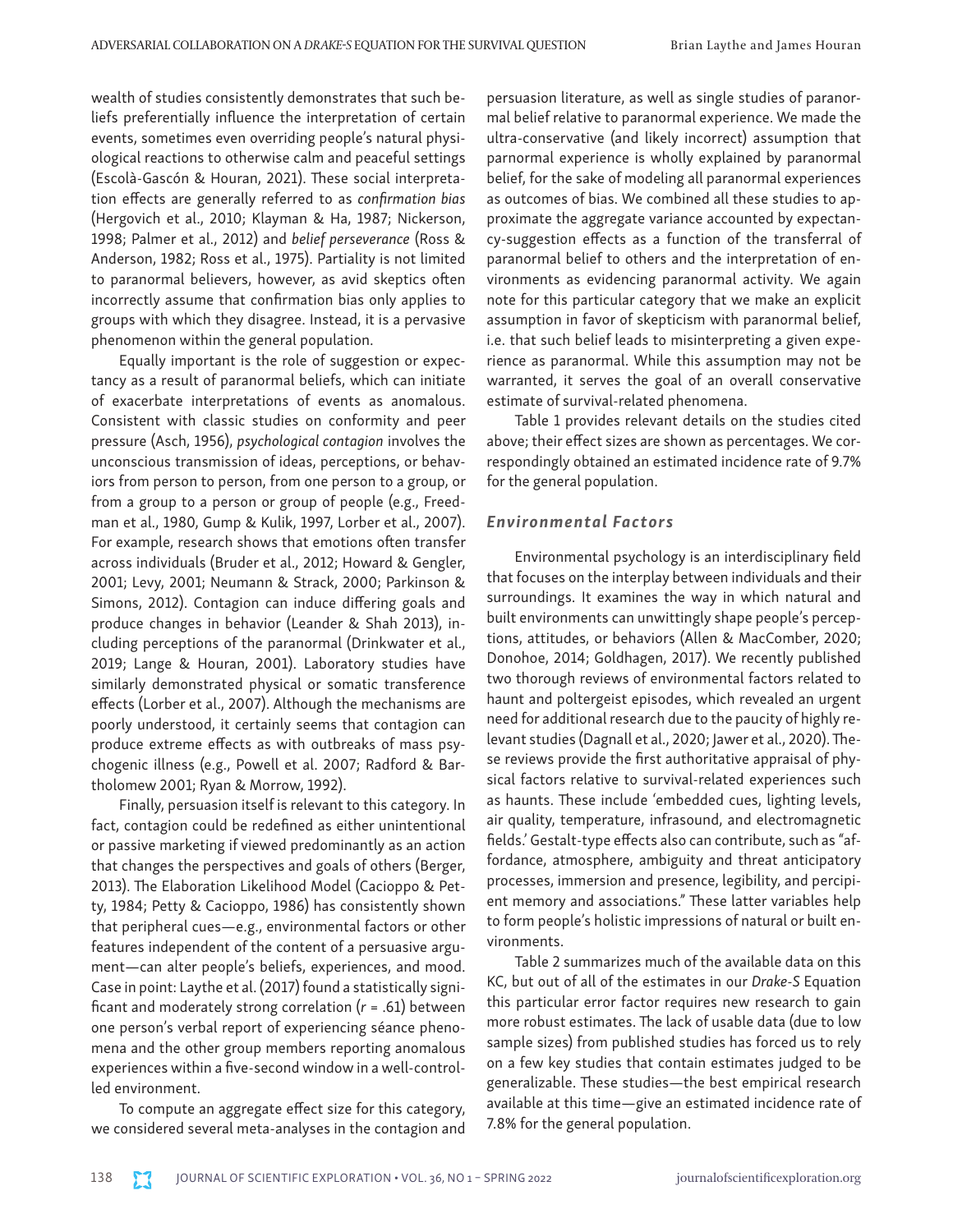| Source                   | Variable          | <b>Studies</b> | Estimate* |
|--------------------------|-------------------|----------------|-----------|
| Kierein & Gold (2000)    | Persuasion        | 13             | 0.141     |
| Clarkson et al. (2020)   | Contagion         | 25             | 0.053     |
| Wilson & Sherrell (1993) | Persuasion        | 114            | 0.045     |
| Hullett (2005)           | Persuasion        | 14             | 0.122     |
| Shen et al. (2015)       | Persuasion        | 25             | 0.004     |
| Dagnall et al. (2016)    | Paranormal Belief | $\mathbf{1}$   | 0.09      |
| Laythe et al. $(2018)$   | Paranormal Belief | 1              | 0.031     |
| Gallagher et al. (1994)  | Paranormal Belief | 1              | 0.21      |
| Laythe & Owen (2012)     | Paranormal Belief | 1              | 0.18      |
| <b>AGGREGATE</b>         |                   |                | 0.09733   |

|  |  | TABLE 1. Estimated Effect of Expectancy/Suggestion Aggregated from Representative Studies |
|--|--|-------------------------------------------------------------------------------------------|
|  |  |                                                                                           |

TABLE 2. Estimated Effect of Environmental Factors Aggregated from Representative Studies

| Source                       | Variable                  | <b>Studies</b> | Estimate* |
|------------------------------|---------------------------|----------------|-----------|
| Ding et al. (2016)           | Air Quality               | 1              | 0.05      |
| Wiseman et al. (2002, 2003b) | Air Quality               | $\mathbf{1}$   | 0.108     |
| Wiseman et al. (2002, 2003b) | Lighting Levels           | $\mathbf{1}$   | 0.33      |
| Braithwaite (2008)           | Electromagnetic<br>Fields | 1              | 0.04      |
| Wiseman et al. (2002, 2003b) | Electromagnetic<br>Fields | 1              | 0.013     |
| French et al. (2009)         | Electromagnetic<br>Fields | 1              | 0.002     |
| French et al. (2009)         | Infrasound                | 1              | 0.0025    |
| <b>AGGREGATE</b>             |                           |                | 0.07793   |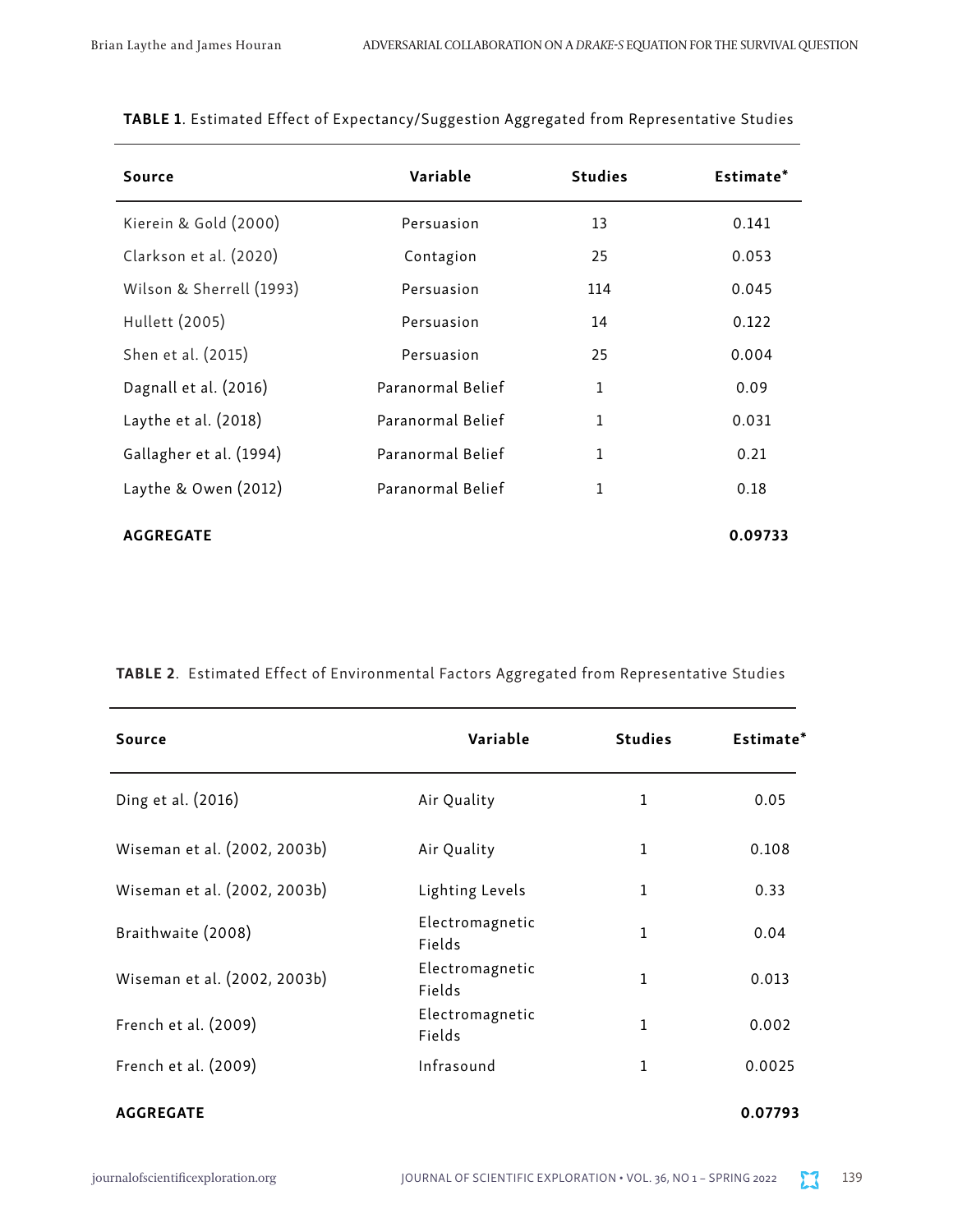#### *Fraud*

Deliberate deceit—lying or hoaxing by experients or researchers—is a feasible explanation for survival-related claims, particularly if social or financial benefits are involved (for a review of general fraud motivations, see Kakati & Goswami, 2019). Braude (2014) nicely summarized the issue of fraud potentially mixed with ostensible mediumship phenomena. Cox (1961) and Roll (1977) likewise discussed 'imitative fraud' by people involved in putative poltergeist cases. Other, more skeptical investigators (e.g., Nickell, 2001) assume that all survival-related experiences are directly (i.e., fraud), or indirectly (e.g., through delusion or ignorance) a function of KCs. Yet, for all the emphasis that some authors place on fraud, there seems to be a critical lack of empirical data on the topic. This leads us to question whether the general incidence rate of fraud in society can be used as a reasonable estimate of deliberate deceit in survival-related accounts.

We say 'yes,' as two primary motivations recur for paranormal fraud. First, and perhaps most importantly, fraud requires effort toward a specific gain. The sensationalized 1975 "Amityville Horror" haunt case is a cautionary tale in this respect (Kaplan & Kaplan, 1995). Second, the gain is typically money or some form of social prestige resulting from money. Among our investigations of alleged haunts, we have twice debunked claims related to the reported occurrences (Laythe & Houran, 2019; Laythe & Owen, 2013). Both instances involved "historical fraud" by the proprietors to market the locations to paying tourists and investigators. Even so, we still documented anomalous *S/O* phenomena at both locations and under quasicontrolled conditions.

It is important to understand that psychics and spiritualists are consistently unregulated, which permits a greater opportunity for fraud. Laws against fraud exist in every US state, but few actually have statutes addressing scams by professional psychics or kindred practitioners. It is a vexing challenge to regulate an 'industry' that can charge hefty fees for services but calls itself 'supernatural' and thus beyond scientific understanding—and while having no educational requirements for practitioners. Some psychics claim that they perform religious activities and that their earnings should be treated similarly to donations made to other faith-based organizations. In any case, it seems reasonable to apply findings from generalized fraud research to paranormal-related claims or events.

To determine a baseline of fraud, we relied on governmental fraud analyses in Europe (Button et al., 2009; Ipsos, 2020), meta-analyses of experimental studies on lying (Gerlach et al., 2019), a large sample study on the frequency of lying within normal populations (Serota et al., 2010), and smaller meta-analyses on fraudulent behavior (Burnes et al, 2017; George, 2016). Additionally, we reviewed Roll's (1976, 1977) examination of documented or suspected fraud in poltergeist cases. As shown in Table 3, we derived an aggregated estimate of 20% (or approximately 1/5 of the population) for lying, general fraud, and deliberate deceit in paranormal-related claims.

#### *Measurement Error*

Social scientists, ironically via the scientific process itself, have shown that human perception is often incomplete or inaccurate. As such, both observation and measurement within the scientific process are subject to distortion due to perceptual errors, experimenter and observer biases, and the inherent imprecision of scientific instrumentation to measure various physical and psychological variables. The issue becomes even more challenging given the inaccuracies across our five senses in registering changes in light, weight, decibels of sound, degrees of smell, and intensity of taste (e.g., Stern & Johnson, 2010). Furthermore, the sensitivity or accuracy of our senses (including proprioception, i.e., self-movement and body position) varies based on both biological and psychological processes. These are not radical concepts—they are all standard reading within college-level textbooks in social science (Rosenthal & Fode, 1963; Stern & Johnson, 2010; Stevens & Marks, 1999).

Measurement error is infrequently reported in quantitative studies and often not properly addressed in research reports on standardized questionnaires. However, recent work has increasingly applied leading-edge Modern Test Theory (MTT) methods to create more reliable and valid suvey and assessment tools in anomalistic psychology and parapsychology (cf. Lange, 2017; Lange et al., 2019b). We have leveraged this body of psychometric research to estimate measurement error in paranormal-related contexts. We analyzed eight MTT-based measures, taking the average for the standard error of each item within each measure. The aggregated standard error for each MTT-based measure is displayed in Table 4. These eight sources represent an average measurement error rate of 6.7%. This will serve as the initial estimate for this KC in our *Drake*-*S* Equation. It should be noted that measurement error can work for or against the accuracy of the measure being employed. However, we deploy this particular estimate with the assumption that measurement error always works *against* the premise of survival.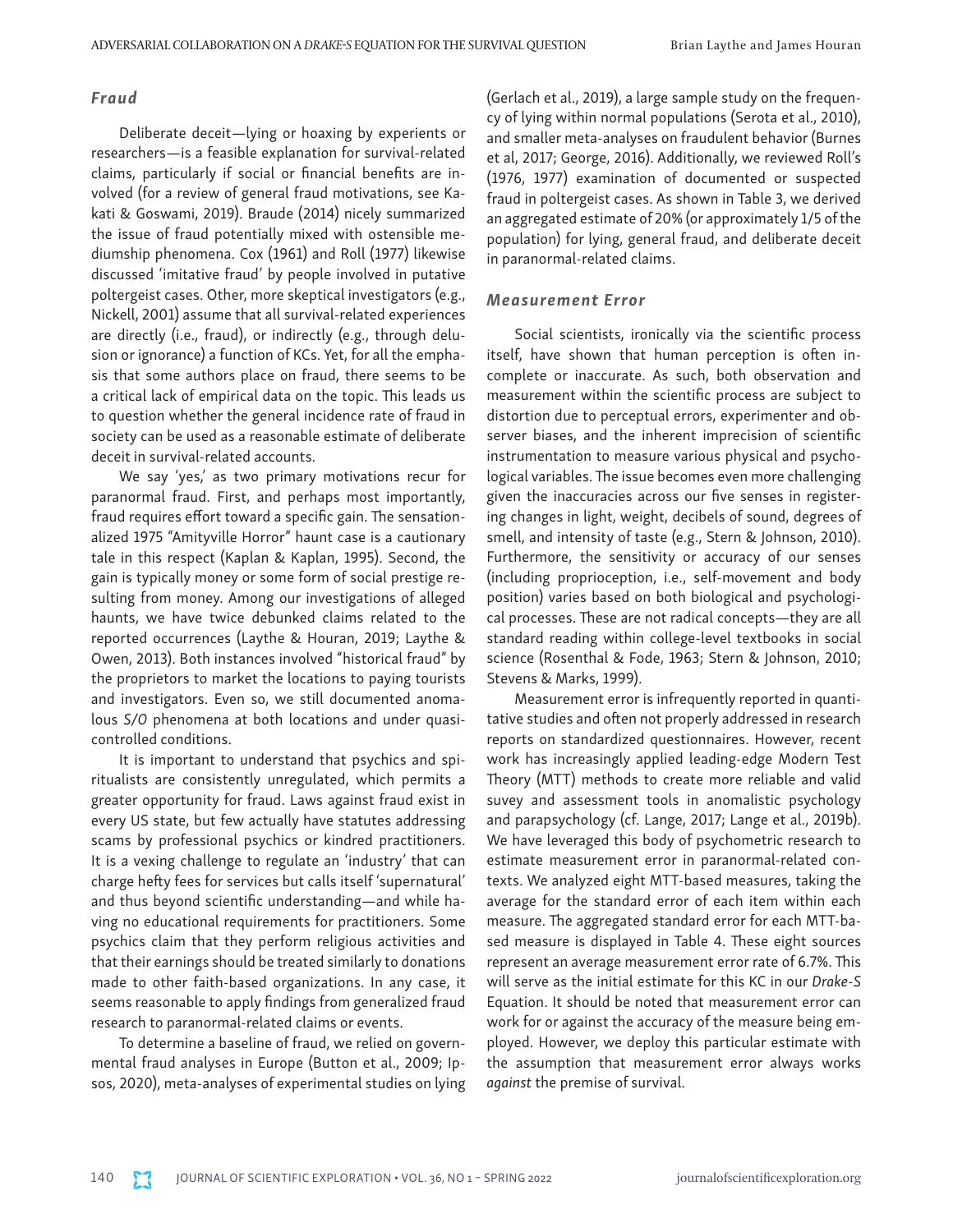| <b>Source</b>                | Variable          | <b>Studies</b> | Estimate* |
|------------------------------|-------------------|----------------|-----------|
| Gerlach et al. (2019)        | Lying             | 565            | 0.3225    |
| Serota et al. (2010)         | Lying             | $\mathbf{1}$   | 0.4       |
| Burnes et al. (2017)         | Fraud             | 12             | 0.011     |
| Button et al. (2009)         | Fraud             | $1\,$          | 0.005     |
| George (2016)                | Fraud             | 21             | 0.02      |
| Ipsos (2020)                 | Fraud             | $1\,$          | 0.56      |
| Roll (1976) - Review         | Poltergeist Fraud | $\mathbf{1}$   | 0.15      |
| Roll (1976) - Personal Cases | Poltergeist Fraud | $\mathbf{1}$   | 0.2       |
| Roll (1977)                  | Poltergeist Fraud | $\mathbf{1}$   | 0.163     |
| <b>AGGREGATE</b>             |                   |                | 0.2035    |

## TABLE 3. Estimated Effect of Fraud Aggregated from Representative Studies

TABLE 4. Estimated Effect of Measurement Error Aggregated from Representative Studies

| Source                    | Measure                         | <b>Studies</b> | Estimate* |
|---------------------------|---------------------------------|----------------|-----------|
|                           |                                 |                |           |
| Lange et al. (2000b)      | Revised Transliminality Scale   | 1              | 0.037     |
| Lange et al. (2004)       | NDE-Scale                       | 1              | 0.105     |
| Houran et al. (2022)      | Enchantment-Adjective Checklist | 1              | 0.066     |
| Houran et al. (2019b)     | Survey of Strange Events        | 1              | 0.038     |
| Lange et al. (2019b)      | Survey of Anomalous Experiences | 1              | 0.106     |
| Lange et al. (2000a)      | Revised Paranormal Belief Scale | 1              | 0.04      |
| Lange & Thalbourne (2002) | Australian Sheep Goat Scale     | 1              | 0.05      |
| Lange & Thalbourne (2007) | Mystical Experience Scale       | 1              | 0.095     |
| <b>AGGREGATE</b>          |                                 |                | 0.06713   |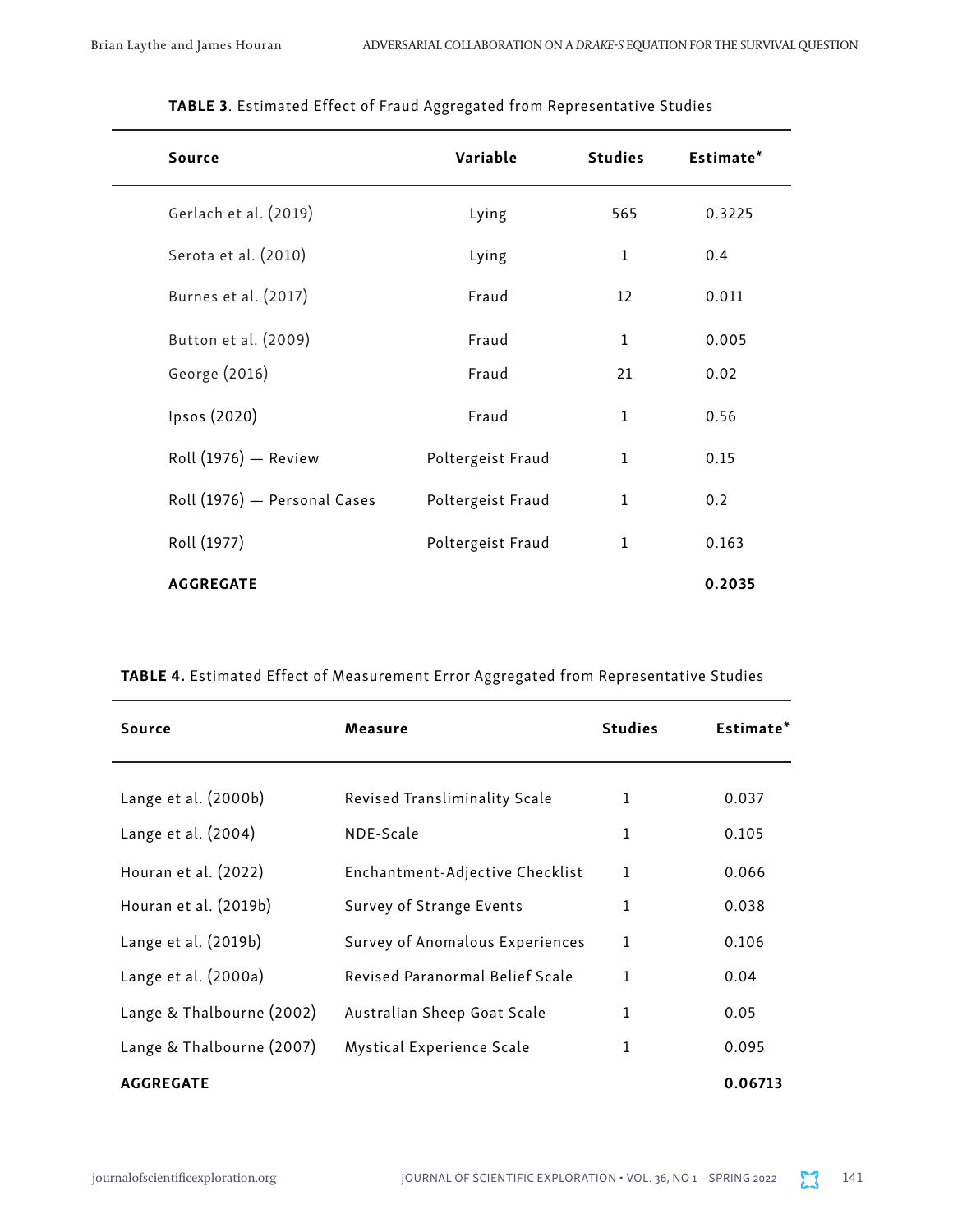## *Mental Illness*

According to the continuum model of psychosis, anomalous perceptions fluctuate within a quantitative and qualitative symptomatic gradient applicable to the field of psychotic disorders (e.g., Capra et al., 2013; Chapman & Chapman, 1980; Kwapil et al., 2020). The most severe or dysfunctional perceptions are present in schizophrenics or individuals with any related psychiatric disorder (Wright et al., 2018). In contrast, less intense anomalous perceptions would be present in healthy people from the general population (van Os et al., 2009). But having attenuated anomalous perceptions implies a risk for mental health, given that they may predispose the individual to future psychotic conditions (Shapiro et al., 2019).

As we previously argued (Laythe et al., 2021), hallucinations are rarely, if ever, a feature of mental illness without substantial and persistent cognitive and affective symptoms that also often cripple the person's life (American Psychiatric Association, 2015). The exception to this rule is Delusional Disorder, which affects an exceedingly small sample of the population (see Table 5) and manifests with no cognitive or affective symptoms but otherwise

causes individuals to believe that they are seeing or hearing things that are culturally taboo. Conversely, all other psychotic disorders (which also involve hallucinations or delusions) affect a relatively small percentage of the population, well below the incidence rate of paranormal experiences in general (e.g., Laythe et al., 2021).

Table 5 shows estimates from the *DSM-5* (American Psychiatric Association, 2015) for all psychotic disorders that contain features of delusion and hallucination. Schizotypal Personality Disorder represents the largest percentage in the population (i.e., 3.9%), whereas Delusional Disorder has the smallest estimated occurrence at .002%. Notably, hallucination is not consistently present within Schizotypal Personality Disorder and often is an extreme version of this personality disorder. Nonetheless, to create a conservative error estimate of this known confounder, we summed (as opposed to averaging) the overall prevalence rates of these disorders to obtain an estimate of the probability of mental illness as a viable explanation for survival- or paranormal-type encounters.

We emphasize the descriptor 'conservative' in this case, as we used the prevalence rates for diagnosis of Schizotypal Personality Disorder itself versus the preva-

| <b>Mental Disorders with Hallucinations</b>         | <b>Percent Prevalence</b>       |
|-----------------------------------------------------|---------------------------------|
| Schizotypal Personality Disorder                    | 3.9                             |
| Delusional Disorder                                 | 0.002                           |
| Brief Psychotic Disorder                            | Overlapped with other diagnoses |
| Schizophrenaform Disorder                           | 0.007                           |
| Schizophrenia                                       | 0.007                           |
| Schizoaffective Disorder                            | 0.003                           |
| Substance Induced Psychotic Disorder                | Overlapped with other diagnoses |
| Psychotic Disorder Due to Another Medical Condition | 0.0054                          |
| Bipolar I Disorder with Psychotic Features          | 0.006                           |
| Depressive Disorder with Psychotic Features         | 0.009                           |
| <b>SUM TOTAL</b>                                    | 3.9394                          |

#### TABLE 5. Estimated Effect of Mental Illness from the DSM-5 (APA, 2015)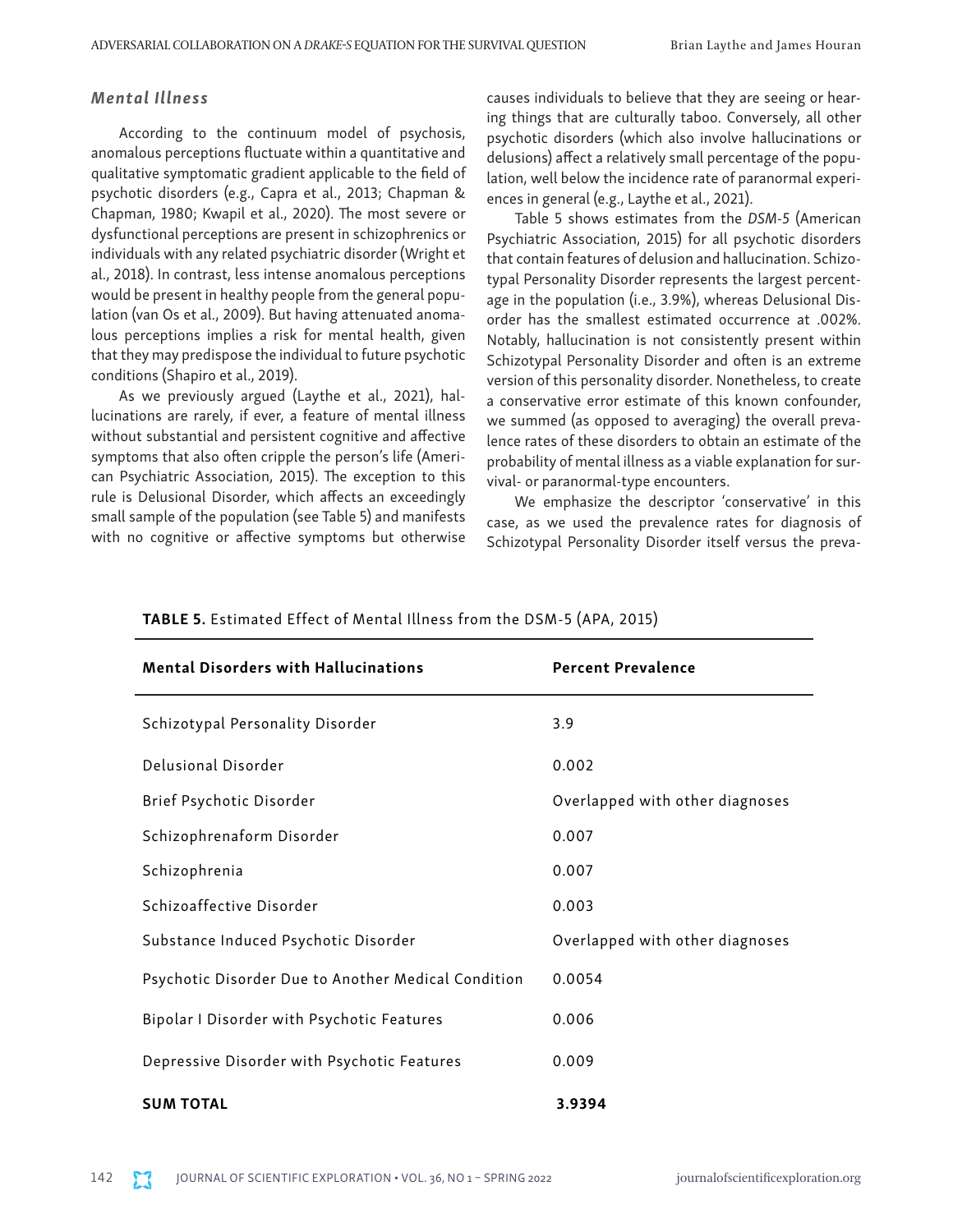lence within the disorder for hallucinatory tendencies. However, we did include the prevalence rates for bipolar and depressive disorder with psychotic features. We emphasize that for a conservative estimate we assume hallucinatory symptomology within *all* of these summed disorders, though in actuality hallucinations are not necessarily present within some of these diagnoses. As such, the total prevalence of mental illness equates to approximately 4% of the population. Given our conservative parameters, we thus assume that mental illness is not necessarily a factor within the population of those who report paranormal experiences.

## *Susceptibility to Perceptual or Cognitive Aberrations and Errors*

Anomalous perceptions are clinically defined as perceptual disturbances that are present in people with *and* without psychiatric histories (Bell et al., 2006; Davies et al., 2017; Shapiro et al., 2019). Thus, the terms *psychoticlike* experiences and *anomalous* experiences are often used interchangeably (Brett et al., 2013). But some authors push to differentiate anomalous/ parapsychological experiences from the disease model of mental illness (for a discussion, see Johnson & Friedman, 2008). To be sure, several conceptual frameworks other than the psychosis continuum model might more appropriately describe general susceptibilities to perceptual or cognitive aberrations. Among the most popular alternatives in the literature are (a) *dissociative tendencies* (Ross & Joshi, 1992), (b) *mental boundaries construct* (Hartmann, 1991), (c) *sensory-processing sensitivity* or *SPS* (Aron & Aron, 1997), and (d) *temporal lobe lability* (Persinger & Makarec, 1993). This latter concept has been argued to have particular merit relative to some survivalrelated experiences (Persinger, 1983; Persinger & Koren, 2001).

Arguably these four frameworks can be subsumed within the perceptual-personality variable of *transliminality*, or a "hypersensitivity to psychological material originating in (a) the unconscious, and/or (b) the external environment" (Thalbourne & Maltby, 2008, p. 1618). Basically, this is a refinement and extension of the Mental Boundaries construct and its proposed continuum within the general population along which normal and extraordinary forms of perception and cognition may be mapped (for overviews, see: Evans et al., 2019; Lange et al., 2019a). This might work either by looser neurological gating or hyper-connectivity among brain areas. While the exact mechanism(s) are uncertain, research suggests that the onset or outcomes of transliminal perceptions can be acerbated by poor emotion regulation (e.g., Aron & Aron, 1997) or a low "analytic cognitive style," i.e., the willingness or disposition to critically evaluate outputs from intuitive processing and engage in effortful analytic processing (e.g., Ross et al., 2017).

In order to derive estimates that remain pro-skeptical, we used prevalence rates for *DSM-5* somatoform disorders which include Somatic Symptom Disorder, Conversion Disorder, and Factitious Disorder, but not Illness Anxiety Disorder as this represents anxiety about a legitimate medical diagnosis. The other somatoform disorders considered here can produce psychosomatic effects, with the conservative assumption that all diagnoses of these disorders will produce such complaints. We also included (a) information on transliminality and putative psi outcomes under the conservative assumption that transliminality alone accounts for paranormal experiences as perceptual aberrations or cognitive errors, and (b) data on Aron and Aron's (1997) SPS measure, especially relative to anomalous experiences and neuroticism and similar sub-clinical measures of mental illness or distress, with the conservative assumption that these measures are equivalent (Ahadi & & Basharpoor, 2010; Lionetti et al. 2019; Smolewska et al., 2006; Takahashi et al., 2020; Vander Elst et al., 2019). Research on SPS and paranormal belief/experience is highly limited, and we only know of one moderately strong correlation (*r* = .50), as reported by Williams et al. (2021).

For the sake of conservatism, however, we have calculated this KC category by departing from some statistical rules and knowingly adopting a pair of erroneous assumptions. Our first model assumes that (a) paranormal belief and paranormal experience are perfectly correlated, and that all such experience is a product of belief alone (a likely false assumption), and (b) all forms of mental illness and distress, including neuroticism, are equivalent, and serve as direct measures of aberrations or errors misattributed as paranormal experience (also a probably false assumption). In other words, neuroticism is equal to paranormal belief, which is equal to paranormal experience, etc.—a highly presumptive model that stipulates the correlation between each of these variables is '1.' To these we add findings with transliminality and psi, again assuming that all psi effects are transliminal perceptions, as well as a direct relationship between paranormal experience and transliminality (cf. Thalbourne & Houran, 2003; Thalbourne & Storm, 2012; Ventola et al., 2019). This highly conservative model yields a final estimate of 13.4% (see Table 6).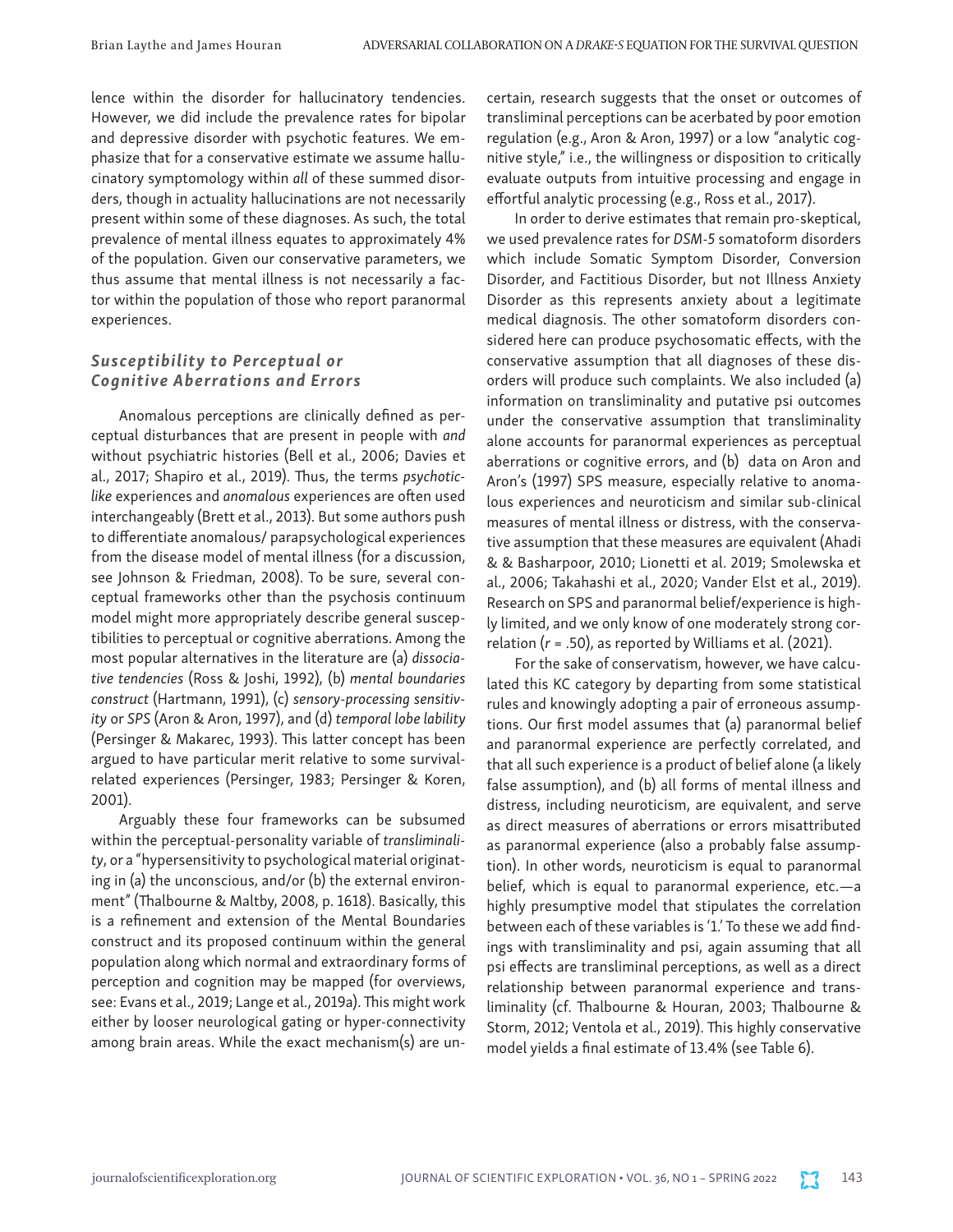| <b>Source</b>               | Variable                | <b>Studies</b> | Estimate* |
|-----------------------------|-------------------------|----------------|-----------|
| DSM-5: somatoform disorders | Sensitivity             | *              | 0.08      |
| Ventola et al. (2019)       | Transliminality         | 19             | 0.017     |
| Laythe et al. $(2018)$      | Transliminality         | $\mathbf{1}$   | 0.16      |
| Carr et al. (2021)          | Sensory Processing Sen. | $\mathbf{1}$   | 0.06      |
| Lionetti et al. (2019)      | Sensory Processing Sen. | 1              | 0.13      |
| Ahadi & & Basharpoor (2010) | Sensory Processing Sen  | 1              | 0.28      |
| Smolewska et al. (2006)     | Sensory Processing Sen. | $\mathbf{1}$   | 0.2       |
| Vander Elst et al. (2019)   | Sensory Processing Sen. | 1              | 0.041     |
| Williams et al. (2021)      | Sensory Processing Sen. | $\mathbf{1}$   | 0.25      |
| Takahashi et al., (2020)    | Sensory Processing Sen. | $\mathbf{1}$   | 0.124     |
| <b>AGGREGATE</b>            |                         |                | 0.1342    |

TABLE 6. Estimated Effect of Susceptibility to Aberrations and Errors Aggregated from Representative Studies

## Synthesizing the Scoping Reviews via the *Drake-S* Equation

#### *Background and Rationale*

Proposed by astronomer and astrophysicist Frank Drake in 1961, the Drake Equation is a probabilistic argument used to estimate the number of active and communicative extraterrestrial civilizations in our galaxy. It was not intended to yield a precise number but to serve as an approximation that would stimulate debate at the first scientific meeting on the search for extraterrestrial intelligence (SETI) (see, e.g., Billings, 2013). This formula identified the main factors that must be considered in any assessment of the likelihood of sufficiently advanced alien life (SETI League, 2002). Criticisms of the Drake Equation have focused less on the equation itself and more on the estimated values for several of its variables being highly speculative; the combined multiplicative effect is that the uncertainty associated with any derived value is so large that the equation cannot be used to draw firm conclusions. Putting aside its limitations, we settled on the Drake Equation as a useful mode for our adversarial collaboration because its format can easily be modified to account for both assumed evidential effects and likely countervailing variables in the context of postmortem survival of consciousness.

Sudduth (2016) reviewed various arguments for survival, some of these being probabilistic and grounded in Bayes Theorem (cf. Crichton, 2003; McMahon, 2020). However, our approach to the survival question differs in important ways from the typical logic- or philosophy- driven arguments (e.g., Braude, 2009). A careful and rational critique of arguments for and against survival has substantial value, but there is a major difference between the analysis of *epistemic probability* (the theoretical estimation of one probability given another probability, see: Sudduth, 2016, p. 6.) versus *factual probability* (the calculation of actual estimates of variables in order to reach a predictive mathematical conclusion). Our adversarial collaboration lies firmly in the latter camp and, while not minimizing the former is meant as an initial pragmatic framework based on the best probabilistic estimates we can obtain. Of course, our approach to practical statistical estimates of postmortem survival cannot be completely independent of theoretical probability arguments. Indeed, the material contained in this essay can be re-purposed as an empirical approach to reliably quantify a posterior probability within a Bayesian framework. Or, at least as a means to reliably quantify a posterior probability of consciousness surviving based in actual empirical estimates as opposed to logical argument alone.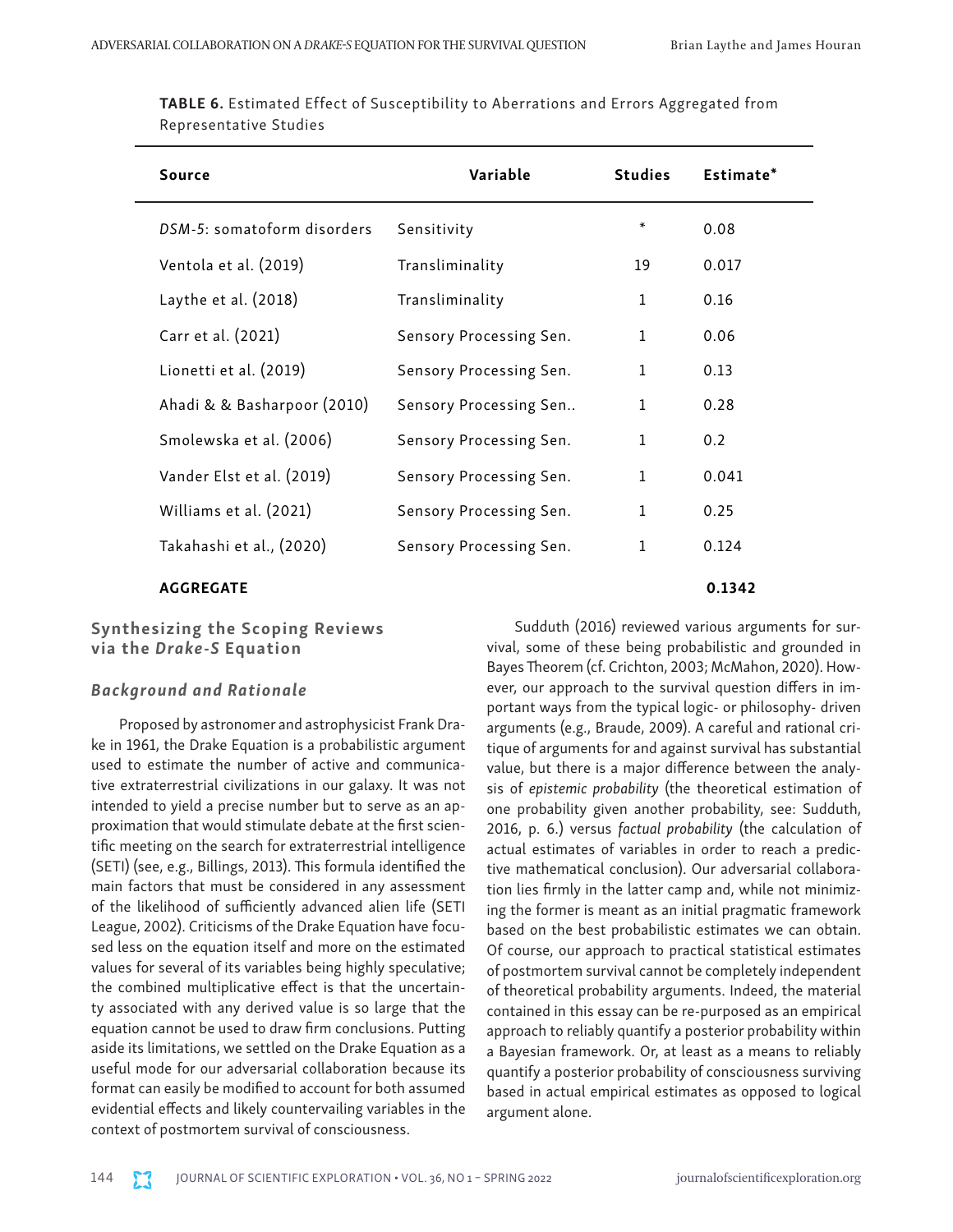## *Technical Approach*

Our proposed *Drake-S* Equation essentially adds the 'effect sizes' associated with the five categories of survival evidence (the AEs) and subsequently reduces this cumulative effect using the estimated influence of confounds (the KCs). This approach is based on the sound assumption that a paranormal experience is an *interactionist effect*, where a person perceives and subsequently interprets a phenomenon, and is thus subject to psychological, environmental, and trait-related effects (O'Keeffe et al., 2019; Lange et al., 2020; Laythe et al., 2021). For simplicity, we will use 'paranormal experiences' interchangeably with 'survival-related phenomena' in our subsequent descriptions.

Ultimately, the 'purified' probability of a genuine paranormal experience (P $_{_{\mathrm{P}}}$ ) is the probability of any given paranormal experience (P $_{\textrm{\tiny{R}}}$ ) minus the additive effects of error or alternate causes. For our formula, we mathematically defined alternate causes by taking the maximum covariance (as *r*<sup>2</sup> ) for any given alternative explanations via metaanalysis or an aggregate series of empirical findings, placed within the appropriate section of Error (En), then subsequently subtracted to each raw probability of PR. Where population or sample percentages are available, we use the percentage provided. As such, the error terms of this model represent *either* the maximum covariance estimate *or* the percentage of occurrence of the particular type of error in the population based on the best empirical estimates available.

This yields the simplified equation:

$$
P_p = (P_R * [1 - \sum E_N])
$$
 (1.1)

which represents an adjustment of  $P<sub>e</sub>$  from deriving the remaining percentage of  $P_R$  by subtracting all error covariance from one and multiplying, which provides the remaining percentage of  $P<sub>e</sub>$  theoretically pure from the covariance of the proposed error effects (P<sub>p</sub>).

 $E_{\scriptscriptstyle M}$  for our purposes represents six broad factors applied as alternative explanations for paranormal experience:

 $E_{M}$  = Measurement Error E<sub>E</sub> = General Expectancy Effects (Contagion, Memory, Persuasion)

$$
E_v = \text{Environmental Effects}
$$

$$
E_{F} = \text{Fraud}
$$

 $E_{M}$  = Mental Illness (Hallucination)

 $E<sub>S</sub>$  = Susceptibility

Thus, the expansion of  $\Sigma$  E<sub>N</sub> is the covariation represented by the above six factors, specifically ignoring covariation *between* these six factors and treating each as an independent and additive reduction of the  $P<sub>p</sub>$  raw paranormal probability reported by subjects. This creates a markedly conservative estimate of potential alternative causes.

Thus,

$$
P_{\rm p} = (P_{\rm R} * [1 - \sum E_{\rm N}])
$$

is expanded within the sum error term as:

$$
\sum E_{N} = (E_{M} + E_{E} + E_{V} + E_{F} + E_{M} + E_{S})
$$
 (1.2)

Note that each factor of E may be individualized for a particular type of paranormal experience, or a constant that can generally be applied.

The equation can be expanded to include multiple types of paranormal experiences, which for the purposes of our exercise include:

 $P_p$  = Near-Death Experiences  $P_{H}$  = Haunt-Poltergeist Episodes  $P_M$  = Mediumship  $P_A$  = Veridical Anomalies  $P_{N}$  = Reincarnation

 $\mathsf{P}_{\rho}$  represents the sum of these five categories of survival-related phenomena whereby each type has its error covariation removed. As each type of 'purified" experience' would constitute an 'or' scenario within probability theory, e.g., the purified probability of a haunting or reincarnation, each represents a valid experience of an event of a legitimately anomalous character. These terms are additive once estimated error has been removed from each occurrence. Expressed mathematically, the expanded formula is represented in Equation 1.3—where  $P_p$  represents the sum probability of paranormal experience occurring in the population, constrained by cases which probabilistically would not contain the controlled or error factors:

$$
P_P = ( (P_D * [1 - \sum E_N]) + (P_H * [1 - \sum E_N]) + (P_M * [1 - \sum E_N]) + (P_A * [1 - \sum E_N]) + (P_N * [1 - \sum E_N]))
$$
\n(1.3)

This formula is a general approximation designed to be This formula is a general approximation maximally conservative in quantifying its core components.

effect size that indicates the standardized difference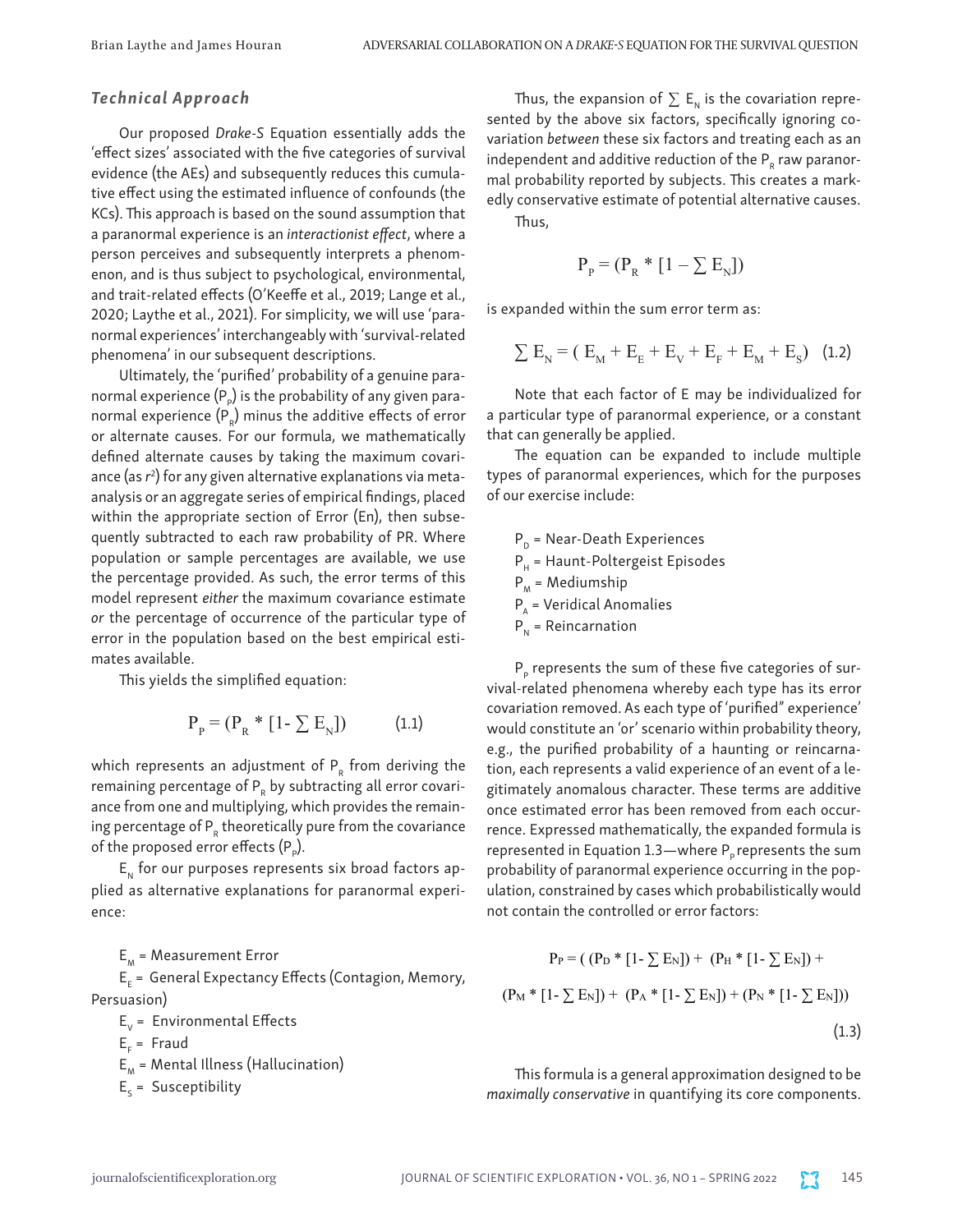The strongest assumption in the model concerns the error estimates, which, as we detail below, were derived from as many valid meta-analyses and empirical sources as possible. As 'Cohen's D' (an effect size that indicates the standardized difference between two means) can be easily converted to a correlational (*r*) statistic, and subsequently squared, the model assumes that: (a) the covariation estimate is fixed and independent, whereas in real-life covariation may be less than the provided covariation statistic for each individual case but is ignored in the case of the formula (as a maximum conservative estimate); and (b) each component error term covariation or percentage is not correlated to the other error terms in the model (although this is highly likely, as we will discuss later). Hence, this model provides an overly conservative estimate, as we treat each covariance or percentage term for each error estimate as independent and additive.

### *Calculating the* Drake-S *Equation*

The estimates from our narrative reviews allow us to compute a 'purified' percentage of survival-related phenomena. This yields an approximation of witness testimony that is unduly unaffected by (a) *expectancy-suggestion* effects of various kinds (*R*2 est. = .097), (b) *environmental variables* that can be misattributed  $(R^2)^{est.} = .077$ , (c) fraud (*R*2 est. = .20), (d) *measurement error* (*R*2 est. = .067), (e) all forms of diagnosable *mental illness* that can induce visual or auditory hallucinations ( $R^{2 \text{ est.}} = .039$ ), and (f) psychological *susceptibility factors* that can cause perceptual aberrations or cognitive errors  $(R^{2 \text{ est.}} = .134)$ .

As a grand aggregate, these alternate explanations sum to 61.4% using a set of assumptions highly favorable to skepticism. This leaves 38*.6*% of survival-related evidence free from these factors and thus unscathed by the cross-examination of known confounds. Accordingly, *this sub-group of witnesses and case material provide a reasonable inference of ~39% probability of postmortem survival of human consciousness*. These estimates are applied both to general paranormal experience and the sub-types outlined below in Table 7.

As shown above, the overall 'purified' rates for occurrence of these phenomena are estimated to be .16 for general paranormal experiences, .036 for NDEs, .077 for hauntings/poltergeists, .008 for mediumship, .100 for VAEs, and .001 for reincarnation. A significant percentage of various types of paranormal experiences in the population are thus unaccounted for by existing explanations in mainstream science. *This approximation—roughly 1/6.25 cases—represents prima facie evidence of parapsychological, and more specifically, survival-related phenomena*.

### *Expert Conclusion per the* Daubert *Standard*

Federal Rule 702 (cf. Michigan Legal Publishing, 2021) permits individuals who are qualified as experts based on knowledge, skill, experience, training, or education to offer expert opinion testimony. We submit that the results of this adversarial collaboration are sufficiently credible to serve as such testimony based on scientific evidence. Specifically, the methodology used to form our opinion strongly satisfies the Daubert standard of evidence:

| Survival-Related<br>Phenomena   | Reported<br><b>Population Rate</b> | <b>Error Factors</b><br>Subtracted | Purified "Paranormal"<br>Percentage |
|---------------------------------|------------------------------------|------------------------------------|-------------------------------------|
| General Paranormal Experience   | 0.415                              | 0.614                              | 0.160                               |
| Near-Death Experiences          | 0.094                              | 0.614                              | 0.036                               |
| Hauntings/Poltergeists          | 0.200                              | 0.614                              | 0.077                               |
| Mediumship                      | 0.020                              | 0.614                              | 0.008                               |
| Veridical Anomalous Experiences | 0.260                              | 0.614                              | 0.100                               |
| Reincarnation                   | 0.002                              | 0.614                              | 0.001                               |

TABLE 7. Rates of Survival-Related Phenomena "Purified" of Known Confounds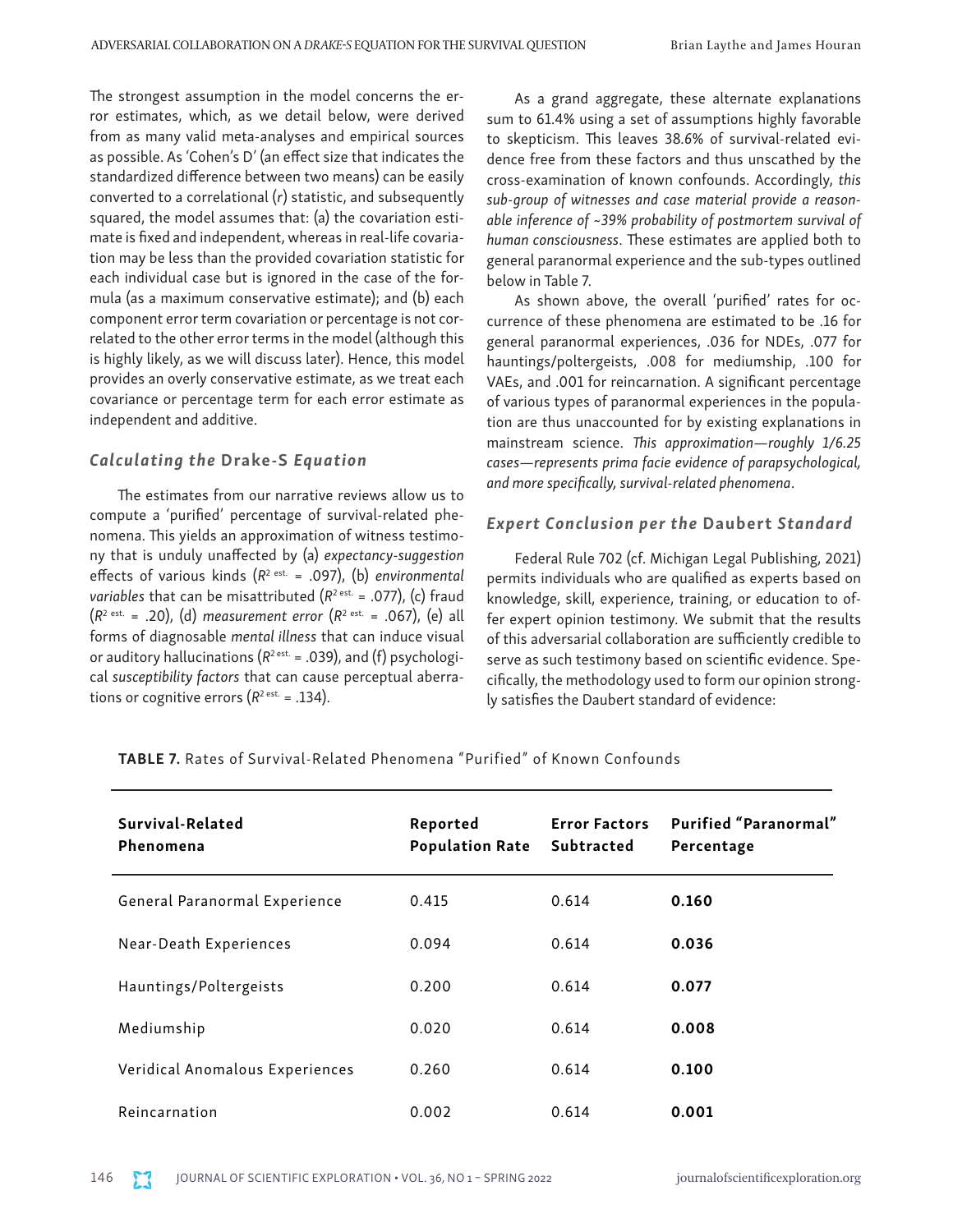— Our techniques followed tested principles and approaches in inferential statistics.

— The Drake equation scheme and the underlying data used in our analysis have both been subjected to peer review.

— The outcomes produced estimated error rates.

— The standards used in the creation of the model adhere to the laws and practices of probability and inferential statistics; deviations from those rules were purposefully used for the maximum conservative estimate of the survival argument.

— The data and analytical procedures that produced our conclusion are generally accepted by researchers in anomalistic psychology and consciousness studies.

*Given the available empirical evidence of alternative or skeptical explanations of survival-related experiences or observations, our Drake-S Equation empirically demonstrates that known confounds are insufficient to explain approximately 39% of the entire body of survival-related phenomena reported in the literature.* In other words, while skeptical explanations have strong merit, they unquestionably fail to discredit all favorable evidence at the population level. Despite the hundreds of empirical, peer-reviewed studies that point toward the maximum viability of skeptical explanations, we conclude that *it is less likely than not* that skeptical explanations can account for parapsychologicalor survival-related evidence.

Furthermore, based on the same mathematical calculations, and combined with established empirical research attesting to the neurobiological, psychological, environmental, and psychosocial contributions to human perception, any witnesses who are sufficiently vetted and thereby excepted from the various skeptical explanations described in this essay represent testimony that is *more likely than not* to support a 'purified' *prima facie* case of postmortem survival. Alternative explanations for such witnesses' presumed veridical experience are, therefore, lacking. While the paranormal experiences of these particular witnesses undoubtedly constitute very rare or "black swan" events, their testimony is nonetheless valid and arguably meets the legal definition and standard of 'beyond a reasonable doubt.'

## **DISCUSSION**

Our essay confronted the pointed question, "*What is the best available evidence for survival?*" The answer was, perhaps, hidden in plain sight. Much intriguing literature has addressed lone categories of evidence for and against life after death, but never was it empirically meshed into a holistic and compelling picture. Now, a fresh synthesis of representative information reveals a high probability of postmortem survival. Of course, a complete and intellectually honest statement about our exercise, or any related endeavor, is that "no evidence to date scientifically proves the ontological reality of survival." Indeed, we have only faithfully calculated but not definitively solved the *Drake-S* Equation. Like the many experiments and meta-analyses published in support of putative psi, our evaluation has produced a tantalizing empirical anomaly, namely that 39% of survival-related phenomena are in need of a comprehensive explanation beyond the obvious and often hackneyed assortment of known confounds.

We are shocked by this high percentage left unaccounted for by skeptical explanations—and contend that the results have strong probative value for a legal argument favoring postmortem survival. On one hand, and consistent with Martin and Augustine (2015), our findings clearly suggest that current scientific models can explain most survival-related reports. On the other hand, the alternative explanations we reviewed—despite their blanket application by skeptics (e.g., Cabbolet, 2014; Hansen, 1992; Martin, 1998; Truzzi, 1987)—simply cannot resolve the *Drake-S Equation*'s potential implications for survival. A sizable amount of witness testimony remains not only legtimately anomalous but in direct contradiction to conventional scientific wisdom. We thus reject any attempt to dismiss the outcome of our exercise as merely being a synonymn for 'unexplained' (Houran et al., 2017, 2018), because we have identified an empirical effect that frankly should *not* exist if biological death marks the end of human consciousness, i.e., personal identity, perception, sentience, and cognition. This outcome might represent a type of 'proof by contradiction.' Our collaboration as friendly adversaries further points the way, we humbly suggest, toward further initiatives that draw together skeptics and believers in a joint pursuit of greater clarity on this essential question.

As with Drake's original 1961 equation, ours is an initial approximation based on selective variables and data. Future iterations of our proposed solution using ever-improving datasets will, no doubt, refine the estimates to yield a more precise probability that also reflects ongoing research and indicates new research directions. To this point, our estimates highlight "haunt/poltergeist episodes" and "veridical anomalous experiences" (e.g., ADCs) as having the most promise for obtaining witness testimony that can withstand counter-arguments and cross-examination. Additionally, while we confined ourselves to peer-reviewed studies in order to expressly meet the Daubert standard, doctoral disserations might offer broader literature reviews. Examples that we could have leveraged include Streit-Horn's (2011) systematic review of ADCs or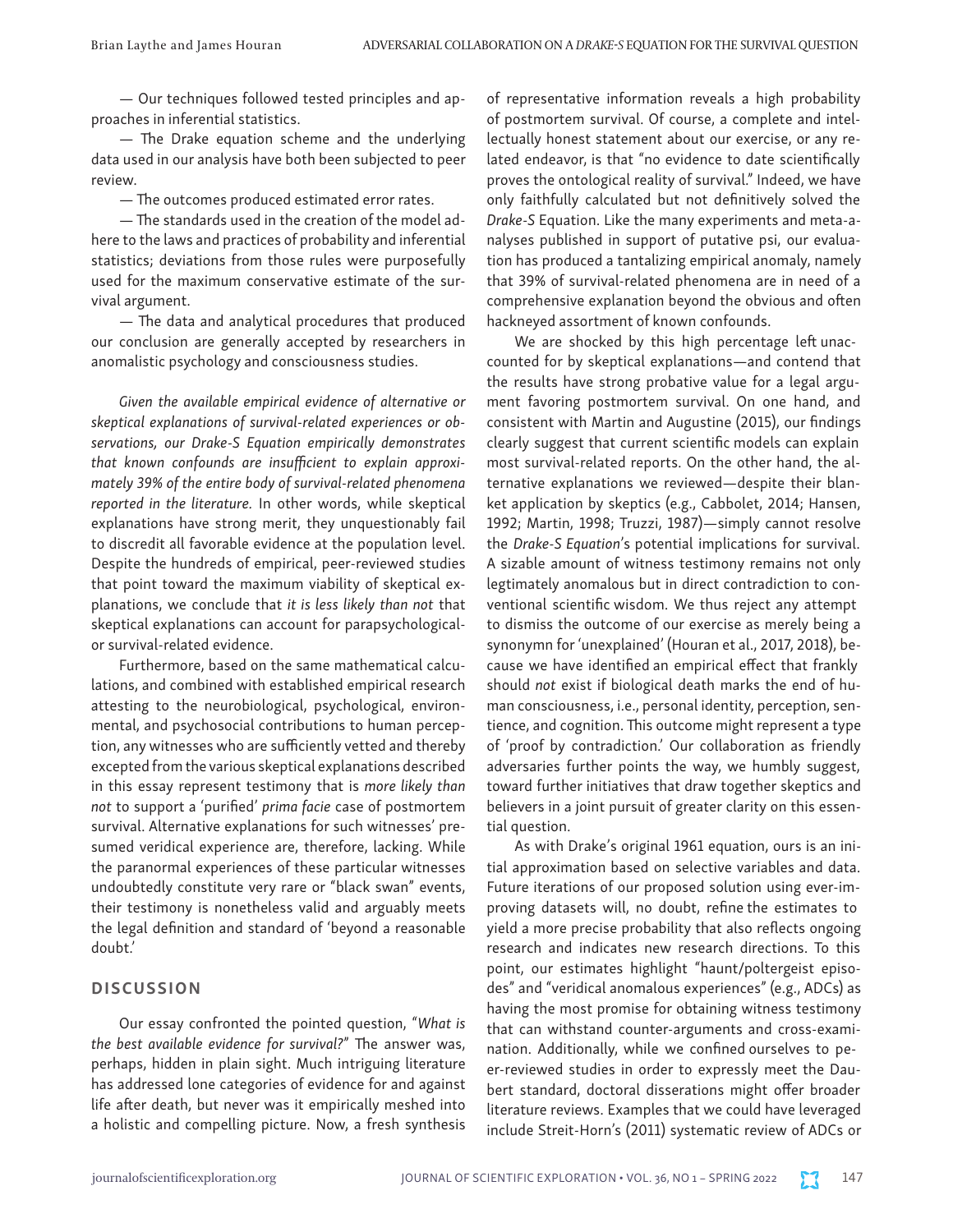Sapkota's (2017) in-depth study of psychological contagion. Also, areas we deemed suitable to cluster the findings may seem to other researchers to deserve their own section within the formula for independent error calculation. Last and most importantly, some parts of our equation that are viable contributors to perceptual error (e.g., environmental effects) desperately require additional studies and replications to gather a reliable set of empirical data to improve our estimates. This is probably the case for every area considered in our analysis.

## Limitations and Future Refinements of the *Drake-S* Equation

As repeatedly noted, we used extremely conservative methods that skewed to skepticism. This introduced limitations or caveats that future refinements of our equation should remedy. Most notably, many of the error factors that we discussed here are likely to co-vary, which our current formulation willfully ignores. Measurement error would have been more accurately applied by nesting it within each of the other five error terms and deducting the appropriate variance to represent the amount of measurement error inherent in the calculation of the individual error factors themselves. Additionally, variables linked to mental boundaries, such as transliminality and sensoryprocessing sensitivity, surely also relate to expectancy effects—and co-vary to an extent with mental illness. Environmental effects could also co-vary with expectancy effects, although this is only hypothesized, as controlled studies with strong external or ecological validity have not, to our knowledge, been conducted.

Moreover, when aggregating error components, we clearly indicated assumptions that are highly unlikely (e.g., a correlation between two variables as '1'), and/or are contrary to the data (e.g., paranormal belief and experience neither correlate perfectly nor should this be expected; see e.g., Laythe et al., 2018). Given sufficient time and effort, partial correlations can be calculated to obtain more precise aggregated estimates by controlling for partial interrelations between and within our error clusters. It should be noted, however, that use of this process would strongly decrease the conservative percentage estimate of the alternate explanations presented.

We also note that our current formula is suitable for a posterior calculation of probability in a Bayesian calculation, which, given our conservative mathematics, arrives at previously a priori philosophical estimates of the posterior probability for survival at 50% (Sudduth, 2016). From a legal perspective, a conservative estimate in favor of skepticism clears an even higher bar when 'survival' witnesses meet a higher standard after vetting than is actually needed. Thus, our current estimate likely provides a good general basis for vetting cases of putative survival in a legal context. Due to its conservative slant, it ought to be resistant to last-minute attempts at invoking other sources of explanation.

## Where Do We Go from Here?

Researchers should certainly search for other empirical factors that could contribute to alternative explanations for survival-related phenomena. By the same token, there will come a point where the model we used to calculate our estimate (i.e., the loose assumption of independence between error factors) will have to be addressed in order for the formula to remain meaningful (i.e., sum to less than '1' as a necessary function of a probability equation). First and foremost, ignoring covariation both between error terms and within error terms still only provides a combined potential effect of approximately 61% for skeptical explanations, which is markedly less than the claims of debunkers who generally rely on materialism to explain paranormal experiences.

We can confidently assert two things about our *Drake-S* Equation and future modifications. First, considering the fact that covariation is ignored in the current model, additional research and in-depth analyses are needed to compute accurate covariation estimates between these factors. Once accomplished, we expect that our conservative (i.e., favorable) estimate of error factors will be reduced by 15–20% due to the recognized intercorrelations noted earlier. Second, the variables considered in this exercise are reasonably comprehensive and sympathetic to the materialist perspective. As such, we humbly posit that skeptical critiques will need to find new and robust alternative explanations with powerful effect sizes to fill the remaining percentage of witness testimony or study outcomes that is probabilistically free of known confounds. At the moment, we are uncertain of what other factors should be addressed to make the *Drake-S* Equation a more rigorous guide to vet survival-related phenomena with evidentiary value.

## Our Closing Argument

Human consciousness is a fantastically complex phenomenon, and our exercise provides sound statistical reasoning to think that biological death does not extinguish it. Even so, a 39% chance of postmortem survival might seem modest or below the threshold of 'beyond a reasonable doubt.' But potential jurors should ask themselves what decisions they would make based on this same probability.

To illustrate, would you hold an outdoor wedding with a 39% chance of thunderstorms . . . or gamble your entire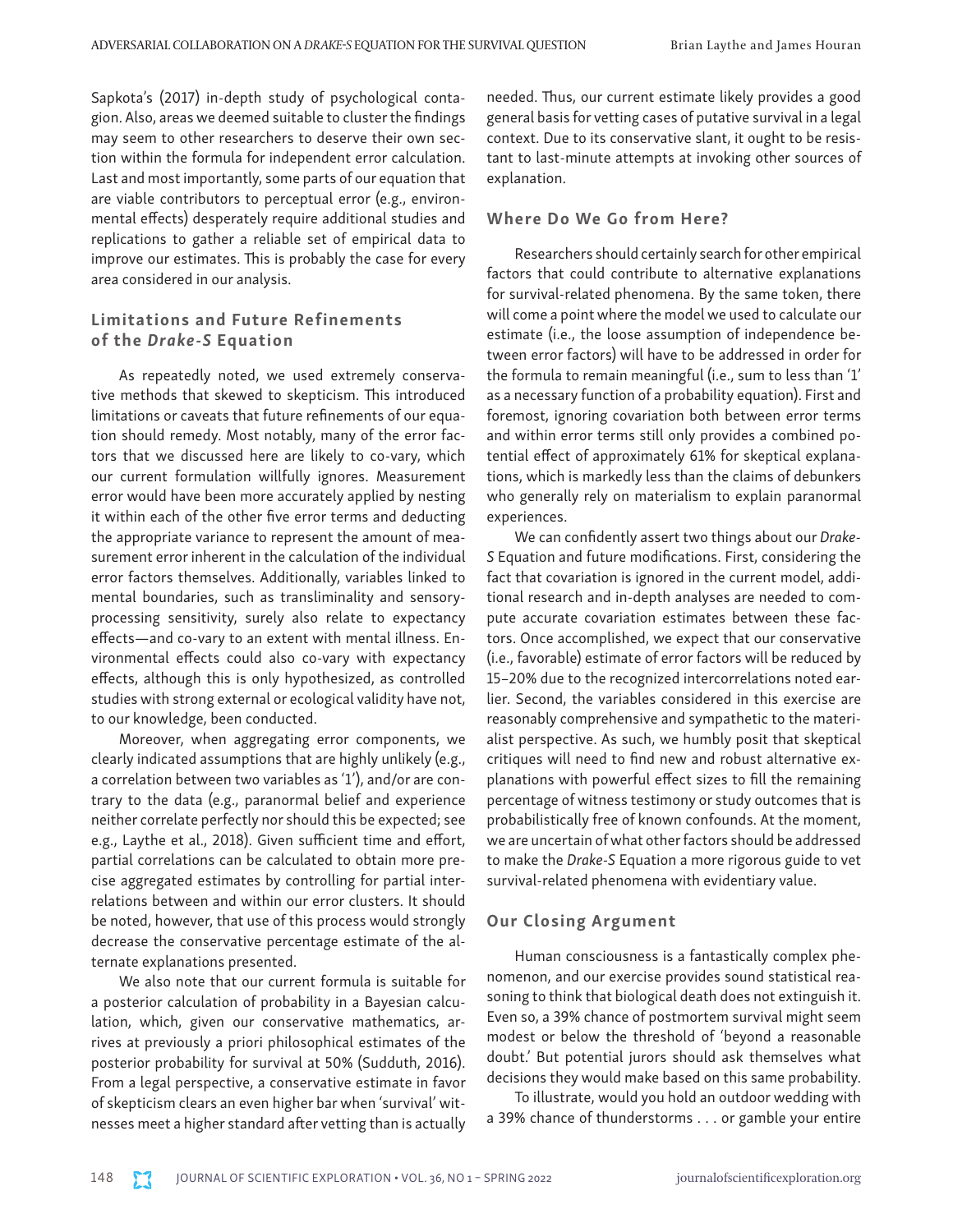life savings on an investment that has a 39% chance of going bust . . . or skydive with a 39% chance of the parachute malfunctioning? Practical questions like these quickly contextualize the impact of odds well surpassing one-third. In fact, our estimated probability far exceeds the likelihood of many established but rare events (Sepulveda, 2021), including (a) finding a four-leaf clover (.0001%), (b) bearing twins in natural pregnancy (.004%), (c) being audited by the IRS (.005%), (d) having your car stolen (3% chance), (e) becoming a millionaire (6%–22%), (f) dying in a plane crash (1 in 11 million), or (g) your even being born (1 in 5.5 trillion).

The parachute and plane scenarios above are admittedly macabre, but death eventually comes to everyone. Thus, it offers some hope and comfort to the skeptic in this adversarial collaboration that the prospect of survival is not relegated to philosophical or religious rhetoric but can be tethered to expert testimony using scientific evidence.

## IMPLICATIONS AND APPLICATIONS

Drawing on published precedents (e.g., Cowan et al., 2020; Honorton & Hyman, 1986; Lange, Greyson, & Houran, 2004), our study underscores the feasibility of adversarial collaborations for normalizing and advancing research on controversial topics. The Drake-esque approach of empirically calculating a net probability for a hypothesized occurrence or event by adding the cumulative weight of conducive conditions or putative evidence and then deducting the maximally established influence of known confounds contributing to Type 1-related errors can likewise help to (a) structure and contextualize the study of many issues in edge science given that proposed explanations are limited by their effects sizes and probabilistic strength, (b) better understand the role of perceptual and cognitive processes within meaning-making of anomalous experiences, and (c) identify and prioritize areas of investigation with perhaps the strongest evidential value for provocative hypotheses.

## ACKNOWLEDGMENTS

Our appreciation goes to Keith Augustine, Courtney Block, Callum Cooper, Álex Escolà-Gascón, Bruce Greyson, Rense Lange, Cindy Little, and Devin Terhune for their kind assistance with this paper. Special thanks to Michael Jawer for his excellent copyediting. Given the unusual circumstances related to this work, it follows Bauer's (2002, p. 244) format of being published as an informally checked essay versus a peer-reviewed research article. Thus, we welcome criticism and debate on our approach, analysis, and conclusions.

## **REFERENCES**

- Ahadi, B., & Basharpoor, S. (2010). Relationship between sensory processing sensitivity, personality dimensions and mental health. *Journal of Applied Sciences*, *10*, 570–574.<https://doi.org/10.3923/jas.2010.570.574>
- Allen, J., & MacComber, J. (2020). *Healthy buildings: How indoor spaces drive performance and productivity*. Harvard University Press. [https://doi.](https://doi.org/10.4159/9780674246102) [org/10.4159/9780674246102](https://doi.org/10.4159/9780674246102)
- Alvarado, C. S. (2019). Historians of science explore psychical research. *Journal of Parapsychology*, *83*, 101–107. <https://doi.org/10.30891/jopar.2019.01.10>
- American Psychiatric Association. (2015). *Diagnostic and statistical manual of mental disorders* (*DSM*) (5 ed.). <https://doi.org/10.1176/appi.books.9780890425596>
- Angel, L. (2015). Is there adequate empirical evidence for reincarnation? An analysis of Ian Stevenson's work. In M. Martin & K. Augustine (Eds.), *The myth of an afterlife: The case against life after death* (pp. 575–583). Rowman & Littlefield.
- Aron, E. N., & Aron, A. (1997). Sensory-processing sensitivity and its relation to introversion and emotionality. *Journal of Personality and Social Psychology, 73*, 345– 368. [https://doi.org/10.1037/0022-3514.73.2.345](https://psycnet.apa.org/doi/10.1037/0022-3514.73.2.345)
- Asch, S. E. (1956). Studies of independence and conformity: I. A minority of one against a unanimous majority. *Psychological Monographs: General and Applied*, *70*, 1–70. [https://doi.org/10.1037/h0093718](https://psycnet.apa.org/doi/10.1037/h0093718)
- Baethge, C., Goldbeck-Wood, S. & Mertens, S. (2019). SAN-RA—A scale for the quality assessment of narrative review articles. *Research Integrity and Peer Review*, *4*(5).<https://doi.org/10.1186/s41073-019-0064-8>
- Balesdent, M., Morio, J., & Brevault, L. (2016). Rare event probability estimation in the presence of epistemic uncertainty on input probability distribution parameters. *Methodology and Computing in Applied Probability*, *18*, 197–216. [https://doi.org/10.1007/s11009-014-](https://doi.org/10.1007/s11009-014-9411-x) [9411-x](https://doi.org/10.1007/s11009-014-9411-x)
- Barker, D. R., & Pasricha, S. K. (1979). Reincarnation cases in Fatehabad: A systematic survey in North India. *Journal of Asian and African Studies*, *14*, 231–240. [https://doi.](https://doi.org/10.1177/002190967901400304) [org/10.1177/002190967901400304](https://doi.org/10.1177/002190967901400304)
- Bastos Jr., M. A. V., de Oliveira Bastos, P. R. H., Gonçalves, L. M., Osório, I. H. S., & Lucchetti, G. (2015). Mediumship: Review of quantitative studies published in the 21st century. *Archives of Clinical Psychiatry*, *2*, 129–138. <https://doi.org/10.1590/0101-60830000000063>
- Bauer, H. H. (2002). The case for the Loch Ness Monster: The scientific evidence. *Journal of Scientific Exploration*, *16*, 225–246.
- Beischel, J., & Schwartz, G. E. (2007). Anomalous informa-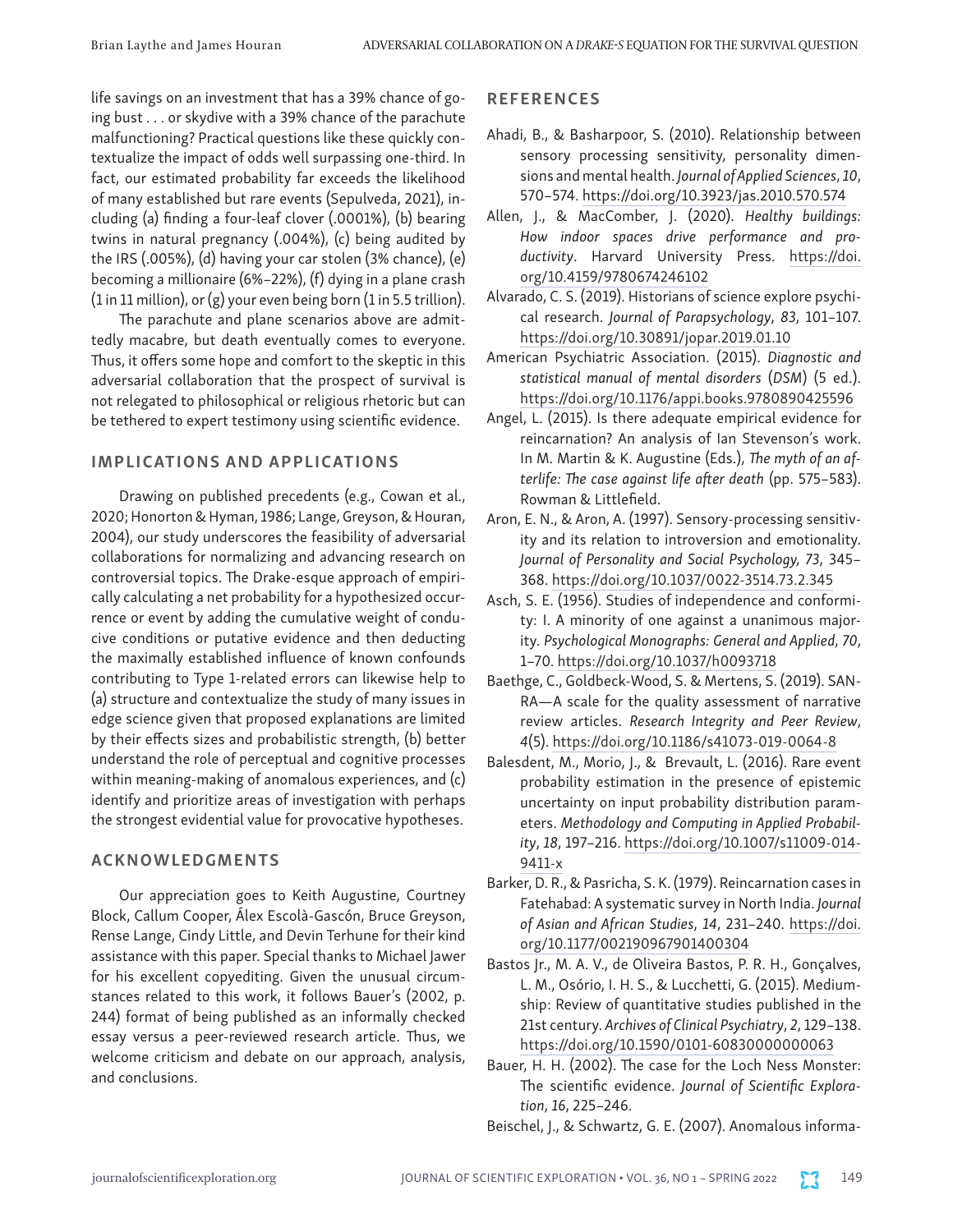tion reception by research mediums demonstrated using a novel triple-blind protocol. *Explore: Journal of Science & Healing*, *3*, 23–27. [https://doi.org/10.1016/j.](https://doi.org/10.1016/j.explore.2006.10.004) [explore.2006.10.004](https://doi.org/10.1016/j.explore.2006.10.004)

- Beischel, J., Boccuzzi, M., Biuso, M., & Rock, A. J. (2015). Anomalous information reception by research mediums under blinded conditions II: Replication and extension. *Explore: Journal of Science & Healing*, *11*, 136– 142. <https://doi.org/10.1016/j.explore.2015.01.001>
- Bell, V., Halligan, P. W., & Ellis, H. D. (2006). The Cardiff Anomalous Perceptions Scale (CAPS): A new validated measure of anomalous perceptual experience. *Schizophrenia Bulletin, 32*, 366–377. [https://doi.org/10.1093/](https://doi.org/10.1093/schbul/sbj014) [schbul/sbj014](https://doi.org/10.1093/schbul/sbj014)
- Bem, D. J. (2011). Feeling the future: Experimental evidence for anomalous retroactive influences on cognition and affect. *Journal of Personality and Social Psychology*, *100*, 407–425. <https://doi.org/10.1037/a0021524>
- Bem, D. J., & Honorton, C. (1994). Does psi exist? Replicable evidence for an anomalous process of information transfer. *Psychological Bulletin*, *115*, 4–18. [https://doi.](https://doi.org/10.1037/0033-2909.115.1.4) [org/10.1037/0033-2909.115.1.4](https://doi.org/10.1037/0033-2909.115.1.4)
- Berger, J. (2013). *Contagious: Why things catch on*. Simon & Schuster.
- Bernstein, D. E. (1993). The admissibility of scientific evidence after Daubert v. Merrell Dow Pharmacueticals, Inc. *Cardozo Law Review*, *15*, 2139–2147.
- Betty, L. S. (1984). The Kern City poltergeist: A case severely straining the living agent hypothesis. *Journal of the Society for Psychical Research*, *52*, 345–364.
- Bierman, D. J. (1981). An open letter to Julian Isaacs. *Journal of the Society for Psychical Research*, *51*, 183–184.
- Billings, L. (2013). *Five billion years of solitude: The search for life among the stars*. Current/Penguin.
- Blackmore, S. J. (2012). Near-death experiences: In or out of the body? In I. Fredriksson (Ed.), *Aspects of consciousness: Essays on physics, death and the mind* (pp. 104–118). McFarland & Co.
- Boccuzzi, M., (2017). Application of digital infrared thermographic imaging (DITI) and other monitors for documenting physical phenomena during sittings with a medium. *Threshold: Journal of Interdisciplinary Consciousness Studies, 1*, 37–50.
- Braithwaite, J. J. (2008). Putting magnetism in its place: A critical examination of the weak-intensity magnetic field account for anomalous Haunt-type experiences. *Journal of the Society for Psychical Research*, *72*, 34–50.
- Braude, S. E. (2009). Perspectival awareness and postmortem survival. *Journal of Scientific Exploration*, *23*, 195–210.
- Braude, S., (2014). Editorial. *Journal of Scientific Exploration,*

*28*, 219–227.

- Brett, C., Heriot-Maitland, C., McGuire, P., & Peters, E. (2013). Predictors of distress associated with psychotic-like anomalous experiences in clinical and nonclinical populations. *British Journal of Clinical Psychology, 53*, 213–227.<https://doi.org/10.1111/bjc.12036>
- Bruder, M., Dosmukhambetova, D., Nerb, J., & Manstead, A. S. R. (2012). Emotional signals in nonverbal interaction: Dyadic facilitation and convergence in expressions, appraisals, and feelings. *Cognition & Emotion*, *26*, 480–502. [https://doi.org/10.1080/02699931.201](https://doi.org/10.1080/02699931.2011.645280) [1.645280](https://doi.org/10.1080/02699931.2011.645280)
- Burchell, M. J. (2006). W(h)ither the Drake equation? *International Journal of Astrobiology*, *5*, 243–250. [https://](https://doi.org/10.1017/S1473550406003107) [doi.org/10.1017/S1473550406003107](https://doi.org/10.1017/S1473550406003107)
- Burnes, D., Henderson Jr, C. R., Sheppard, C., Zhao, R., Pillemer, K., & Lachs, M. S. (2017). Prevalence of financial fraud and scams among older adults in the United States: A systematic review and meta-analysis. *American Journal of Public Health*, *107*, e13–e21. [https://doi.](https://doi.org/10.2105/AJPH.2017.303821a) [org/10.2105/AJPH.2017.303821a](https://doi.org/10.2105/AJPH.2017.303821a)
- Button, M., Lewis, C., & Tapley, J. (2009). *Fraud typologies and the victims of fraud: Literature review.* National Fraud Authority. [https://researchportal.port.ac.uk/](https://researchportal.port.ac.uk/portal/files/1926122/NFA_report3_16.12.09.pdf) [portal/files/1926122/NFA\\_report3\\_16.12.09.pdf](https://researchportal.port.ac.uk/portal/files/1926122/NFA_report3_16.12.09.pdf)
- Cabbolet, M. J. T. F. (2014). Scientific misconduct: Three forms that directly harm others as the modus operandi of Mill's tyranny of the prevailing opinion. *Science and Engineering Ethics*, *20*, 41–54. [https://doi.](https://doi.org/10.1007/s11948-013-9433-8) [org/10.1007/s11948-013-9433-8](https://doi.org/10.1007/s11948-013-9433-8)
- Cacioppo, J. T., & Petty, R. E. (1984). The elaboration likelihood model of persuasion. In T. C. Kinnear (Ed.), *NA— Advances in consumer research* (vol. 11). (pp. 673–675). Association for Consumer Research.
- Capra, C., Kavanagh, D., Hides, L., & Scott, J. (2013). Brief screening for psychosis-like experiences. *Schizophrenia Research, 149*, 104–107. [https://doi.org/10.1016/j.](https://doi.org/10.1016/j.schres.2013.05.020) [schres.2013.05.020](https://doi.org/10.1016/j.schres.2013.05.020)
- Cardeña, E., & Winkelman, M. (Eds.). (2011). *Altering consciousness: Multidisciplinary perspectives* (2 vols.). Praeger.
- Cardeña, E., Lynn, S. J., & Krippner, S. (Eds.). (2014). *Varieties of anomalous experience: Examining the scientific evidence* (2nd ed.). American Psychological Association.<https://doi.org/10.1037/14258-000>
- Cardeña, E., Palmer, J., & Marcusson-Clavertz, D. (Eds.) (2015). *Parapsychology: A handbook for the 21st century*. McFarland.
- Carr, M., Matthews, E., Williams, J., & Blagrove, M. (2021). Testing the theory of differential susceptibility to nightmares: The interaction of sensory processing sensitivity with the relationship of low mental well-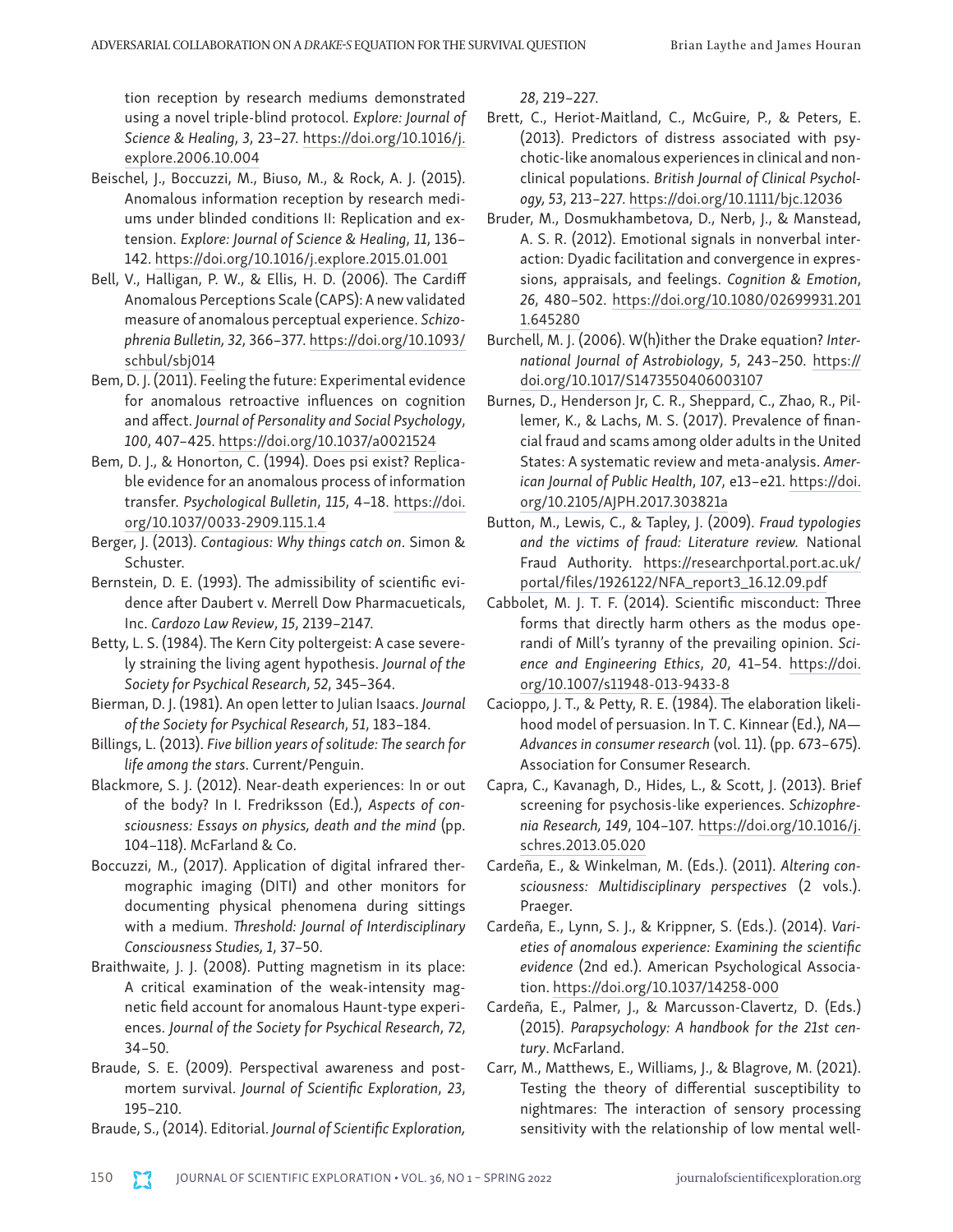being to nightmare frequency and nightmare distress. *Journal of Sleep Research*, *30,* e13200. [https://](https://doi.org/10.1111/jsr.13200) [doi.org/10.1111/jsr.13200](https://doi.org/10.1111/jsr.13200)

- Castro, M., Burrows, R., & Wooffitt, R. (2014). The paranormal is (still) normal: The sociological implications of a survey of paranormal experiences in Great Britain. *Sociological Research Online*, *19*, 30–44. [https://](https://doi.org/10.5153/sro.3355) [doi.org/10.5153/sro.3355](https://doi.org/10.5153/sro.3355)
- Chakravartty, A. (2017). Scientific realism. In E. N. Zalta (Ed.), *The Stanford encyclopedia of philosophy* (Summer 2017 ed.). [https://plato.stanford.edu/archives/](https://plato.stanford.edu/archives/sum2017/entries/scientific-realism/) [sum2017/entries/scientific-realism/](https://plato.stanford.edu/archives/sum2017/entries/scientific-realism/)
- Chalmers, D. J. (1995). Facing up to the problem of consciousness. *Journal of Consciousness Studies*, *2*, 200– 219.
- Chan, M. P. S., Jones, C. R., Hall Jamieson, K., & Albarracín, D. (2017). Debunking: A meta-analysis of the psychological efficacy of messages countering misinformation. *Psychological Science*, *28*, 1531–1546. [https://doi.](https://doi.org/10.1177/0956797617714579) [org/10.1177/0956797617714579](https://doi.org/10.1177/0956797617714579)
- Chapman, L. J., & Chapman, J. P. (1980). Scales for rating psychotic and psychotic-like experiences as continua. *Schizophrenia Bulletin, 6*, 476–489. [https://doi.](https://doi.org/10.1093/schbul/6.3.476) [org/10.1093/schbul/6.3.476](https://doi.org/10.1093/schbul/6.3.476)
- Clarkson, B. G., Wagstaff, C. R., Arthur, C. A., & Thelwell, R. C. (2020). Leadership and the contagion of affective phenomena: A systematic review and mini meta‐analysis. *European Journal of Social Psychology*, *50*, 61–80. <https://doi.org/10.1002/ejsp.2615>
- Colman, A. M. (Ed.) (2015). *A dictionary of psychology* (4th ed.). Oxford University Press.
- Cooper, C. E. (n.d.). Exceptional experiences in the funeral industry. In L. Ruickbie & R. McLuhan (Eds.) *Is there life after death? Arguments, theories, evidence*.
- Cowan, N., Belletier, C., Doherty, J. M., Jaroslawska, A. J., Rhodes, S., Forsberg, A., Naveh-Benjamin, M., Barrouillet, P., Camos, V., & Logie, R. H. (2020). How do scientific views change? Notes from an extended adversarial collaboration. *Perspectives on Psychological Science, 15*, 1011–1025. https://doi. org/10.1177/1745691620906415
- Cox, W. E. (1961). Introductory comparative analysis of some poltergeist cases. *Journal of the American Society for Psychical Research*, *55*, 47–72.
- Crichton, M. (2003, January 17). Aliens cause global warming. Caltech Michelin Lecture, Stanford University, [https://stephenschneider.stanford.edu/Publications/](https://stephenschneider.stanford.edu/Publications/PDF_Papers/Crichton2003.pdf) [PDF\\_Papers/Crichton2003.pdf](https://stephenschneider.stanford.edu/Publications/PDF_Papers/Crichton2003.pdf)
- Cunningham, P. F. (2012). The content-source problem in modern mediumship research. *Journal of Parapsychology*, *76*, 295–319.
- Dagnall, N., Drinkwater, K., Denovan, A., & Parker, A.

(2015). Suggestion, belief in the paranormal, proneness to reality testing deficits, and perception of an allegedly haunted building. *Journal of Parapsychology, 79*, 87–104.

- Dagnall, N., Drinkwater, K., O'Keeffe, C., Ventola, A., Laythe, B., Jawer, M. A., Massullo, B., Caputo, G. B., & Houran, J., (2020). Things that go bump in the literature: An environmental appraisal of "haunted houses." *Frontiers in Psychology, 11*, 1328. [https://doi.org/10.3389/](https://doi.org/10.3389/fpsyg.2020.01328) [fpsyg.2020.01328](https://doi.org/10.3389/fpsyg.2020.01328)
- Dagnall, N. A., Drinkwater, K., Parker, A., & Clough, P. (2016). Paranormal experience, belief in the paranormal and anomalous beliefs. *Paranthropology*, *7*, 4–15. <https://doi.org/10.3389/fpsyg.2016.01045>
- Davies, D., Teufel, C., & Fletcher, P. (2017). Anomalous perceptions and beliefs are associated with shifts toward different types of prior knowledge in perceptual inference. *Schizophrenia Bulletin, 44*, 1245–1253. [https://](https://doi.org/10.1093/schbul/sbx177) [doi.org/10.1093/schbul/sbx177](https://doi.org/10.1093/schbul/sbx177)
- Deming, D. (2016). Do extraordinary claims require extraordinary evidence? *Philosophia*, *44*, 1319–1331. <https://doi.org/10.1007/s11406-016-9779-7>
- Desirée, O. (2020, July 15). 50 "rare" events that happen all the time. *Best Life*: *culture section*, [https://bestlifeon](https://bestlifeonline.com/rare-events/)[line.com/rare-events/](https://bestlifeonline.com/rare-events/)
- Ding, N., Berry, H. L., & Bennett, C. M. (2016). The importance of humidity in the relationship between heat and population mental health: Evidence from Australia. *PLoS One*, *11,* e0164190. [https://doi.org/10.1371/](https://doi.org/10.1371/journal.pone.0164190) [journal.pone.0164190](https://doi.org/10.1371/journal.pone.0164190)
- Donohoe, J. (2014). *Remembering places: A phenomenological study of the relationship between memory and place*. Lexington Books.
- Dossey, L. (2014). Spirituality and nonlocal mind: A necessary dyad. *Spirituality in Clinical Practice, 1*, 29–42. [https://doi.org/10.1037/scp0000001](https://psycnet.apa.org/doi/10.1037/scp0000001)
- Doyle, J. M. (1984). Applying lawyers' expertise to scientific experts: Some thoughts about trial court analysis of the prejudicial effects of admitting and excluding scientific testimony. *William and Mary Law Review*, *25*, 619–658.
- Drake, N. (2014, June 30). How my Dad's equation sparked the search for extraterrestrial intelligence. *National Geographic*. [https://www.nationalgeographic.com/](https://www.nationalgeographic.com/adventure/article/140630-drake-equation-50-years-later-aliens-science) [adventure/article/140630-drake-equation-50-years](https://www.nationalgeographic.com/adventure/article/140630-drake-equation-50-years-later-aliens-science)[later-aliens-science](https://www.nationalgeographic.com/adventure/article/140630-drake-equation-50-years-later-aliens-science)
- Drinkwater, K., Laythe, B., Houran, J., Dagnall, N., O'Keeffe, C., & Hill, S. A. (2019). Exploring gaslighting effects via the VAPUS model for ghost narratives. *Australian Journal of Parapsychology*, *19*, 143–179.
- Dunlap, J. W. (2007). Reincarnation and survival of life after death: "Is there evidence that past life memories sug-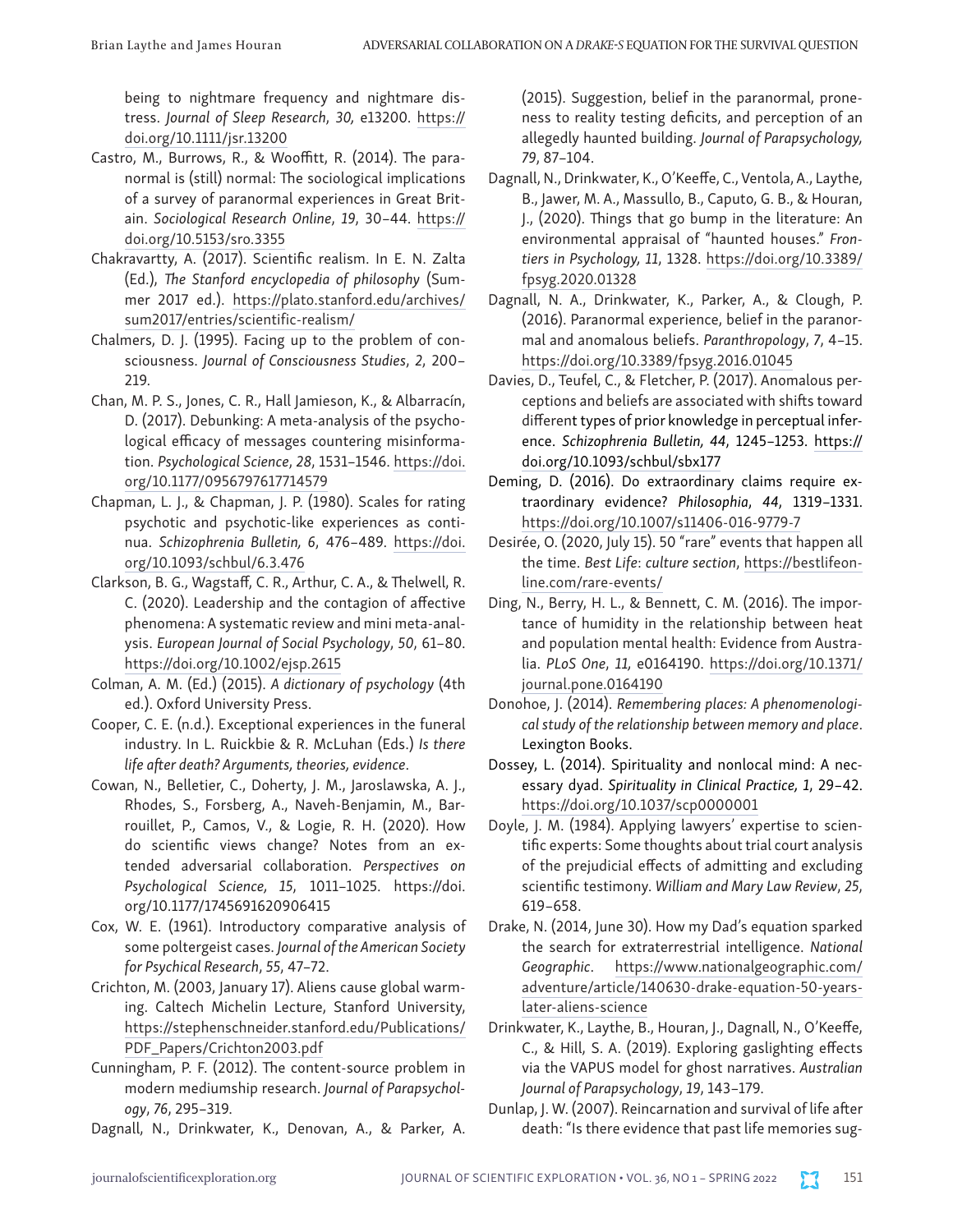gest reincarnation?" *Journal of Spirituality and Paranormal Studies, 30,* 157–170.

- Edwards, P., (1997). Introduction. In P. Edwards, (Ed.), *Immortality* (pp. 1–70). Prometheus.
- Escolà-Gascón, A., & Houran, J. (2021). Paradoxical effects of exposure to nature in "haunted" places: Implications for stress reduction theory. *Landscape and Urban Planning*, *214*, 104183. [https://doi.org/10.1016/j.lan](https://doi.org/10.1016/j.landurbplan.2021.104183)[durbplan.2021.104183](https://doi.org/10.1016/j.landurbplan.2021.104183)
- Evans, J., Lange, R., Houran, J., & Lynn, S. J. (2019). Further psychometric exploration of the transliminality construct. *Psychology of Consciousness: Theory, Research, and Practice*, *6*, 417–438. [https://doi.org/10.1037/](https://doi.org/10.1037/cns0000163) [cns0000163](https://doi.org/10.1037/cns0000163)
- Facco, E., & Agrillo, C. (2012). Near-death experiences between science and prejudice. *Frontiers in Human Neuroscience*, *6,* 209. [https://doi.org/10.3389/](https://doi.org/10.3389/fnhum.2012.00209) [fnhum.2012.00209](https://doi.org/10.3389/fnhum.2012.00209)
- Fisher, D. E. (1994). Daubert v. Merrell Dow Pharmaceuticals: The Supreme Court gives federal judges the keys to the gate of admissibility of expert scientific testimony. *South Dakota Law Review*, *39*, 141–158.
- Freedman, J. L., Birsky, J., & Cavoukian, A. (1980). Environmental determinants of behavioral contagion: Density and number. *Basic and Applied Social Psychology*, *1*, 155–161. [https://doi.org/10.1207/](https://doi.org/10.1207/s15324834basp0102_4) [s15324834basp0102\\_4](https://doi.org/10.1207/s15324834basp0102_4)
- French, C. C., Haque, U., Bunton-Stasyshyn, R., & Davis, R. (2009). The "Haunt" project: An attempt to build a "haunted" room by manipulating complex electromagnetic fields and infrasound. *Cortex*, *45*, 619–629. <https://doi.org/10.1016/j.cortex.2007.10.011>
- Gallagher, C., Kumar, V. K., & Pekala, R. J. (1994). The Anomalous Experiences Inventory: Reliability and validity. *Journal of Parapsychology*, *58*, 402–428.
- Gallup, G. H., & Newport, F. (1991). Belief in paranormal phenomena among adult Americans. *Skeptical Inquirer*, *15*, 137–46.
- Gauld, A. (1982a). *Mediumship and survival: A century of investigation*. William Heinemann.
- Gauld, A. (1982b). *Mediumship and survival: A review of historical reports, theory and research.* McFarland .
- Gauld, A., & Cornell, A. D. (1979/2017). *Poltergeists*. White Crow Books.
- George, S. L. (2016). Research misconduct and data fraud in clinical trials: Prevalence and causal factors. *International Journal of Clinical Oncology*, *21*, 15–21. [https://](https://doi.org/10.1007/s10147-015-0887-3) [doi.org/10.1007/s10147-015-0887-3](https://doi.org/10.1007/s10147-015-0887-3)
- Gerlach, P., Teodorescu, K., & Hertwig, R. (2019). The truth about lies: A meta-analysis on dishonest behavior. *Psychological Bulletin*, *145*, 1–44. [https://doi.](https://doi.org/10.1037/bul0000174) [org/10.1037/bul0000174](https://doi.org/10.1037/bul0000174)
- Glade, N., Ballet, P., & Bastien, O. (2012). A stochastic process approach of the drake equation parameters. *International Journal of Astrobiology*, *11*, 103–108. <https://doi.org/10.1017/S1473550411000413>
- Goff, P. (2017). *Consciousness and fundamental reality.* Oxford University Press. [https://doi.org/10.1093/](https://doi.org/10.1093/oso/9780190677015.001.0001) [oso/9780190677015.001.0001](https://doi.org/10.1093/oso/9780190677015.001.0001)
- Goldhagen, S. W. (2017). *Welcome to your world: How the built environment shapes our lives*. HarperCollins.
- Grattan-Guinness, I. (1999). Real communication? Report on a SORRAT letter-writing experiment. *Journal of Scientific Exploration*, *13*, 231–256.
- Green, B. N., Johnson, C. D., & Adams, A. (2006). Writing narrative literature reviews for peer-reviewed journals: Secrets of the trade. *Journal of Chiropractic Medicine*, *5*, 101–117. [https://doi.org/10.1016/S0899-](https://doi.org/10.1016/S0899-3467(07)60142-6) [3467\(07\)60142-6](https://doi.org/10.1016/S0899-3467(07)60142-6)
- Greyson, B. (1983). The near-death experience scale: Construction, reliability, and validity. *Journal of Nervous and Mental Disease*, *171*, 369–375. [https://doi.](https://doi.org/10.1097/00005053-198306000-00007) [org/10.1097/00005053-198306000-00007](https://doi.org/10.1097/00005053-198306000-00007)
- Greyson, B. (1985). A typology of near-death experiences. *American Journal of Psychiatry*, *142*, 967–969. [https://](https://doi.org/10.1176/ajp.142.8.967) [doi.org/10.1176/ajp.142.8.967](https://doi.org/10.1176/ajp.142.8.967)
- Greyson, B. (1990). Near-death encounters with and without near-death experiences: Comparative NDE Scale profiles. *Journal of Near-Death Studies*, *8*, 151–161. <https://doi.org/10.1007/BF01074000>
- Greyson, B. (1998). The incidence of near-death experiences, *Medicine and Psychiatry*, *1*, 92–99.
- Greyson, B. (2001). Near-death experiences. In E. Cardeña, & S. J. Lynn (Eds.), *Varieties of anomalous experience: Examining the scientific evidence* (pp. 315–352). American Psychological Association.
- Greyson, B. (2021). *After: A doctor explores what near-death experiences reveal about life and beyond*. St. Martin's.
- Greyson, B., Kelly, E. W., & Kelly, E. F. (2009). Explanatory models for near-death experiences. In J. M. Holden, B. Greyson, & D. James (Eds.), *The handbook of neardeath experiences* (pp. 213–234). Praeger/ABC-CLIO.
- Gump, B. B., & Kulik, J. A. (1997). Stress, affiliation, and emotional contagion. *Journal of Personality and Social Psychology*, *72*, 305–319. [https://doi.org/10.1037/0022-](https://doi.org/10.1037/0022-3514.72.2.305) [3514.72.2.305](https://doi.org/10.1037/0022-3514.72.2.305)
- Hameroff, S., & Penrose, R. (2014). Consciousness in the universe: A review of the 'Orch OR' theory. *Physics of Life Reviews*, *11*, 39–78. [https://doi.org/10.1016/j.](https://doi.org/10.1016/j.plrev.2013.08.002) [plrev.2013.08.002](https://doi.org/10.1016/j.plrev.2013.08.002)
- Hansen, G. P. (1992). CSICOP and the skeptics: An overview. *Journal of the American Society for Psychical Research*, *86*, 19–63.
- Hansen, G. P. & Broughton, R. S. (1991). Card-sorting with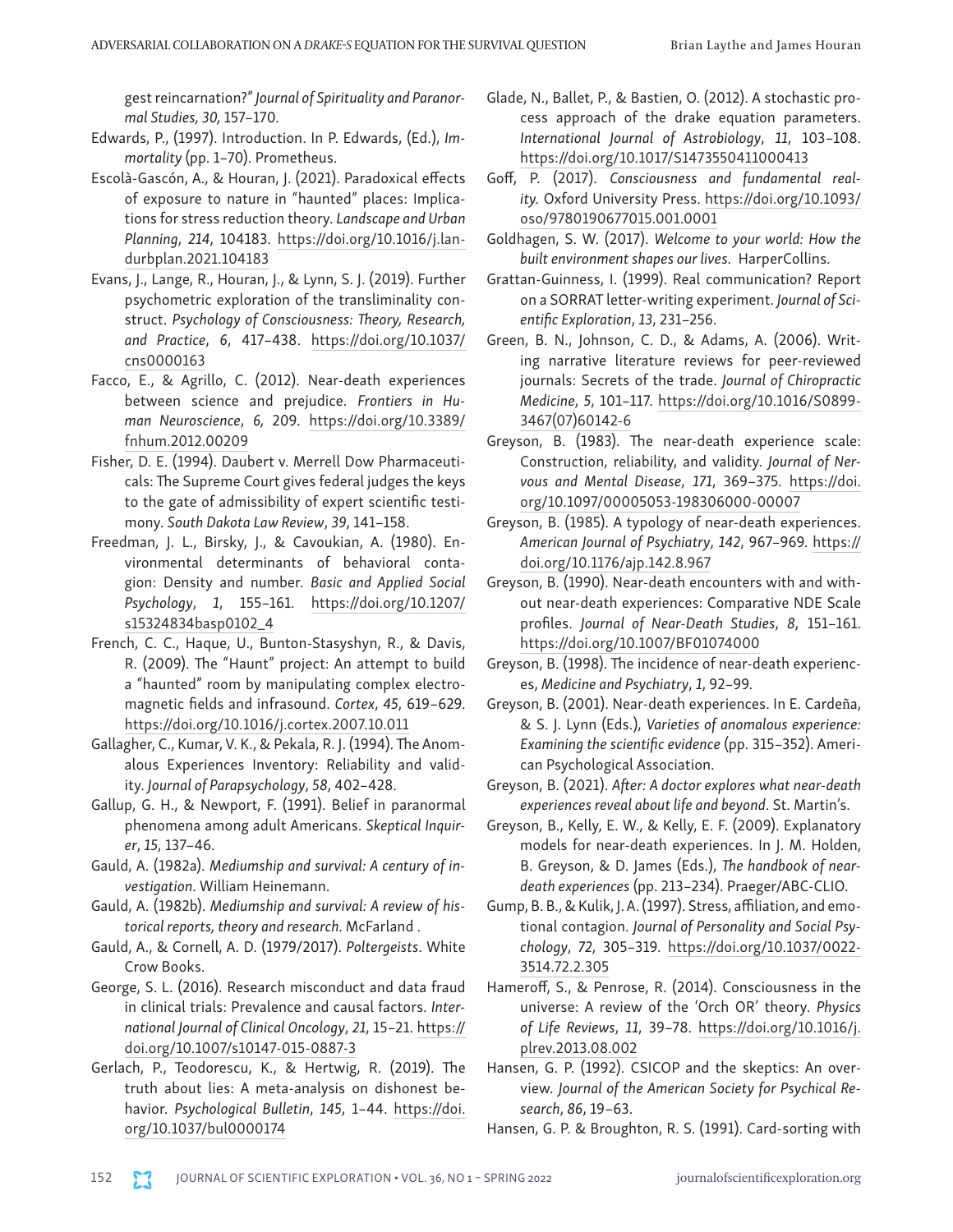SORRAT. *Artifex*, *9*, 19–26.

- Haraldsson, E., (1995). Personality and abilities of children claiming previous-life memories. *Journal of Nervous and Mental Disease, 183*, 445–451. [https://doi.](https://doi.org/10.1097/00005053-199507000-00004) [org/10.1097/00005053-199507000-00004](https://doi.org/10.1097/00005053-199507000-00004)
- Haraldsson, E., (2008). Persistence of past-life memories: Study of adults who claimed in their childhood to remember a past life. *Journal of Scientific Exploration, 22*, 385–393.
- Haraldsson, E., (2009). Alleged encounters with the dead: The importance of violent death in 337 new cases. *Journal of Parapsychology*, *73*, 91–118.
- Haraldsson, E., Gudmundsdottir, A. Ragnarsson, A. Loftsson, J. Jonsson, S. (1977). National survey of psychical expereinces and attitudes toward the paranromal in Iceland. In J.D. Morris, W. G. Roll, & R. L. Morris (Eds.). *Research in parapsychology 1976* (182–186). Scarecrow.
- Haraldsson, E., & Matlock, J. G. (2016). *I saw a light and came here: Children's experiences of reincarnation*. White Crow Books.
- Hartmann, E. (1991). *Boundaries in the mind: A new psychology of personality*. Basic Books.
- Hay, D., & Morisy, A. (1978). Reports of esctatic, paranormal, or religious experience in Great Britain and the United States: A comparison of trends. *Journal for the Scientific Study of Religion*, *17*, 255–268. [https://doi.](https://doi.org/10.2307/1386320) [org/10.2307/1386320](https://doi.org/10.2307/1386320)
- Hergovich, A., Schott, R., & Burger, C. (2010). Biased evaluation of abstracts depending on topic and conclusion: Further evidence of a confirmation bias within scientific psychology. *Current Psychology*, *29*, 188–209. <https://doi.org/10.1007/s12144-010-9087-5>
- Hill, S. A., Laythe, B., Dagnall, N., Drinkwater, K., O'Keeffe, C., Ventola, A., & Houran, J. (2019). "Meme-spirited": II. Illustrations of the VAPUS model for ghost narratives. *Australian Journal of Parapsychology*, *19*, 5–43.
- Hill, S. A., O'Keeffe, C., Laythe, B., Dagnall, N., Drinkwater, K., Ventola, A., & Houran, J. (2018). "Meme-spirited": I. A VAPUS model for understanding the prevalence and potency of ghost narratives. *Australian Journal of Parapsychology*, *18*, 117–152.
- Holden, J. M., Greyson, B., & James, D. (Eds.). (2009). *Handbook of near-death experiences: Thirty years of investigation*. Praeger/ABC-CLIO.
- Honorton, C., & Hyman, R. (1986). A joint communiqué: The psi ganzfeld controversy. *Journal of Parapsychology, 50*, 351–364.
- Honorton, C., Ferrari, D. C., & Bem, D. J. (1992). Extraversion and ESP performance: Meta-analysis and a new confirmation. In L. A. Henkel & G. R. Schmeidler (Eds.), *Research in parapsychology 1990* (pp. 35–38). Scarecrow.
- Houran, J. (2002). Analysis of haunt experiences at a his-

torical Illinois landmark. *Australian Journal of Parapsychology*, *2*, 97–124.

- Houran, J., & Lange, R. (1996). Hauntings and poltergeistlike episodes as a confluence of conventional phenomena: A general hypothesis. *Perceptual and Motor Skills*, 83, 1307–1316. [https://doi.org/10.2466/](https://doi.org/10.2466/pms.1996.83.3f.1307) [pms.1996.83.3f.1307](https://doi.org/10.2466/pms.1996.83.3f.1307)
- Houran, J. & Lange, R. (Eds.) (2001). *Hauntings and poltergeists: Multidisciplinary perspectives*. McFarland.
- Houran, J., Hill, S. A., Haynes, E. D., & Bielski, U. A. (2020). Paranormal tourism—Market study of a novel and interactive approach to space activation and monetization. *Cornell Hospitality Quarterly*, *61*, 287–311. [https://](https://doi.org/10.1177/1938965520909094) [doi.org/10.1177/1938965520909094](https://doi.org/10.1177/1938965520909094)
- Houran, J., Kumar, V. K., Thalbourne, M. A., & Lavertue, N. E. (2002a). Haunted by somatic tendencies: Spirit infestation as psychogenic illness. *Mental Health, Religion & Culture*, *5*, 119–133. [https://doi.](https://doi.org/10.1080/13674670210141061) [org/10.1080/13674670210141061](https://doi.org/10.1080/13674670210141061)
- Houran, J., Lange, R., & Hooper, D. (2018). Cross-examining the case for precognition: Commentary on Mossbridge and Radin (2018). *Psychology of Consciousness: Theory, Research and Practice*, *5*, 98–109. [https://doi.](https://doi.org/10.1037/cns0000126) [org/10.1037/cns0000126](https://doi.org/10.1037/cns0000126)
- Houran, J., Lange, R., & Laythe, B. (2022). Understanding consumer enchantment via paranormal tourism: Part II - Preliminary Rasch validation. *Cornell Hospitality Quarterly, 63,* 216–230. [https://doi.](https://doi.org/10.1177/1938965520971276) [org/10.1177/1938965520971276](https://doi.org/10.1177/1938965520971276)
- Houran, J., Lange, R., Laythe, B., Dagnall, N., & Drinkwater, K., & O'Keeffe, C. (2019b). Quantifying the phenomenology of ghostly episodes – Part II: A Rasch model of spontaneous accounts. *Journal of Parapsychology*, *83*, 168–192. <https://doi.org/10.30891/jopar.2019.01.03>
- Houran, J., Laythe, B., O'Keeffe, C., Dagnall, N., Drinkwater, K., & Lange, R. (2019a). Quantifying the phenomenology of ghostly episodes – Part I: Need for a standard operationalization. *Journal of Parapsychology*, *83*, 25– 46. <https://doi.org/10.30891/jopar.2019.01.03>
- Houran, J., Lynn, S. J., & Lange, R. (2017). Commentary on Stokes' (2017) quest for "white crows" in spontaneous cases of psi. *Australian Journal of Parapsychology*, *17*, 61–88.
- Houran, J., Wiseman, R., & Thalbourne, M. A. (2002b). Perceptual-personality characteristics associated with naturalistic haunt experiences. *European Journal of Parapsychology*, *17*, 17–44.
- Howard, D. J., & Gengler, C.(2001). Emotional contagion effects on product attitudes. *Journal of Consumer Research*, *28*,189–201.<https://doi.org/10.1086/322897>
- Hufford, D. J. (2001). An experience-centered approach to hauntings. In J. Houran & R. Lange (Eds.), *Hauntings*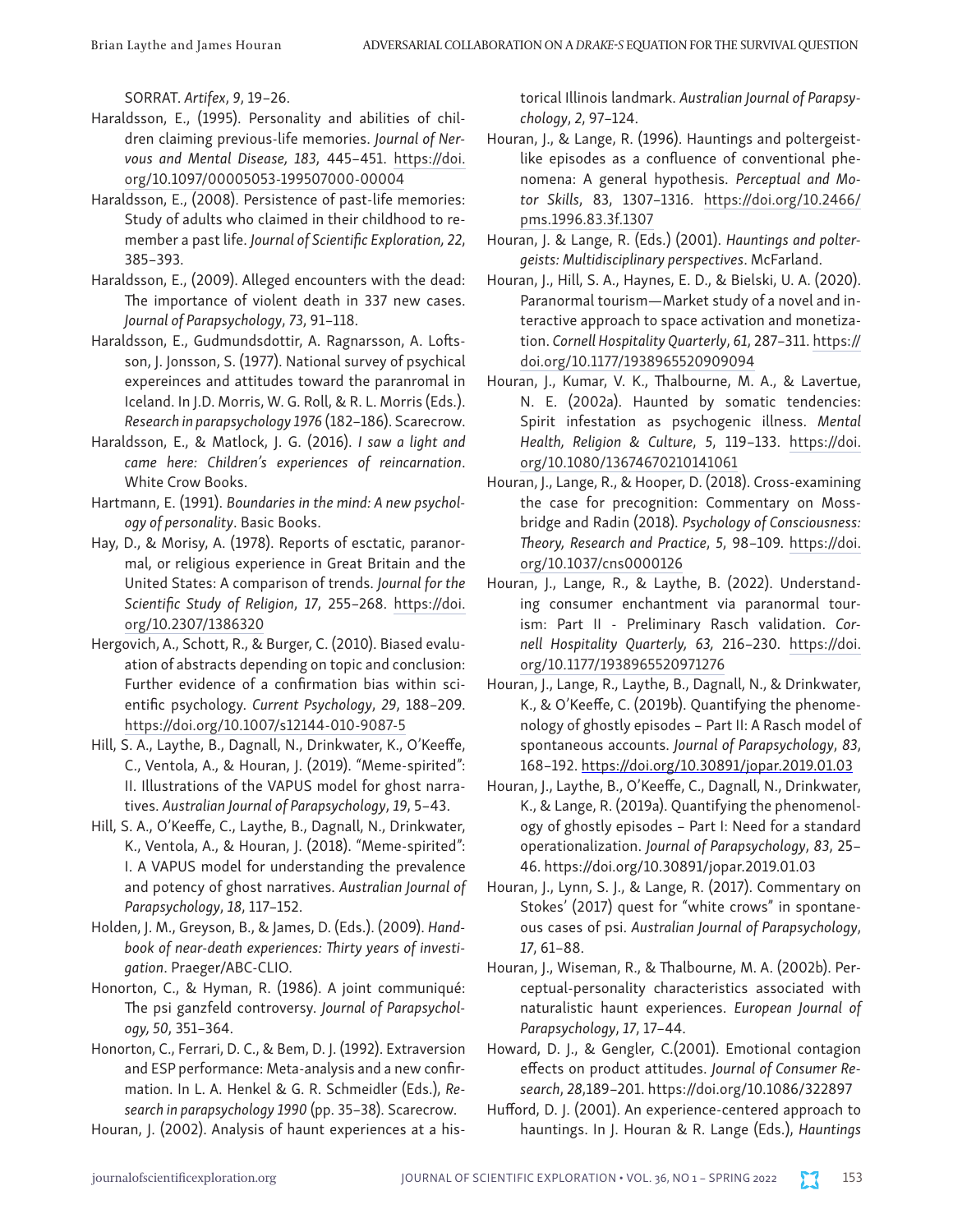*and poltergeists: Multidisciplinary perspectives* (pp. 18– 40). McFarland.

- Hullett, C. R. (2005). The impact of mood on persuasion: A meta-analysis. *Communication Research*, *32*, 423–442. <https://doi.org/10.1177/0093650205277317>
- Hunt, T., & Schooler, J. W. (2019). The easy part of the hard problem: A resonance theory of consciousness. *Frontiers in Human Neuroscience*, *13,* 378. [https://doi.](https://doi.org/10.3389/fnhum.2019.00378) [org/10.3389/fnhum.2019.00378](https://doi.org/10.3389/fnhum.2019.00378)
- Hunter, J., (2011). Talking with the spirits: Anthropology and interpreting spirit communications. *Journal of the Society for Psychical Research, 75*, 129–141.
- Hyman, R. (1994). Anomaly or artifact? Comments on Bem and Honorton. *Psychological Bulletin*, *115*, 19–24. <https://doi.org/10.1037/0033-2909.115.1.19>
- Ipsos (2020). *Survey on "scams and fraud experienced by consumers:" Final report*. Brussels: Directorate-General for Justice and Consumer, European Commission. <https://bit.ly/3r3niqL>
- Irwin, H. J. (1985). A study of the measurement and the correlates of paranormal belief. *Journal of the American Society for Psychical Research*, *79*, 301–326.
- Irwin, H. J. (2009). *The psychology of paranormal belief: A researcher's handbook*. University of Hertfordshire Press.
- Irwin (2015). Paranormal attributions for anomalous pictures: A validation of the Survey of Anomalous Experiences. *Journal of the Society for Psychical Research, 79,* 11–17.
- Irwin, H. J. & Watt, C. A. (2007). *An introduction to parapsychology* (5th ed.) McFarland.
- Jalal, B. (2016). How to make the ghosts in my bedroom disappear? Focused-attention meditation combined with muscle relaxation (MR Therapy)—A direct treatment intervention for sleep paralysis. *Frontiers in Psychology*, *7*, 8. <https://doi.org/10.3389/fpsyg.2016.00028>
- Jalal, B., & Ramachandran, V. S. (2017). Sleep paralysis, "the ghostly bedroom intruder" and out-of-body experiences: The role of mirror neurons. *Frontiers in Human Neuroscience*, *11,* 92. [https://doi.org/10.3389/](https://doi.org/10.3389/fnhum.2017.00092) [fnhum.2017.00092](https://doi.org/10.3389/fnhum.2017.00092)
- Jawer, M. A. (2020). *Sensitive soul: The unseen role of emotion in extraordinary states*. Park Street Press.
- Jawer, M. A., Massullo, B., Laythe, B., & Houran, J. (2020). Environmental "Gestalt influences" pertinent to the study of haunted houses. *Journal of the Society for Psychical Research*, *84*, 65–92.
- Jensen, C. G., & Cardeña, E. (2009). A controlled longdistance test of a professional medium. *European Journal of Parapsychology, 24*, 53–67.
- Jevning, R., Anand, R., & Biedebach, M. (1994). Certainty and uncertainty in science: The subjectivistic concept

of probability in physiology and medicine. *Advances in Physiology Education*, *267*, S113–S119. [https://doi.](https://doi.org/10.1152/advances.1994.267.6.S113) [org/10.1152/advances.1994.267.6.S113](https://doi.org/10.1152/advances.1994.267.6.S113)

- John, E. R. (2002). The neurophysics of consciousness. *Brain Research Reviews*, *39*, 1–28. [https://doi.org/10.1016/](https://doi.org/10.1016/S0165-0173(02)00142-X) [S0165-0173\(02\)00142-X](https://doi.org/10.1016/S0165-0173(02)00142-X)
- Johnson, C. V, & Friedman, H. L. (2008). Enlightened or delusional? Differentiating religious, spiritual, and transpersonal experiences from psychopathology. *Journal of Humanistic Psychology*, *48*, 505–527. [https://](https://doi.org/10.1177/0022167808314174) [doi.org/10.1177/0022167808314174](https://doi.org/10.1177/0022167808314174)

<https://doi.org/10.3109/02770900009055454>

- Kahneman, D., & Klein, G. (2009). Conditions for intuitive expertise: A failure to disagree. *American Psychologist*, *64*, 515–526.<https://doi.org/10.1037/a0016755>
- Kakati, S., & Goswami, C. (2019). Factors and motivation of fraud in the corporate sector: A literature review. *Journal of Commerce and Accounting Research*, *8*, 86–96.
- Kamp, K. S. Steffen, E. M., Alderson-Day, B., Allen, P., Austad, A., Hayes, J. Larøi, F., Ratcliffe, M., & Sabucedo, P. (2020). Sensory and quasi-sensory experiences of the deceased in bereavement: An interdisciplinary and integrative review. *Schizophrenia Bulletin*, *46*, 1367– 1381. <https://doi.org/10.1093/schbul/sbaa113>
- Kaplan, S., & Kaplan, R. (1995). *The Amityville horror conspiracy*. Belfrey Books.
- Keen, M., Ellison, A., & Fontana, D. (2011). *The Scole report.*  Saturday Night Press.
- Keil, H. H. J., (1996). Cases of the reincarnation type: An evaluation of some indirect evidence, with examples of silent cases. *Journal of Scientific Exploration, 10*, 467–485.
- Keil, H. H. J., & Tucker, J .B., (2000). An unusual birthmark case thought to be linked to a person who had previously died. *Psychological Reports*, *87*, 1067–1074. <https://doi.org/10.2466/pr0.2000.87.3f.1067>
- Keil, H. H. J., & Tucker, J. B., (2005). Children who claim to remember previous lives: Cases with written records made before the previous personality was identified. *Journal of Scientific Exploration, 19*, 91–101.
- Kelly, E. W. (Ed.) (2013). *Science, the self, and survival after death: Selected writings of Ian Stevenson*. Rowman & Littlefield.
- Kelly, E. W., & Arcangel, D. (2011). An investigation of mediums who claim to give information about deceased persons. *Journal of Nervous and Mental Disease*, *199*, 11–17. [https://doi.org/10.1097/](https://doi.org/10.1097/NMD.0b013e31820439da) [NMD.0b013e31820439da](https://doi.org/10.1097/NMD.0b013e31820439da)
- Kierein, N. M., & Gold, M. A. (2000). Pygmalion in work organizations: A meta‐analysis. *Journal of Organizational Behavior*, *21*, 913–928. [https://doi.org/10.1002/1099-](https://doi.org/10.1002/1099-1379(200012)21:8%3c913::AID-JOB62%3e3.0.CO;2-) [1379\(200012\)21:8<913::AID-JOB62>3.0.CO;2-#](https://doi.org/10.1002/1099-1379(200012)21:8%3c913::AID-JOB62%3e3.0.CO;2-)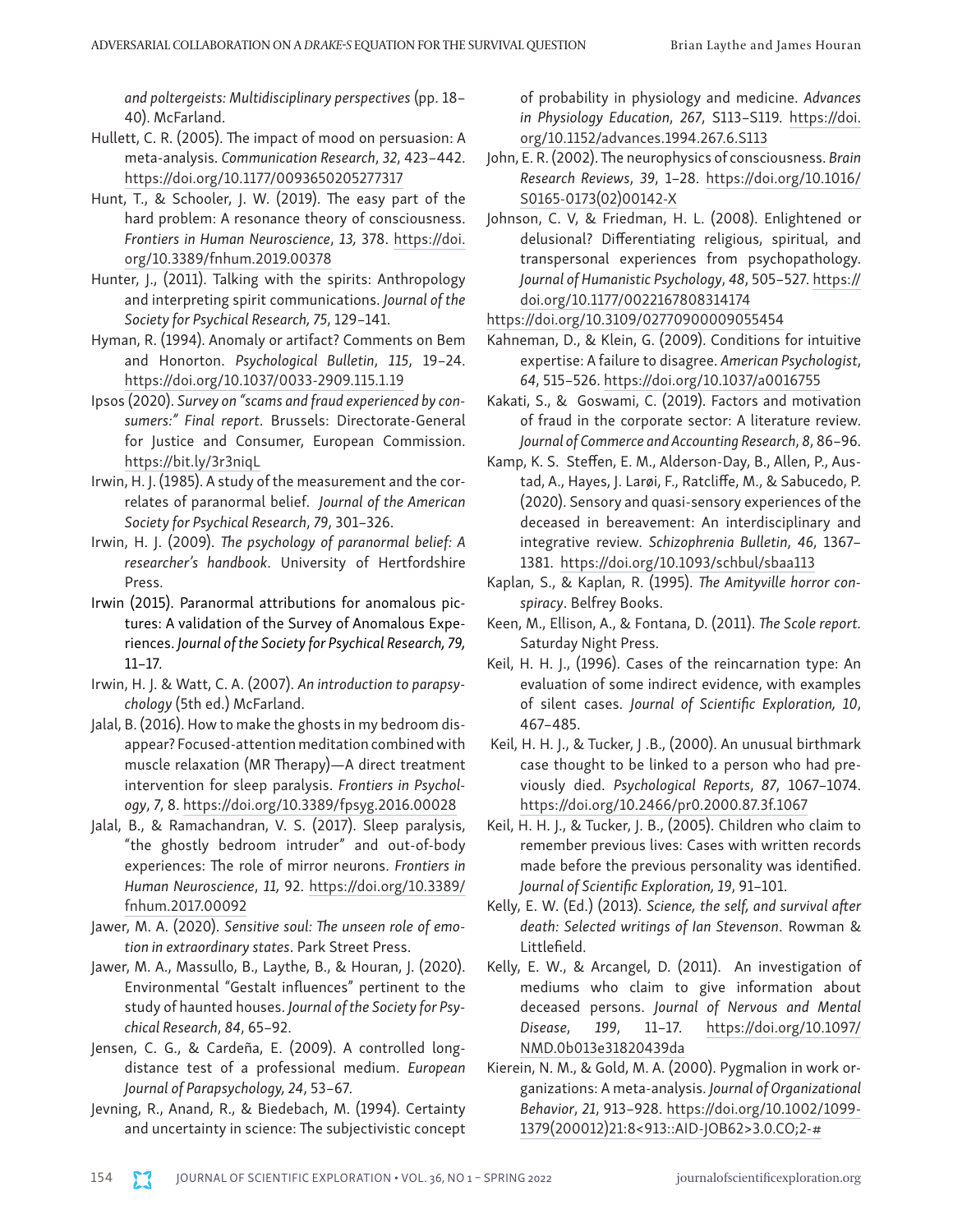- Klayman, J., & Ha, Y.-w. (1987). Confirmation, disconfirmation, and information in hypothesis testing. *Psychological Review, 94*, 211–228. [https://doi.](https://doi.apa.org/doi/10.1037/0033-295X.94.2.211) [org/10.1037/0033-295X.94.2.211](https://doi.apa.org/doi/10.1037/0033-295X.94.2.211)
- Kleiner, J. (2020). Mathematical models of consciousness. *Entropy*, *22*, 609. <https://doi.org/10.3390/e22060609>
- Kleiner, J., & Tull, S. (2021). The mathematical structure of integrated information theory. *Frontiers in Applied Mathematics and Statistics*, *6*, 602973. [https://doi.](https://doi.org/10.3389/fams.2020.602973) [org/10.3389/fams.2020.602973](https://doi.org/10.3389/fams.2020.602973)
- Kumar, V. K., & Pekala, R. J. (2001). Relation of hypnosisrelated attitudes and behaviors to paranormal belief and experience: A technical review. In J. Houran & R. Lange (Eds.), *Hauntings and poltergeists: Multidisciplinary perspectives* (pp. 260–279). McFarland.
- Kwapil, T. R., Kemp, K. C., Mielock, A., Sperry, S. H., Chun, C. A., Gross, G. M., & Barrantes-Vidal, N. (2020). Association of multidimensional schizotypy with psychotic-like experiences, affect, and social functioning in daily life: Comparable findings across samples and schizotypy measures. *Journal of Abnormal Psychology, 129*, 492–504.<https://doi.org/10.1037/abn0000522>
- Lange, R. (2017). Rasch scaling and cumulative theorybuilding in consciousness research. *Psychology of Consciousness: Theory, Research and Practice*, *4*, 135–160. <https://doi.org/10.1037/cns0000118>
- Lange, R., & Houran, J. (2000). Modeling Maher's attribution theory of delusions as a cusp catastrophe. *Nonlinear Dynamics, Psychology, and Life Sciences*, *4*, 235–254. <https://doi.org/10.1023/A:1009584528352>
- Lange, R., & Houran, J. (2001). Ambiguous stimuli brought to life: The psychological dynamics of hauntings and poltergeists. In J. Houran & R. Lange (Eds.), *Hauntings and poltergeists: Multidisciplinary perspectives* (pp. 280–306). McFarland.
- Lange, R., & Thalbourne, M. A. (2002). Rasch scaling paranormal belief and experience: Structure and semantics of Thalbourne's Australian Sheep-Goat Scale. *Psychological Reports*, *91*, 1065-1073. [https://doi.](https://doi.org/10.2466/pr0.2002.91.3f.1065) [org/10.2466/pr0.2002.91.3f.1065](https://doi.org/10.2466/pr0.2002.91.3f.1065)
- Lange, R., & Thalbourne, M. A. (2007). The Rasch scaling of mystical experiences: Construct validity and correlates of the Mystical Experience Scale (MES). *International Journal for the Psychology of Religion*, *17*, 121– 140.<https://doi.org/10.1080/10508610701244130>
- Lange, R., Irwin, H. J., & Houran, J. (2000a). Top-down purification of Tobacyk's Revised Paranormal Belief Scale. *Personality and Individual Differences*, *29*, 131–156. [https://doi.org/10.1016/S0191-8869\(99\)00183-X](https://doi.org/10.1016/S0191-8869(99)00183-X)
- Lange, R., Thalbourne, M. A., Houran, J., & Storm, L. (2000b). The Revised Transliminality Scale: Reliability and validity data from a Rasch top-down purifica-

tion procedure. *Consciousness & Cognition*, *9*, 591–617. <https://doi.org/10.1006/ccog.2000.0472>

- Lange, R., Greyson, B., & Houran, J. (2004). A Rasch scaling validation of a "core" near-death experience. *British Journal of Psychology*, *95*, 161–177. [https://doi.](https://doi.org/10.1348/000712604773952403) [org/10.1348/000712604773952403](https://doi.org/10.1348/000712604773952403)
- Lange, R., Greyson, B., & Houran, J. (2015). Using computational linguistics to understand near-death experiences: Concurrent validity for the NDE Scale. *Psychology of Consciousness: Theory, Research, and Practice*, *2*, 79–89. <https://doi.org/10.1037/cns0000040>
- Lange, R., Houran, J., Evans, J, & Lynn, S. J. (2019a). A review and re-evaluation of the Revised Transliminality Scale. *Psychology of Consciousness: Theory, Research and Practice*, *6*, 67–89. <https://doi.org/10.1037/cns0000153>
- Lange, R., Ross, R. M., Dagnall, N., Irwin, H. J., Houran, J., & Drinkwater, K. (2019b). Anomalous experiences and paranormal attributions: Psychometric challenges in studying their measurement and relationship. *Psychology of Consciousness: Theory, Research, and Practice*, *6*, 346–358.<https://doi.org/10.1037/cns0000187>
- Lange, R., Houran, J., Sheridan, L., Dagnall, N., Drinkwater, K., O'Keeffe, C., & Laythe, B. (2020). Haunted people syndrome revisited: Empirical parallels between subjective paranormal episodes and group-stalking accounts. *Mental Health, Religion & Culture*, *23*, 532–549. <https://doi.org/10.1080/13674676.2020.1767552>
- Laszlo, E. (2008). An unexplored domain of nonlocality: Toward a scientific explanation of instrumental transcommunication. *Explore: Journal of Science and Healing*, *4*, 321–327, [https://doi.org/10.1016/j.ex](https://doi.org/10.1016/j.explore.2008.06.003)[plore.2008.06.003](https://doi.org/10.1016/j.explore.2008.06.003)
- Laythe, B., & Houran, J. (2019). Concomitant object movements and EMF-spikes at a purported haunt. *Journal of the Society for Psychical Research*, *83*, 212–229.
- Laythe, B., Houran, J., Dagnall, N., & Drinkwater, K. (2021). Conceptual and clinical implications of a "haunted people syndrome." *Spirituality in Clinical Practice, 8*, 195–214*.* <https://doi.org/10.1037/scp0000251>
- Laythe, B., Houran, J., & Ventola, A. (2018). A split-sample psychometric study of haunters. *Journal of the Society for Psychical Research*, *82*, 193–218.
- Laythe, B. R., Laythe, E. C., & Woodward, L. (2017). A test of an occult themed séance: Examining anomalous events, psychosomatic symptoms, transliminality, and electromagnetic fields. *Journal of Scientific Exploration*, *31*, 572–624.
- Laythe, B., & Owen, K. (2012). Paranormal belief and the strange case of haunt experiences: Evidence of a neglected population. *Journal of Parapsychology*, *76*, 79–108.
- Laythe, B., & Owen, K. (2013). A critical test of the EMF-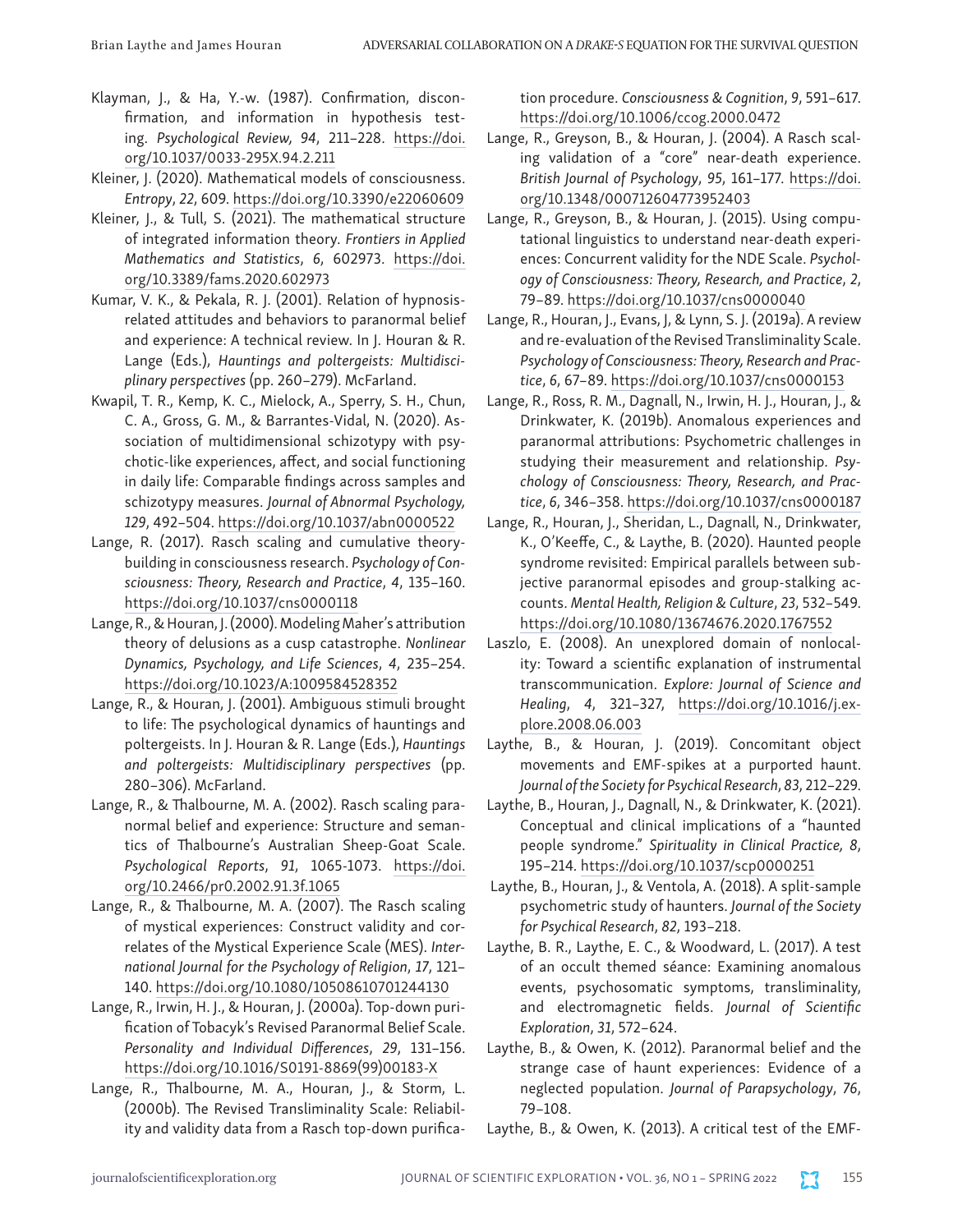paranormal phenomena theory: Evidence from a haunted site without electricity-generating fields. *Journal of Parapsychology, 77,* 212–236.

- Leander, N. P., & Shah, J. Y. (2013). For whom the goals look: Context driven goal contagion. *Social Cognition*, *31*,187– 200.<https://doi.org/10.1521/soco.2013.31.2.187>
- Levy, D. A., (2001).The liberating effects of interpersonal influence: An empirical investigation of disinhibitory contagion. *Journal of Social Psychology*, *132*, 469–473. <https://doi.org/10.1080/00224545.1992.9924726>
- Li, T., Tang, H., Zhu, J., & Zhang, J. H. (2019). The finer scale of consciousness: quantum theory. *Annals of Translational Medicine*, *7,* 585. [https://doi.org/10.21037/](https://doi.org/10.21037/atm.2019.09.09) [atm.2019.09.09](https://doi.org/10.21037/atm.2019.09.09)
- Lilienfeld, S. O., Sauvigné, K. C., Lynn, S. J., Cautin, R. L., Latzman, R. D., & Waldman, I. D. (2015). Fifty psychological and psychiatric terms to avoid: A list of inaccurate, misleading, misused, ambiguous, and logically confused words and phrases. *Frontiers in Psychology*, *6,* 1100. <https://doi.org/10.3389/fpsyg.2015.01100>
- Lionetti, F., Pastore, M., Moscardino, U., Nocentini, A., Pluess, K., & Pluess, M. (2019). Sensory processing sensitivity and its association with personality traits and affect: A meta-analysis. *Journal of Research in Personality*, *81*, 138–152. [https://doi.org/10.1016/j.](https://doi.org/10.1016/j.jrp.2019.05.013) [jrp.2019.05.013](https://doi.org/10.1016/j.jrp.2019.05.013)
- Locke, T. P., & Shontz, F. C. (1983). Personality correlates of the near-death experience: A preliminary study. *Journal of the American Society for Psychical Research*, *77*, 311–318.
- Lorber, M. A., Mazzoni, G., & Kirsch, I. (2007). Illness by suggestion: Expectancy, modeling, and gender in the production of psychosomatic symptoms. *Annals of Behavioral Medicine*, *33*, 112–116. [https://doi.](https://doi.org/10.1207/s15324796abm3301_13) [org/10.1207/s15324796abm3301\\_13](https://doi.org/10.1207/s15324796abm3301_13)
- Maher, M. (2015). Ghosts and poltergeists: An eternal enigma. In E. Cardeña, J. Palmer, & D. Marcussion-Clavertz, D. (Eds.), *Parapsychology: A handbook for the 21st century* (pp. 327–240). McFarland.
- Maraldi, E. O. (2014). Medium or author? A preliminary model relating dissociation, paranormal belief systems and self-esteem. *Journal of the Society for Psychical Research*, *78*, 1–24.
- Maraldi, E. O. & Krippner, S. (2013). A biopsychosocial approach to creative dissociation: Remarks on a case of mediumistic painting. *NeuroQuantology*, *11*, 544– 572.<https://doi.org/10.14704/nq.2013.11.4.695>
- Martin, B. (1998). Strategies for dissenting scientists. *Journal of Scientific Exploration*, *12*, 605–616.

Martin, M., & Augustine, K. (Eds.) (2015). *The myth of an afterlife: The case against life after death*. Rowman & Littlefield.

Marwaha, S. B., & May, E. C. (2019). Informational psi:

Collapsing the problem space of psi phenomena. *Zeitschrift für Anomalistik*, *19*, 12–51.

- Matlock, J. G. (2019). *Signs of reincarnation: Exploring beliefs, cases, and theory*. Rowman & Littlefield.
- McClenon, J. (1994). *Wondrous events: Foundations of religious belief*. University of Pennsylvania Press. [https://](https://doi.org/10.9783/9781512804201) [doi.org/10.9783/9781512804201](https://doi.org/10.9783/9781512804201)
- McCormick, M. (2015). Dead as a doornail: Souls, brains, and survival. In M. Martin & K. Augustine (Eds.), *The myth of an afterlife: The case against life after death* (pp. 53–67). Rowman & Littlefield.
- McMahon, S. (2020). Do extraordinary claims require extraordinary evidence? The proper role of Sagan's dictum in astrobiology. In K. C. Smith & C. Mariscal (Eds.), *Social and conceptual issues in astrobiology* (pp. 117–129). Oxford University Press. [https://doi.](https://doi.org/10.1093/oso/9780190915650.003.0008) [org/10.1093/oso/9780190915650.003.0008](https://doi.org/10.1093/oso/9780190915650.003.0008)
- Melloni, L., Molina, C., Pena, M., Torres, D., Singer, W., & Rodriguez, E. (2007). Synchronization of neural activity across cortical areas correlates with conscious perception. *Journal of Neuroscience*, *27*, 2858–2865. <https://doi.org/10.1523/JNEUROSCI.4623-06.2007>
- Merton, R. K. (1995). The Thomas theorem and the Matthew effect. *Social Forces*, *74*, 379–422. [https://doi.](https://doi.org/10.2307/2580486) [org/10.2307/2580486](https://doi.org/10.2307/2580486)
- Michigan Legal (2021). *Federal rules of evidence*. Author.
- Mills, A., (1989). A replication study: Three cases of children in north India who are said to remember a previous life. *Journal of Scientific Exploration, 3*, 133–184.
- Mills, A., & Lynn, S. J. (2000). Past-life experiences. In E. Cardena, S.J. Krippner (Eds.), *Varieties of anomalous experience: Examining the scientific evidence* (pp. 283– 313). American Psychological Association. [https://doi.](https://doi.org/10.1037/10371-009) [org/10.1037/10371-009](https://doi.org/10.1037/10371-009)
- Moller, A. M., & Myles, P. S. (2016). What makes a good systematic review and meta-analysis? *British Journal of Anaesthesia*, *117*, 428–430. [https://doi.org/10.1093/](https://doi.org/10.1093/bja/aew264) [bja/aew264](https://doi.org/10.1093/bja/aew264)
- Morris, C. G., & Maisto, A. A. (2005). *Psychology: An introduction* (12th ed.). Pearson.
- Mossbridge, J., & Radin, D. (2018). Anomalous perception of future events: A review of the experimental evidence. *Psychology of Consciousness: Theory, Research and Practice*, *5*, 78–93.<https://doi.org/10.1037/cns0000121>
- Mossbridge, J., Tressoldi, P., & Utts, J. (2012). Predictive physiological anticipation preceding seemingly unpredictable stimuli: A meta-analysis. *Frontiers of Psychology*, *3,* 390. [https://doi.org/10.3389/](https://doi.org/10.3389/fpsyg.2012.00390) [fpsyg.2012.00390](https://doi.org/10.3389/fpsyg.2012.00390)

Murdie, A., (2015). Ghostwatch. *Fortean Times. 333*, 20-21.

Nagasawa, Y., & Matheson, B. (Eds.) (2017). *The Palgrave handbook of the afterlife*. Palgrave Macmillan.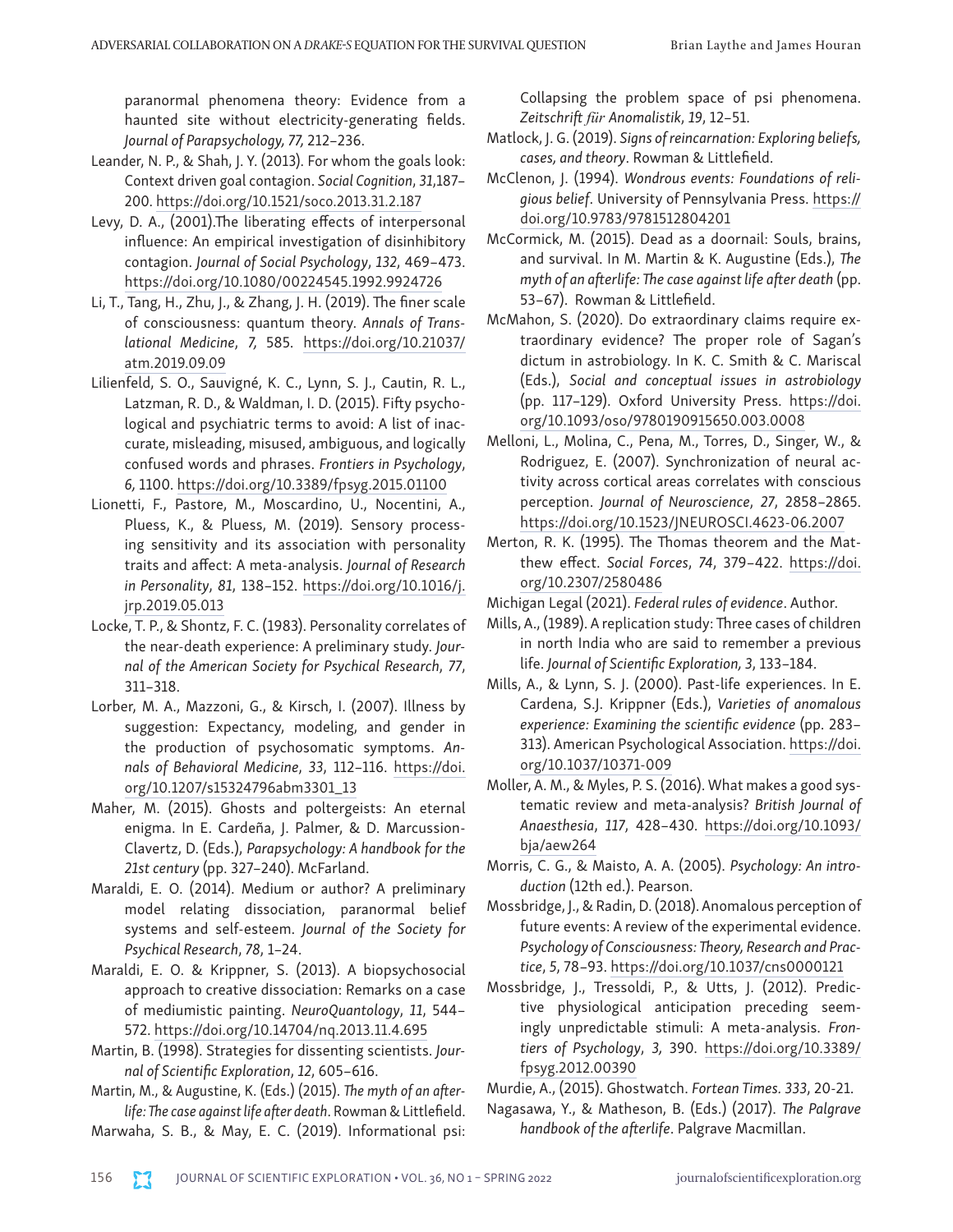- Nahm, M. (2014). The development and phenomena of a circle for physical mediumship. *Journal of Scientific Exploration*, *28*, 229–283.
- Neumann, R., & Strack, F. (2000). "Mood contagion": The automatic transfer of mood between persons. *Journal of Personality and Social Psychology*, *79*, 211–223. [https://doi.org/10.1037/0022-3514.79.2.211](https://psycnet.apa.org/doi/10.1037/0022-3514.79.2.211)
- Nickell, J. (2001). Phantoms, frauds, or fantasies? In J. Houran & R. Lange (Eds), *Hauntings and poltergeists: Multidisciplinary perspectives* (pp. 214–223). McFarland.
- Nickerson, R. S. (1998). Confirmation bias: A ubiquitous phenomenon in many guises. *Review of General Psychology*, *2*, 175–220. [https://doi.org/10.1037/1089-](https://doi.org/10.1037/1089-2680.2.2.175) [2680.2.2.175](https://doi.org/10.1037/1089-2680.2.2.175)
- Nosek, B. A., Ebersole, C. R., DeHaven, A. C., & Mellor, D. T. (2018). Preregistration revolution. *Proceedings of the National Academy of Sciences*, *115*, 2600–2606. <https://doi.org/10.1073/pnas.1708274114>
- Ohkado, M., (2017). Same-family cases of the reincarnation type in Japan. *Journal of Scientific Exploration, 31*, 551–571.
- Olesen, T., (2020). Reincarnation research: I. An old idea re-examined with new methods in the 21st century. *Australian Journal of Parapsychology*, *2*, 139–160.
- O'Keeffe, C., Houran, J., Houran, D. J., Drinkwater, K., Dagnall, N., & Laythe, B. (2019). The Dr. John Hall story: A case study of putative "haunted people syndrome." *Mental Health, Religion, & Culture*, *22*, 910–929. [https://](https://doi.org/10.1080/13674676.2019.1674795) [doi.org/10.1080/13674676.2019.1674795](https://doi.org/10.1080/13674676.2019.1674795)
- O'Keeffe, C., & Wiseman R. (2005). Testing alleged mediumship: Methods and results. *British Journal of Psychology*, *96*, 165–179. [https://doi.](https://doi.org/10.1348/000712605X36361) [org/10.1348/000712605X36361](https://doi.org/10.1348/000712605X36361)
- Orzel, C. (2017, May 3). In science, probability is more certain than you think. Forbes.com, [https://www.forbes.com/](https://www.forbes.com/sites/chadorzel/2017/05/03/in-science-probability-is-more-certain-than-you-think/?sh=6c99b07254d1) [sites/chadorzel/2017/05/03/in-science-probability](https://www.forbes.com/sites/chadorzel/2017/05/03/in-science-probability-is-more-certain-than-you-think/?sh=6c99b07254d1)[is-more-certain-than-you-think/?sh=6c99b07254d1](https://www.forbes.com/sites/chadorzel/2017/05/03/in-science-probability-is-more-certain-than-you-think/?sh=6c99b07254d1)
- Palmer, J. (1979). A community mail survey of psychic experiences. *Journal of the American Society for Psychical Research*, *73*, 221–251.
- Palmer, M. A., Brewer, N., & Weber, N. (2012). The information gained from witnesses' responses to an initial "blank" lineup. *Law and Human Behavior*, *36*, 439–447. <https://doi.org/10.1037/h0093939>
- Parkinson, B., & Simons, G. (2012). Worry spreads: Interpersonal transfer of problem-related anxiety. *Cognition and Emotion*, *26*, 462–479. [https://doi.org/10.108](https://psycnet.apa.org/doi/10.1080/02699931.2011.651101) [0/02699931.2011.651101](https://psycnet.apa.org/doi/10.1080/02699931.2011.651101)
- Parnia, S., Spearpoint, K., de Vos, G., Fenwick, P., Goldberg, D., Yang, J., Zhu, J., Baker, K., Killingback, H., McLean, P., Wood, M., Zafari, A. M., Dickert, N., Beisteiner, R., Sterz, F., Berger, M., Warlow, C., Bullock, S., Lovett,

S., McPara, R. M. S., Marti-Navarette, S., Cushing, P., Wills, P., Harris, K., Sutton, J., Walmsley, A., Deakin, C. D., Little, P., Farber, M., & Greyson, B., & Schoenfeld, E. R. (2014). AWARE–AWAreness during Resuscitation–A prospective study. *Resuscitation*, *85*, 1799–1805. [http://](http://dx.doi.org/10.1016/j.resuscitation.2014.09.004) [dx.doi.org/10.1016/j.resuscitation.2014.09.004.](http://dx.doi.org/10.1016/j.resuscitation.2014.09.004)

- Parnia, S., Waller, D. G., Yeates, R., & Fenwick, P. (2001). A qualitative and quantitative study of the incidence, features and aetiology of near death experiences in cardiac arrest survivors. *Resuscitation*, *48*, 149–156. [https://doi.org/10.1016/S0300-9572\(00\)00328-2](https://doi.org/10.1016/S0300-9572(00)00328-2)
- Pasricha, S. K. (2008). *Can the mind survive beyond death? In pursuit of scientific evidence* (2 vols.). Harman.
- Pasricha, S. K. (2019). *Claims of reincarnation: An empirical study of cases in India*. White Crow Books. [Originally published 1990 by Harman Publishing House, New Delhi.]
- Pasricha, S. K., Keil, J., Tucker, J. B., & Stevenson, I., (2005). Some bodily malformations attributed to previous lives. *Journal of Scientific Exploration, 19*, 359–383.
- Penrose, R. (1989). *The emperor's new mind: Concerning computers, minds, and the laws of physics*. Oxford University Press. [https://doi.org/10.1093/](https://doi.org/10.1093/oso/9780198519737.001.0001) [oso/9780198519737.001.0001](https://doi.org/10.1093/oso/9780198519737.001.0001)
- Persinger, M. A. (1974). *The paranormal. Part 1. Patterns*. MSS Information Corporation.
- Persinger, M. A. (1983). Religious and mystical experiences as artifacts of temporal lobe function: A general hypothesis. *Perceptual and Motor Skills*, *57*, 1255–1262. <https://doi.org/10.2466/pms.1983.57.3f.1255>
- Persinger, M.A., & Koren, S. A. (2001). Predicting the characteristics of haunt phenomena from geomagnetic factors and brain sensitivity: Evidence from field and experimental studies. In J. Houran & R. Lange (Eds.), *Hauntings and poltergeists: Multidisciplinary perspectives* (pp. 179–194). McFarland.
- Persinger, M. A., & Makarec, K. (1993). Complex partial epileptic-like signs as a continuum from normals to epileptics: Normative data and clinical populations. *Journal of Clinical Psychology*, *49*, 33–45. [https://](https://doi.org/10.1002/1097-4679(199301)49:1%3c33::AID-JCLP2270490106%3e3.0.CO;2-H) [doi.org/10.1002/1097-4679\(199301\)49:1<33::AID-](https://doi.org/10.1002/1097-4679(199301)49:1%3c33::AID-JCLP2270490106%3e3.0.CO;2-H)[JCLP2270490106>3.0.CO;2-H](https://doi.org/10.1002/1097-4679(199301)49:1%3c33::AID-JCLP2270490106%3e3.0.CO;2-H)
- Petty, R. E., & Cacioppo, J. T. (1986). The elaboration likelihood model of persuasion. In *Communication and persuasion. Springer series in social psychology.* (pp. 1–24). Springer. [https://doi.org/10.1007/978-1-4612-4964-1\\_1](https://doi.org/10.1007/978-1-4612-4964-1_1)
- Playfair, G. L. (2006). *New clothes for old souls: Worldwide evidence for reincarnation*. Druze Heritage Foundation.
- Powell, S. A., Nguyen, C. T., Gaziano, J., Lewis, V., Lockey, R. F., & Padhya, J. (2007). Mass psychogenic illness presenting as acute stridor in an adolescent female cohort. *Annals of Otology*, *Rhinology, & Laryngology*, *116*, 525– 531. <https://doi.org/10.1177/000348940711600708>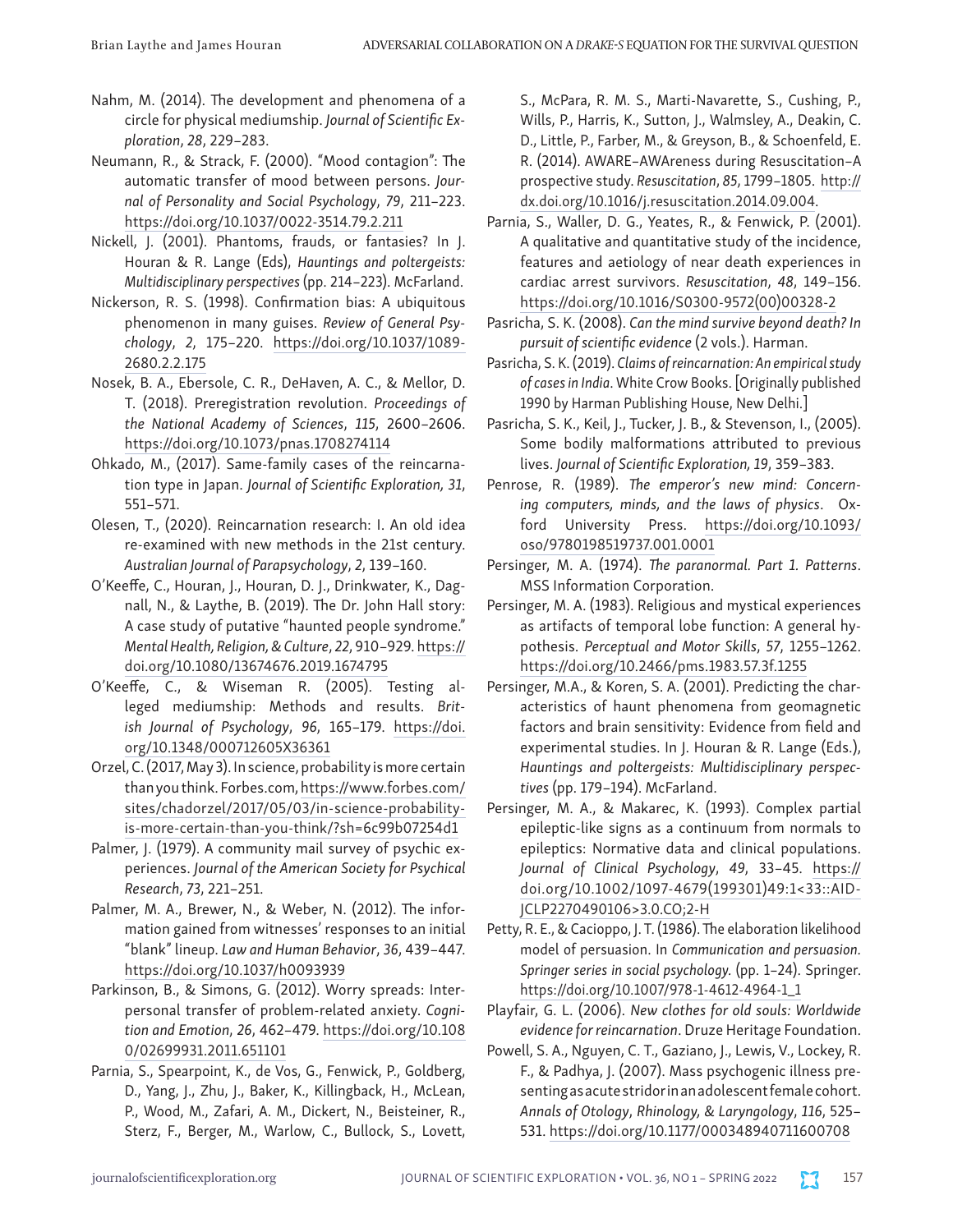- Psillos, S. (1999). *Scientific realism: How science tracks truth*. Routledge.
- Rabeyron, T. (2020). Why most research findings about psi are false: The replicability crisis, the psi paradox and the myth of Sisyphus. *Frontiers in Psychology 11,*  562992.<https://doi.org/10.3389/fpsyg.2020.562992>
- Radford, B., & Bartholomew, R. (2001). Pokemon contagion, photosensitive epilepsy, or mass psychogenic illness? *Southern Medical Journal*, *94*, 197–204. [https://](https://doi.org/10.1097/00007611-200194020-00005) [doi.org/10.1097/00007611-200194020-00005](https://doi.org/10.1097/00007611-200194020-00005)
- Rasch, G. (1960/1980). *Probabilistic models for some intelligence and attainment tests*. MESA Press.
- Reber, A. S., & Alcock, J. E. (2020). Searching for the impossible: Parapsychology's elusive quest. *American Psychologist*, *75*, 391–399. [https://doi.org/10.1037/](https://doi.org/10.1037/amp0000486) [amp0000486](https://doi.org/10.1037/amp0000486)
- Richards, J. T. (1982). *SORRAT: A history of the Neihardt psychokinesis experiments, 1961*–*1981*. Scarecrow Press. <https://doi.org/10.1016/j.jad.2009.01.029>
- Ring, K. (1980). *Life at death: A scientific investigation of the near-death experience*. Coward, McCann & Geoghegan.
- Ritchie, S. J., Wiseman, R., & French, C. C. (2012). Failing the future: Three unsuccessful attempts to replicate Bem's 'retroactive facilitation of recall' effect. *PLoS ONE*, *7,* e33423. [https://doi.org/10.1371/journal.](https://doi.org/10.1371/journal.pone.0033423) [pone.0033423](https://doi.org/10.1371/journal.pone.0033423)
- Rock, A. J., Thorsteinsson, E. B., Tressoldi, P. E., & Loi, N. M. (2021). A meta-analysis of anomalous information reception by mediums: Assessing the forcedchoice design in mediumship research, 2000–2021. In S. Krippner, A. J. Rock, H. L. Friedman, N. L. & N. Zingrone, (Eds.) *Advances in parapsychological research 10* (pp. 49–69). McFarland.
- Roll, W. G. (1976). *The poltergeist*. Scarecrow Press.
- Roll, W. G. (1977). Poltergeists. In B. B. Wolman (Ed.), *Handbook of parapsychology* (pp. 382–413). Van Nostrand Reinhold.
- Roll, W. G. (2006). A discussion of the evidence that personal consciousness persists after death with special reference to poltergeist phenomena. *Australian Journal of Parapsychology*, *6*, 5–20.
- Roll, W. G., & Persinger, M. A. (2001). Investigations of poltergeists and haunts: A review and interpretation. In J. Houran & R. Lange (Eds.), *Hauntings and poltergeists: Multidisciplinary perspectives* (pp. 123–163). McFarland.
- Rosenthal, R., & Fode, K. L. (1963). Psychology of the scientist: V. Three experiments in experimenter bias. *Psychological Reports*, *12*, 491–511. [https://doi.](https://doi.org/10.2466/pr0.1963.12.2.491) [org/10.2466/pr0.1963.12.2.491](https://doi.org/10.2466/pr0.1963.12.2.491)
- Ross, C. A., & Joshi, S. (1992). Paranormal experiences in the general population. *Journal of Nervous and Mental Disease*, *180*, 357–361. [https://doi.](https://doi.org/10.1097/00005053-199206000-00004)

#### [org/10.1097/00005053-199206000-00004](https://doi.org/10.1097/00005053-199206000-00004)

- Ross, L., & Anderson, C. A. (1982). Shortcomings in the attribution process: On the origins and maintenance of erroneous social assessments. In D. Kahneman, P. Slovic, & A. Tversky (Eds.), *Judgment under uncertainty: Heuristics and biases* (pp. 129–152). Cambridge University Press.
- Ross, R. M., Hartig, B., & McKay, R. (2017). Analytic cognitive style predicts paranormal explanations of anomalous experiences but not the experiences themselves: Implications for cognitive theories of delusions. *Journal of Behavior Therapy and Experimental Psychiatry, 56*, 90–96. <https://doi.org/10.1016/j.jbtep.2016.08.018>
- Ross, L., Lepper, M. R., & Hubbard, M. (1975). Perseverance in self-perception and social perception: biased attributional processes in the debriefing paradigm. *Journal of Personality and Social Psychology*, *32*, 880–892. <https://doi.org/10.1037/0022-3514.32.5.880>
- Roy, A. E., & Robertson, T. J. (2004). Results of the application of the Robertson-Roy protocol to a series of experiments with mediums and participants. *Journal of the Society for Psychical Research*, *68*, 18–34.
- Ryan, C. M., & Morrow, L. A. (1992). Dysfunctional buildings or dysfunctional people: An examination of the sick building syndrome and allied disorders. *Journal of Consulting and Clinical Psychology*, *60*, 220–224. <https://doi.org/10.1037/0022-006X.60.2.220>
- Sapkota, R. P. (2017). *Social and psychological correlates of mass psychogenic illness in Nepal.* Unpublished doctoral dissertation. Division of Social and Transcultural Psychiatry, Department of Psychiatry, McGill University. [https://escholarship.mcgill.ca/](https://escholarship.mcgill.ca/downloads/2n49t4485?locale=en) [downloads/2n49t4485?locale=en](https://escholarship.mcgill.ca/downloads/2n49t4485?locale=en)
- Sarraf, M., Woodley of Menie, M. A., & Tressoldi, P. (2020). Anomalous information reception by mediums: A meta-analysis of the scientific evidence. *Explore: Journal of Science and Healing,* advanced online publication: <https://doi.org/10.1016/j.explore.2020.04.002>
- Schmidt, S. (2012). Can we help just by good intentions? A meta-analysis of experiments on distant intention effects. *Journal of Alternative and Complementary Medicine*, *18*, 529–533. [https://doi.org/10.1089/](https://doi.org/10.1089/acm.2011.0321) [acm.2011.0321](https://doi.org/10.1089/acm.2011.0321)
- Schmied-Knittel, I., & Schetsche, M. T. (2005). Everyday miracles: Results of a representative survey in Germany. *European Journal of Parapsychology*, *20*, 3–21.
- Seligman, R. (2005). Distress, dissociation, and embodied experience: Reconsidering the pathways to mediumship and mental health. *Ethos*, *33*, 71–99. <https://doi.org/10.1525/eth.2005.33.1.071>
- Sepulveda, I. (2021, May 2). Odds of 50 random events happening to you. *Stacker: Art & Culture*, [https://stacker.](https://stacker.com/stories/2343/what-are-chances)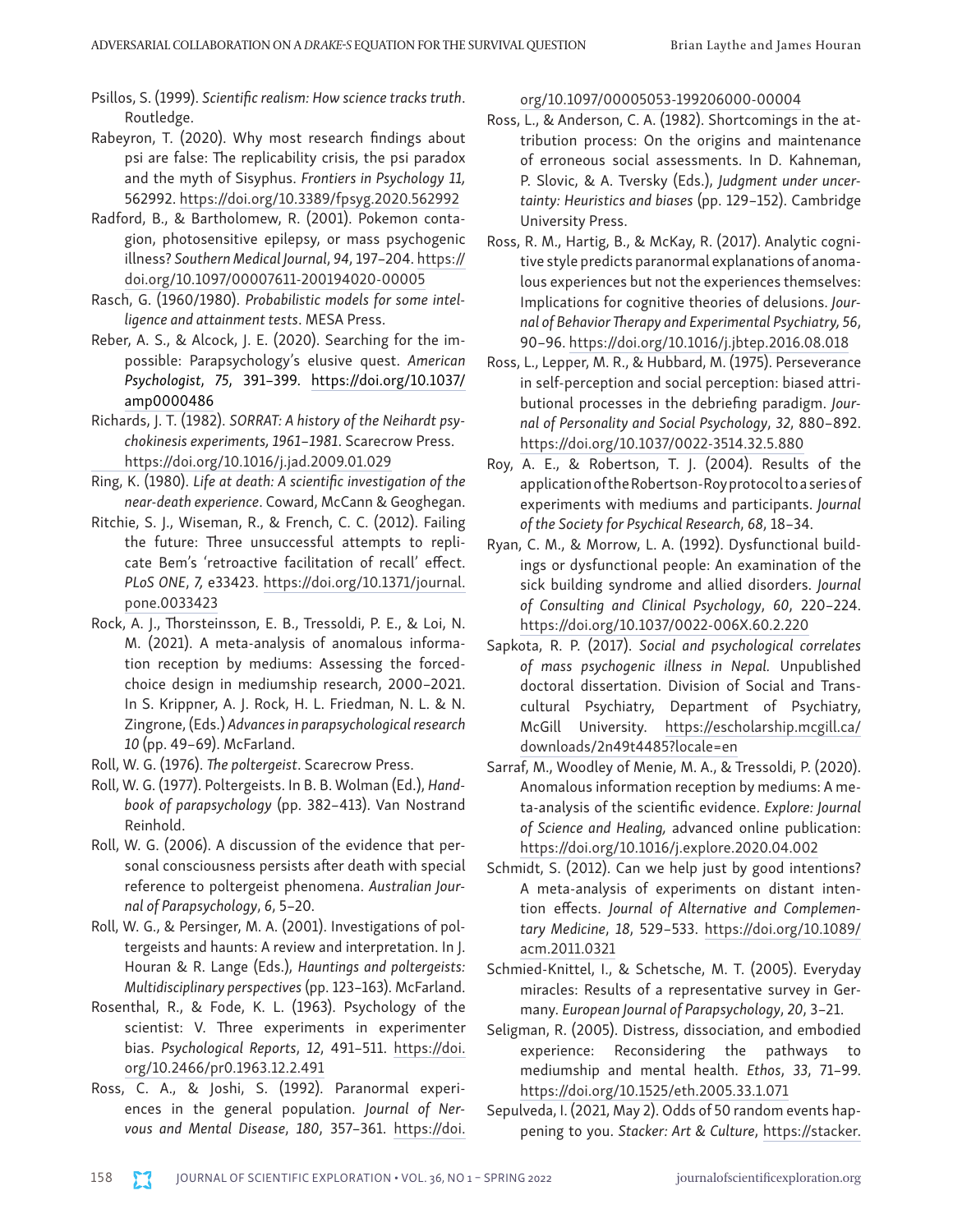[com/stories/2343/what-are-chances](https://stacker.com/stories/2343/what-are-chances).

- Serota, K. B., Levine, T. R., & Boster, F. J. (2010). The prevalence of lying in America: Three studies of self-reported lies. *Human Communication Research*, *36*, 2–25. <https://doi.org/10.1111/j.1468-2958.2009.01366.x>
- SETI League. (2002, December). Ask Dr. SETI. Chapter 3— Philosophy: Solving the Drake Equation. [http://www.](http://www.setileague.org/askdr/drake.htm) [setileague.org/askdr/drake.htm](http://www.setileague.org/askdr/drake.htm)
- Shapiro, D. I., Li, H., Kline, E. R., & Niznikiewicz, M. A. (2019). Assessment of risk for psychosis. In H. Li, D. Shapiro, & L. Seidman (Eds.), *Handbook of attenuated psychosis syndrome across cultures* (pp. 7–40). Springer International. [https://doi.org/10.1007/978-3-030-17336-4\\_2](https://doi.org/10.1007/978-3-030-17336-4_2)
- Sheehan, D. P. & Cyrus, P. C. (2018). The thermodynamic retrocausal (TDRC) model of precognition. *Mindfield: Bulletin of the Parapsychological Association*, *10*(3), 98–102.
- Sheldrake, R. (1998). Experimenter effects in scientific research: How widely are they neglected? *Journal of Scientific Exploration*, *12*, 73–78.
- Shen, F., Sheer, V. C., & Li, R. (2015). Impact of narratives on persuasion in health communication: A meta-analysis. *Journal of Advertising*, *44*, 105–113. [https://doi.or](https://doi.org/10.1080/00913367.2015.1018467) [g/10.1080/00913367.2015.1018467](https://doi.org/10.1080/00913367.2015.1018467)
- Shroder, T. (1999). *Old souls: The scientific evidence for past lives*. Simon & Schuster.
- Shuman, D. W., & Sales, B. D. (1999). The impact of Daubert and its progeny on the admissibility of behavioral and social science evidence. *Psychology, Public Policy, and Law, 5*, 3–15. [https://doi.org/10.1037/1076-8971.5.1.3](https://psycnet.apa.org/doi/10.1037/1076-8971.5.1.3)
- Singer, W. (2001). Consciousness and the binding problem. *Annals of the New York Academy of Sciences*, *929*, 123–146. <https://doi.org/10.1111/j.1749-6632.2001.tb05712.x>
- Smolewska, K. A., McCabe, S. B., & Woody, E. Z. (2006). A psychometric evaluation of the Highly Sensitive Person Scale: The components of sensory-processing sensitivity and their relation to the BIS/BAS and "Big Five". *Personality and Individual Differences*, *40*, 1269– 1279. <https://doi.org/10.1016/j.paid.2005.09.022>
- Solomon, G., & Solomon, J, (2006). *The SCOLE experiment: Scientific evidence for life after death*. Campion Books.
- Stapp, H. P. (2011). *Mindful universe: Quantum mechanics and the participating observer* (2nd ed.). Springer. <https://doi.org/10.1007/978-3-642-18076-7>
- Stern, M. K., & Johnson, J. H. (2010). Just noticeable difference. *The Corsini Encyclopedia of Psychology*, 1–2. <https://doi.org/10.1002/9780470479216.corpsy0481>
- Stevens, J. C., & Marks, L. E. (1999). Stevens power law in vision: Exponents, intercepts, and thresholds. *Fechner Day*, *99*, 82–87.
- Stevenson, I. (1972). Are poltergeists living or are they dead? *Journal of American Society for Psychical Research*, *66*, 233–252.
- Stevenson, I., (1990). Phobias in children who claim to remember previous lives. *Journal of Scientific Exploration, 4*, 243–254.
- Stevenson, I. (1997). *Reincarnation and biology: A contribution to the etiology of birthmarks and birth defects* (2 vols). Praeger/ABC-CLIO.
- Stevenson, I. (2001). *Children who remember previous lives: A question of reincarnation* (rev. ed.). McFarland.
- Stevenson, I. (2003). *European cases of the reincarnation type.* McFarland.
- Stevenson, I., & Haraldsson, E., (2003). The similarity of features of reincarnation type cases of many years: A third study. *Journal of Scientific Exploration, 17*, 283–289.
- Stokes, D. M. (2017). White crows rising: Using spontaneous cases to establish psi. *Australian Journal of Parapsychology*, *17*, 47–60.
- Storm, L., & Thalbourne, M. A. (Eds.) (2006). *The survival of human consciousness: Essays on the possibilities of life after death*. McFarland.
- Storm, L., & Tilley, R. (2020). Haunt and poltergeist clearing in Australian residences: A retrospective survey. *Australian Journal of Parapsychology*, *20*, 21–55.
- Storm, L., & Tressoldi, P. E. (2017). Gathering in more sheep and goats: A meta-analysis of forced-choice sheepgoat ESP studies, 1994-2015. *Journal of the Society for Psychical Research*, *81*, 79–107.
- Streit-Horn, J. A. (2011). *A systematic review of research on after-death communication (ADC)*. Unpublished doctoral dissertation. Department of Counseling and Higher Education, University of North Texas.
- Sudduth, M. (2016). *A philosophical critique of empirical arguments for postmortem survival*. Palgrave Macmillan. [https://doi.org/10.1057/9781137440945\\_1](https://doi.org/10.1057/9781137440945_1)
- Takahashi, T., Kawashima, I., Nitta, Y., & Kumano, H. (2020). Dispositional mindfulness mediates the relationship between sensory-processing sensitivity and trait anxiety, well-being, and psychosomatic symptoms. *Psychological reports*, *123*, 1083–1098. [https://](https://doi.org/10.1177/0033294119841848) [doi.org/10.1177/0033294119841848](https://doi.org/10.1177/0033294119841848)
- Taleb,. N. (2007). *The black swan: The impact of the highly improbable*. Random House.
- Thalbourne, M. A., & Houran, J. (2003). Transliminality as an index of the sheep-goat variable. *European Journal of Parapsychology*, *18*, 3–14.
- Thalbourne, M. A., & Maltby, J. (2008). Transliminality, thin boundaries, unusual experiences, and temporal lobe lability. *Personality and Individual Differences*, *44*, 1617– 1623. <https://doi.org/10.1016/j.paid.2008.01.022>
- Thalbourne, M. A., & Storm, L. (2012). Has the sheep-goat variable had its day? Testing transliminality as a psi predictor. *Australian Journal of Parapsychology*, *12*, 69–80.

Tressoldi, P., & Storm, L. (2021). Anomalous cognition: An